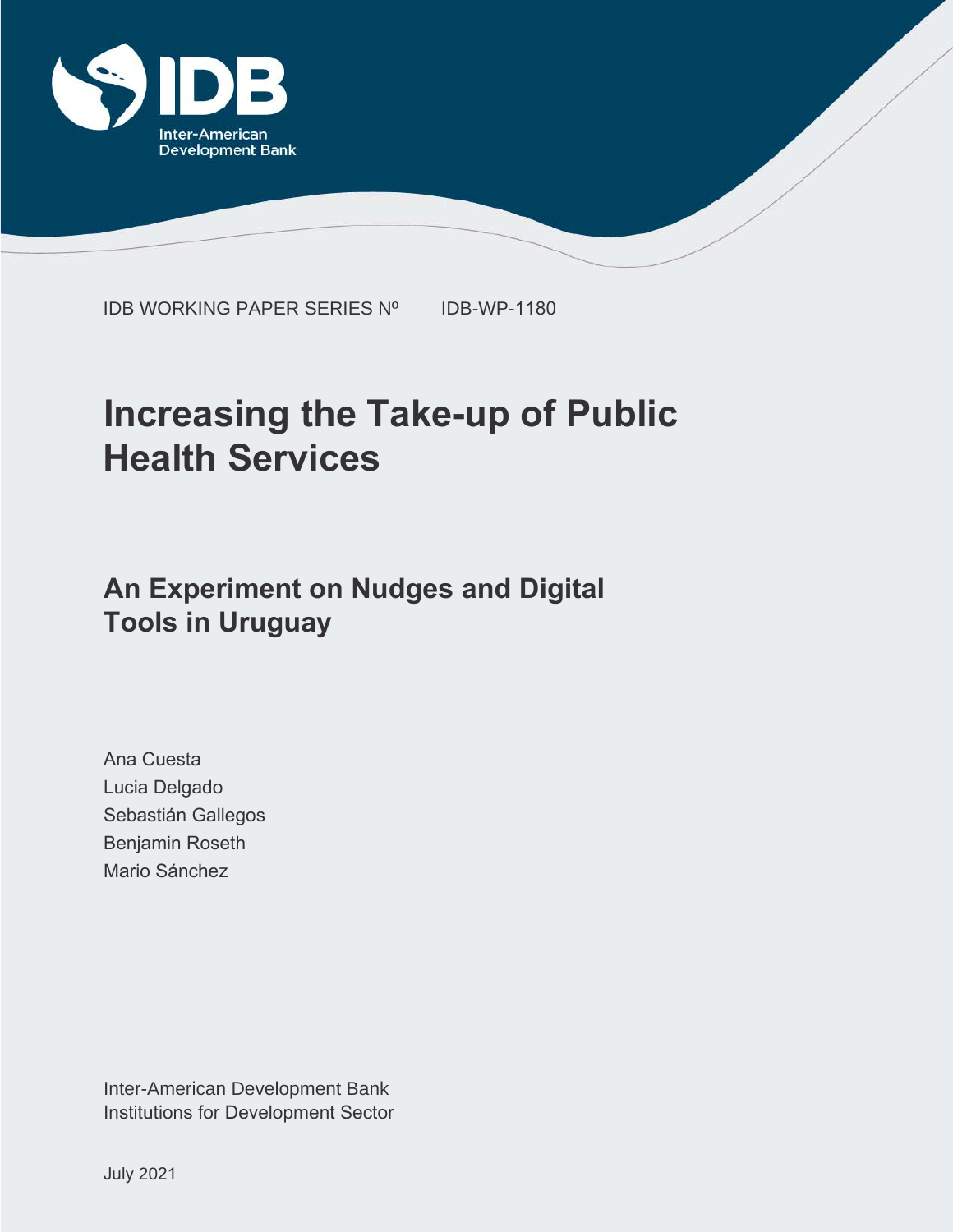

# **Increasing the Take-up of Public Health Services**

# **An Experiment on Nudges and Digital Tools in Uruguay**

Ana Cuesta, Inter-American Development Bank Lucia Delgado, School of Medicine of the University of the Republic and Honorary Commission on the Fight Against Cancer Sebastián Gallegos, Inter-American Development Bank and UAI Business School Benjamin Roseth, Inter-American Development Bank Mario Sánchez, Inter-American Development Bank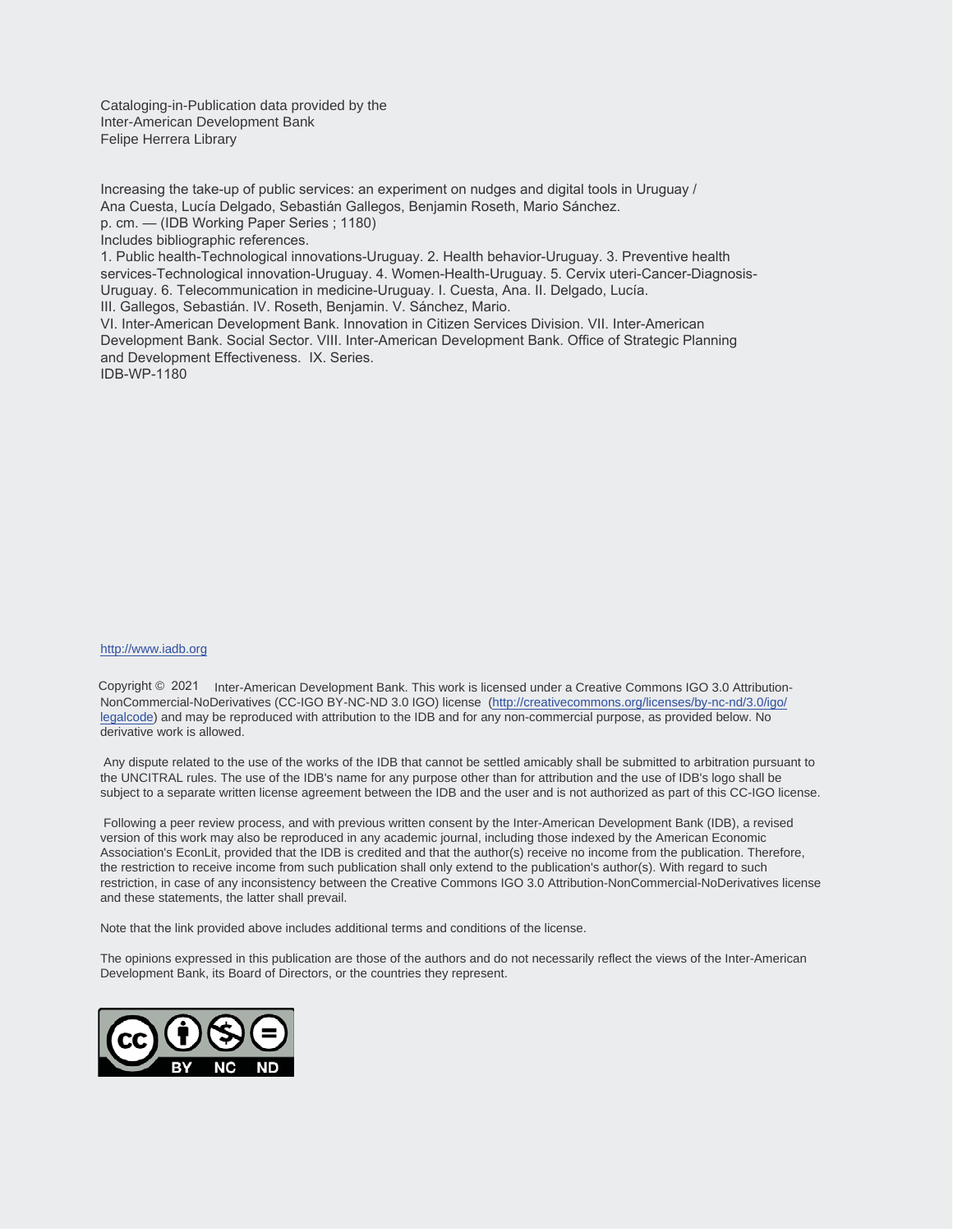# Abstract<sup>\*</sup>

In this paper, we test whether promoting digital government tools increases the take-up of an important public health prevention service: cervical cancer screening. We implemented an at-scale field experiment in Uruguay, randomly encouraging women to make medical appointments with a digital application or reminding them to do it as usual at their local clinic. Using administrative records, we found that the digital application nearly doubled attendance of a screening appointment compared to reminders and tripled the rate compared to a pure control group (3.2 percentage point increase over a base of 1.9 percent). Survey data suggests that the impacts of the intervention were mostly mediated by reduced transaction costs. Our results highlight the potential of investing in digital government to improve the take-up of public services.

JEL codes: I12, I15, I18, D90, D91

Keywords: information, transaction costs, public services, text messages, digital government, health outcomes, cancer screening, women, behavioral economics, field experiment

The authors thank seminar participants at the UC San Diego Pacific Conference for Development Economics, The University of Chicago-UCEMA Joint Initiative for Latin American Experimental Economics, the Inter-American Development Bank, the PUC-Chile School of Government, and Applied Microeconomics Peru. We also thank Phil Keefer, Carlos Scartascini, and Florencia López-Boo for their contributions to study design. For their invaluable implementation support, we thank Analice Berón, Adriana Brescia, Susana Dornel, Pablo Orefice, Pablo de Santa Ana, Juan Jones, Verónica Nin, Ignacio Parietti Rosario Berterretche, Gabriela Piriz, Ana Noble, Mauricio Cuello, and, especially, Inés Caraballo and Agustín Gründel.

This experiment is listed in the American Economic Association Registry for Randomized Controlled Trials: #AEARCTR-0004716. This research was made possible through funding from the Inter-American Development Bank and support from the Uruguayan Ministry of Health and Digital Government and Information and Knowledge Society Agency. The opinions expressed in this paper are those of the authors and do not necessarily reflect the views of the Inter-American Development Bank, its Board of Directors, or the countries they represent.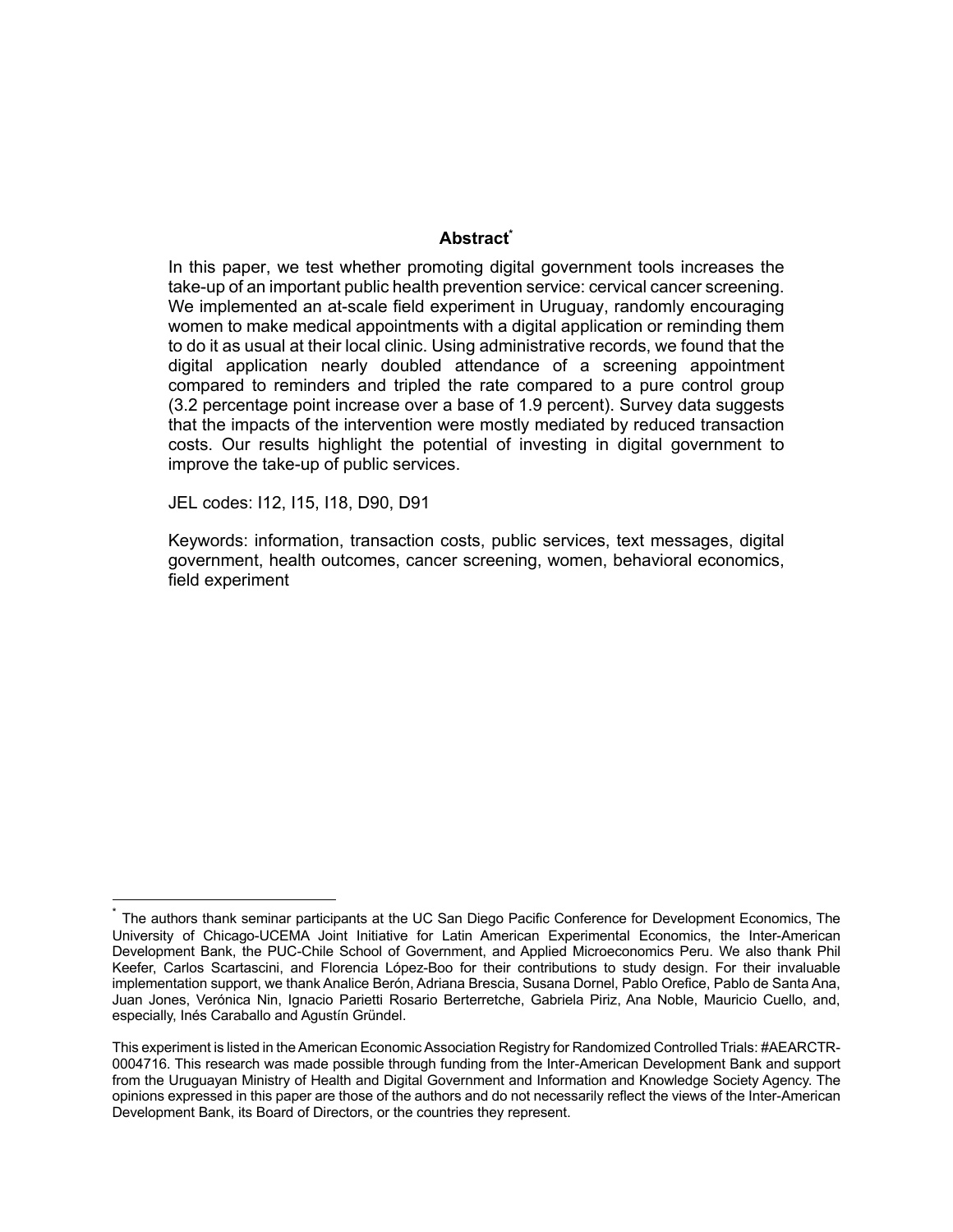#### **1. Introduction**

The low take-up of social benefits is a puzzling empirical regularity (Blanco and Vargas, 2014; Muralidharan et al., 2020) and increasing it could benefit billions of people (World Bank, 2003). Some of the main barriers to adoption documented in the literature are lack of information and different forms of transaction costs (Currie, 2004; Finkelstein and Notowidigdo, 2019).

Recent advances in technology have the potential to address these obstacles (Goldfarb and Tucker, 2019). Governments are developing the capacity to digitize, store, and use administrative data sources (Figlio et al., 2017). Combined with the widespread use of mobile phones and internet access, governments might now be better equipped to inform citizens and reduce bureaucracy and transaction costs. Yet beyond the recent work by Muralidharan et al. (2016, 2020) on India, there is still limited empirical evidence on whether combining government and new technologies ends up improving the delivery of social benefits. This paper contributes to filling this gap by presenting evidence from a large-scale experimental evaluation of state capacity investment on the take-up of an important public health service: cervical cancer screening.

Cervical cancer is one of most common causes of female mortality worldwide and one of the most treatable forms of cancer given early detection and management (WHO, 2020). Nevertheless, many women do not take the standard screening tests, such as the Papanicolaou test (Pap smear), even when offered cost-free by a health provider. This is a critical issue, particularly in developing countries, where absence of preventive health behaviors can lead to increased mortality rates (Dupas, 2011).

We implemented our intervention in Uruguay, partnering with the Ministry of Health and the Agency for e-Government and Information Society (*Agencia de Gobierno Electrónico y Sociedad de Información*, or AGESIC) to invest in digital government capacities in two steps. The first step was to consolidate information that was digitized but disperse, bringing together data from a register of health users, an electronic clinical history of patients, and the medical appointments system.

Second, we worked with our partners to design and implement an application to schedule Pap smear appointments online. The application, compatible with smart phones and desktop computers, allowed users to make appointments choosing from a set of available dates and times at their local clinic. Before this innovation, most women made their appointments in person at their local clinics.

We then conducted a field experiment at scale randomly encouraging women to make Pap smear appointments. About 80 percent of the female population of public health users in Montevideo, the capital city, participated (N=47,600). We randomized participating women into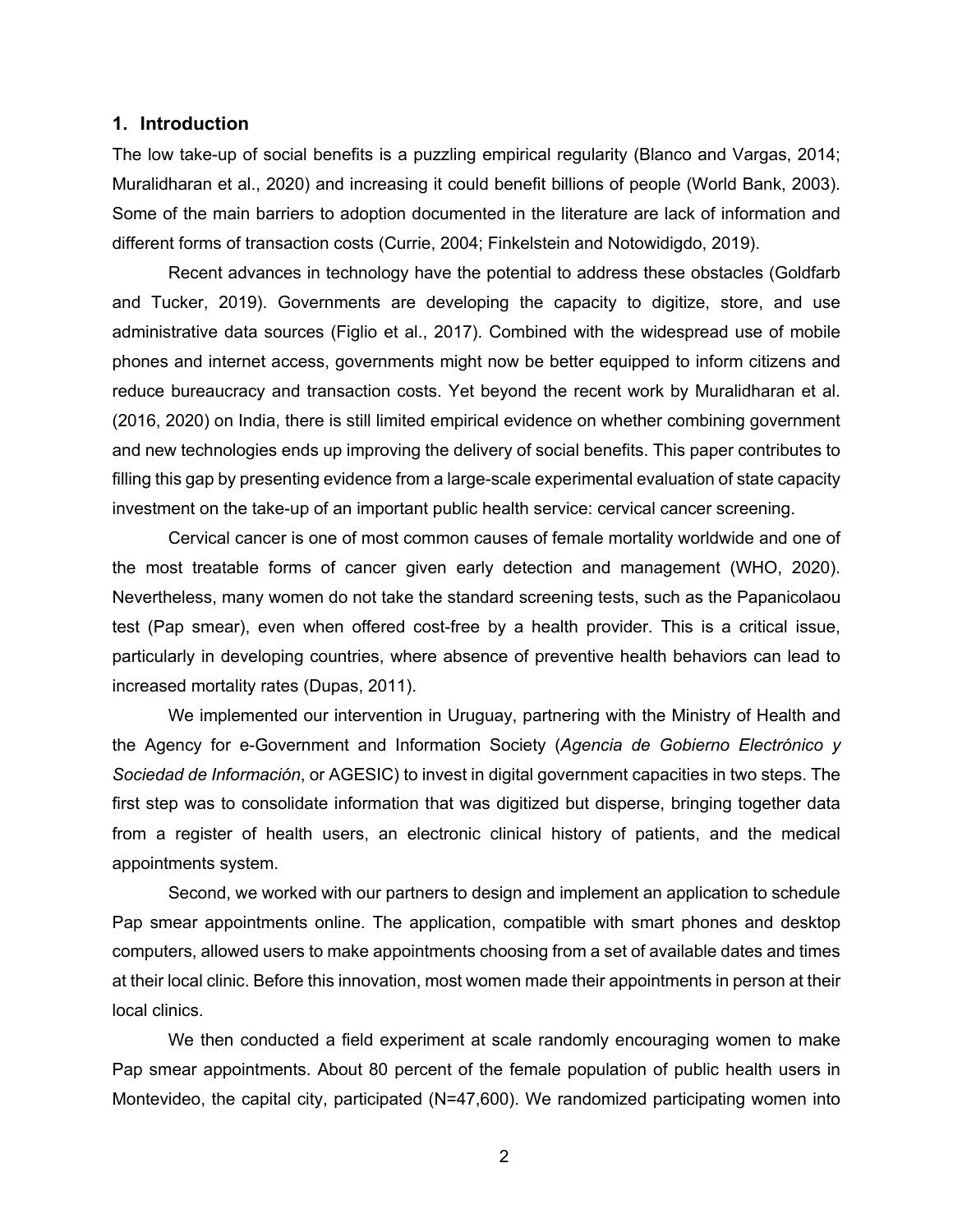four treatment arms and one pure control group. Those in the treatment arms received messages with either an encouragement to schedule appointments as usual with their local clinic or to schedule online using a link to the digital application. Because loss- and gain-framed messages might differentially influence health behaviors (Rivers et al., 2005), we paired each of the encouragement messages with either benefit- or risk-framed information about the PAP smear, thus generating the four treatment groups. Women in the pure control group received no messages nor additional information.

We tested effects on two main behavioral outcomes and a host of secondary measures. Our main outcome indicators were whether women scheduled and attended appointments over a 12-week period. We computed intention-to-treat (ITT) estimates and two sets of local average treatment effects (LATEs), considering both the successful delivery and receipt of the SMS messages.

Using administrative records from the national health authorities, we found that the screening appointment rate among women encouraged to use the digital application was double that of the reminded group (7.9 percent vs. 4.0 percent) and triple that of the pure control group (7.9 percent vs. 2.7 percent). There was no meaningful difference between benefit- and risk-framed messages.

These effects on appointment scheduling are informative about participant's intentions to follow the advice embedded in our treatment arms. Because it is well documented that intentions often differ from actions (e.g., Beshears, Milkman, and Schwartzstein, 2016), we used further administrative records to complement the previous intention outcome and estimate the effects on women's actions—whether they attended their appointments.

Our findings show that the digital tool intervention also tripled attendance rates, with an effect of 3.2 percentage points over the control group (5.1 percent versus 1.9 percent). Compared with women randomized to the reminders group, the digital application increased attendance rates by 1.5 times (5.1 percent versus 3.3 percent). As with scheduling, we found a precise zero difference between benefit- and risk-framed messages.

These results on attending medical appointments suggest that components of our intervention helped women overcome some obstacles to getting a Pap smear. To explore in depth which barriers were lowered, we needed additional data on secondary outcomes, which the administrative records lacked. Thus, we supplemented the administrative data with a survey of a subsample of just under 2,500 participating women, evenly distributed across the four treatment arms and the control group.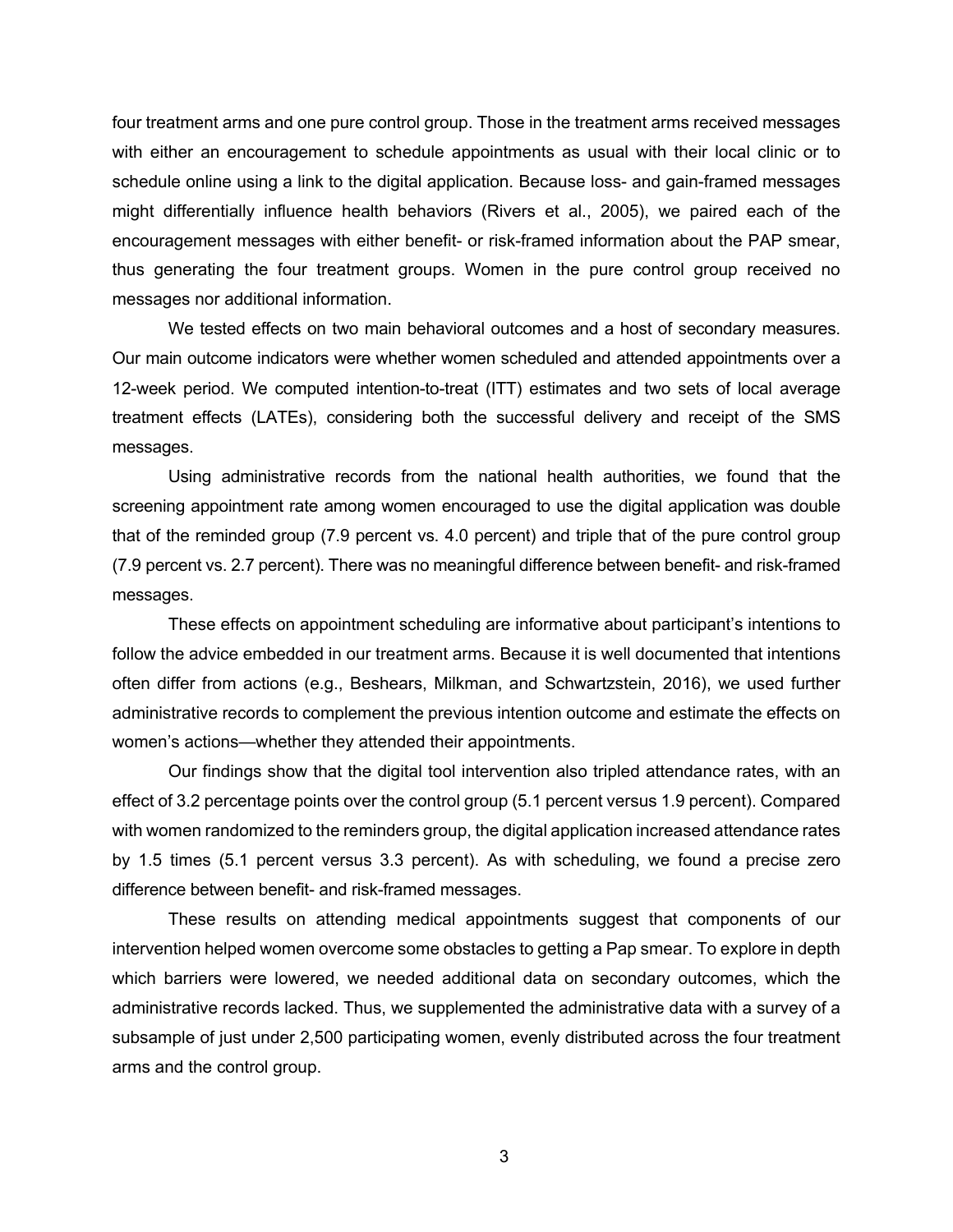We collected data on a set of plausible mechanisms through which treatment effects might operate, including women's knowledge about the Pap smear and its costs, their beliefs about the importance of testing and the risks of not taking the test, and preferences for public services, among other factors.

The survey results show that women were already well informed about the Pap smear and its importance. Therefore, we hypothesize that part of our treatment effects worked through the salience of the encouragements. Rather than providing women new information, our messages appear to have brought the Pap smear to their minds. Our findings also indicate that the higher impacts are working through reduced transaction costs, particularly for those who received the link to make appointments online. Treated women reported that they found it easier to make appointments and were less likely to say that they would make an appointment in person at a health center. Our study complements the literature aimed at increasing preventive health services with behavioral insights (e.g., Kremer, Rao, and Schilbach, 2019), which has delivered mixed results.

Our effects were sizable compared to most of the successfully implemented behaviorally informed interventions in other countries for similar health behaviors. For example, Milkman et al. (2012) found a 1.0 percentage point increase over a control mean of 6.2 percent in the fraction of people making and sticking to appointments to be screened for colon cancer in the United States, where the treatment group received mailings, including a sticky note that prompted the recipient to write down the appointment date and the name of the doctor conducting the procedure. Using a similar intervention, Milkman et al. (2011) found an increase of 1.5 to 4.0 percentage points from using implementation intention prompts on influenza vaccination rates in the United States.

Altmann and Traxler (2014) found that reminder messages (including or not additional information on the benefits of prevention) had a large and significant effect on patients that were due to schedule a dental check-up. Huf et al. (2020) found that SMS reminders improved cervical screening participation by 4.0 percentage points over a much higher control mean of 34.0 percent in the United Kingdom. This study included women in a similar age range as our study (30–64 years vs. 30–70 years) and also had different types of SMS messages: primary care physician endorsed SMS, SMS with a total or proportionate social norm, or an SMS with a gain- or lossframed message. For Latin America, Busso, Cristia, and Humpage (2015) found that personal reminders increased demand for vaccination by 2.2 percentage points (over a control mean of 6.0 percent) in Guatemala, and Beuermann et al. (2020) found that the likelihood of prenatal care attendance increased by 9.0 percentage points (19.6 percent with respect to the control mean) when pregnant women received prenatal visit reminders in Peru.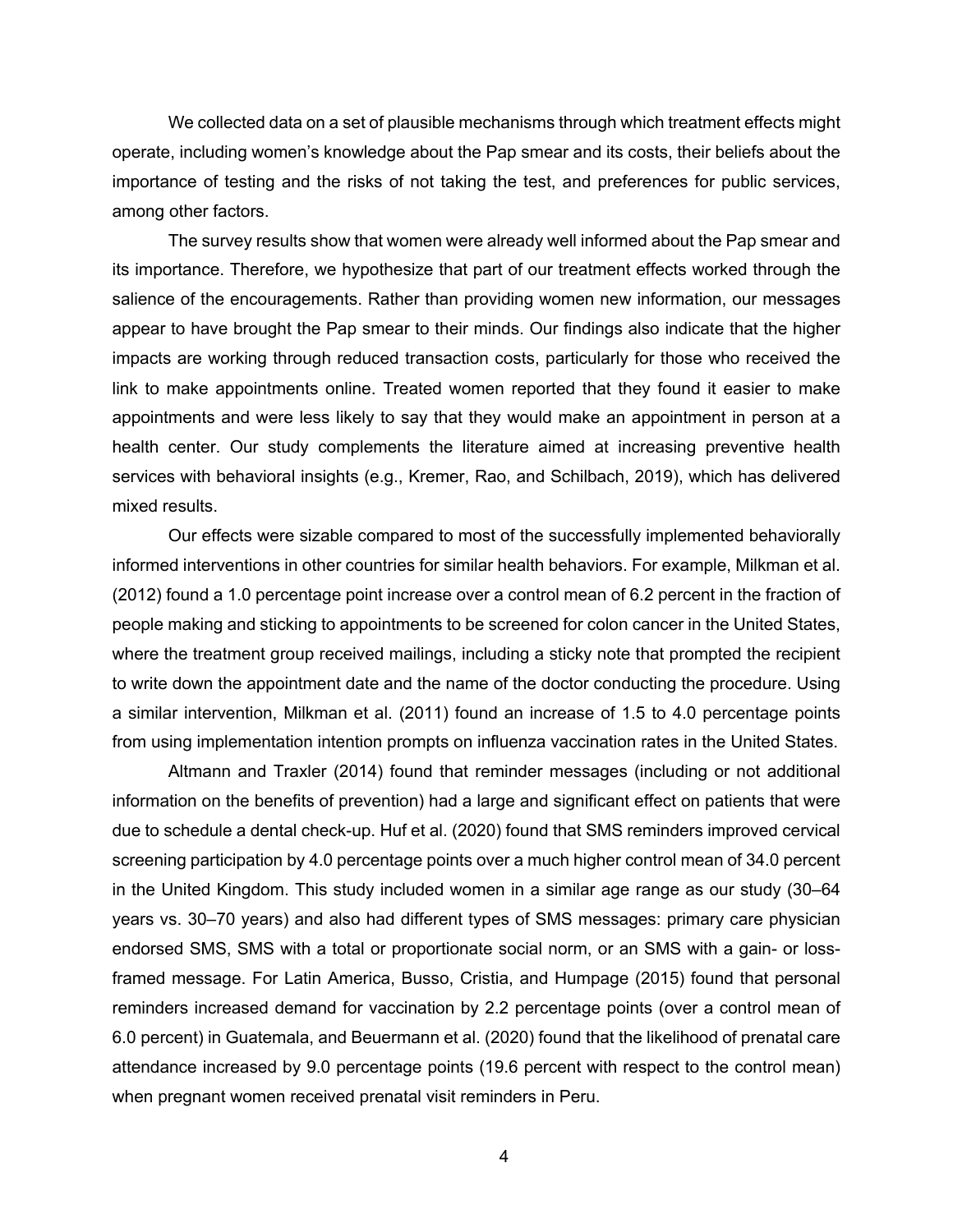Other similar interventions found no effects. Buchmueller and Goldzahl (2018) tested four behavioral interventions (differentiated content and presentation of an invitation letter) in France with a large-scale randomized controlled trial and found no effects on mammography use. Bronchetti, Huffman, and Magenheim (2015) reported that lower-cost nudges did not affect overall vaccine take-up for a sample of undergraduate students in Philadelphia.

Our study contributes to the literature in two important ways. First, we provide novel evidence experimenting at-scale in a region of the developing world where there is scarce evidence of scaled-up interventions (Muralidharan and Niehaus, 2017). The 47,600 participants in our experiment represented more than 80 percent of the population of women who used the public health provider in Montevideo.<sup>1</sup>

Randomizing at scale helped us address (i) the inability to detect effects in small-scale interventions, as was the case for some of the studies cited above, and (ii) the challenges associated with implementing a program on a larger organizational scale. What makes our study more informative is that we surveyed a subsample of participating women, which provided an estimate of the differential effects compared to the full sample. We found larger estimates on the surveyed subsample, consistent with respondents being more connected to cell phones and the internet, and more engaged with their health, among other characteristics. If we had implemented the intervention on this subsample only, we could have mistakenly expected to have higher effects once scaling.

Second, this study contributes to the literature on using new technologies in the public sector. Digital technology has reduced the cost of storage, computation, and transmission of data (Goldfarb and Tucker, 2019), and governments are developing the capacity to use it to develop and implement policy. Our results complement a recent wave of studies assessing different ways to use technology to improve state capacity in developing countries (Bossuroy, Delavallade, and Pons, 2019; Callen et al., 2020; Muralidharan et al., 2016, 2020).

Our findings suggest that promoting digital government tools is important and likely to generate the most meaningful impacts on public service delivery compared to purely behavioral interventions delivered through information or reminders, which the literature has shown to have mixed results. The prospect of investing in state digital capacity might be even more important in developing countries, where low service delivery uptake is often associated with weak institutional capacity.

<sup>1</sup> The population of Montevideo, the capital, represents approximately 40 percent of Uruguay's population of 3.5 million.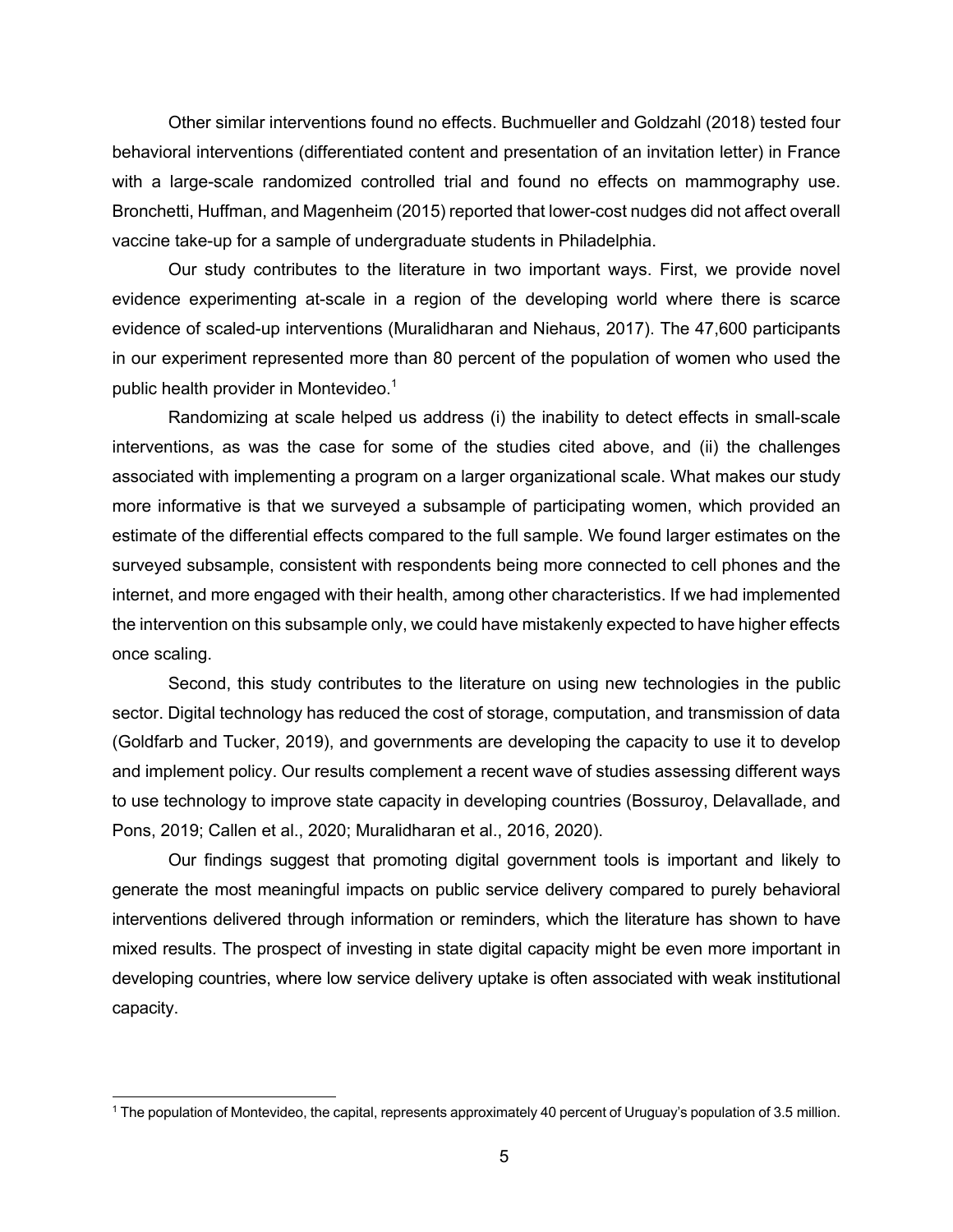The remainder of this paper is organized as follows. Section 2 provides a brief description of the setting in which the intervention took place. Sections 3 and 4 describe our experimental design and the data, respectively. Section 5 outlines the empirical strategy and Section 6 discusses our results. We present our main conclusions in Section 7.

# **2. Background**

Uruguay is a small country in South America with about 3.5 million inhabitants, of whom approximately 1.4 million live in Montevideo. With purchasing power parity–adjusted gross domestic product per capita of US\$22,500 (World Bank, 2019), Uruguay ranks among the most developed Latin American countries, yet still lags well behind the OECD average (US\$46,500) and the United States (US\$65,300). Therefore, the country faces the development challenges of a middle-income country.

# *2.1. Health System*

Uruguay provides health coverage for the entire population (Arbulo, Castelao, Oreggioni, et al., 2015) through National Health Insurance (*Seguro Nacional de Salud*) financed by a National Health Fund (*Fondo Nacional de Salud*, or FONASA).<sup>2</sup> People can enroll either with private or public health care providers.<sup>3</sup> The public health care system is operated by the Administration of State Health Services (*Administración de los Servicios de Salud del Estado*, or ASSE). The lower quintiles of household income use the ASSE, and about 84 percent of ASSE users are in the bottom two quintiles (Artagaveytia and Toledo, 2018).

# *2.2. Cervical Cancer Challenges*

One area of challenges in health services is related to cervical cancer testing. This type of cancer is the fourth leading cause of cancer-related deaths in the world (Ferlay, Steliarova-Foucher, Lortet-Tieulent, et al., 2013) and the fifth leading cause among women in Uruguay (Barrios and Garau, 2017). Cervical cancer is one of the most successfully treatable forms of cancer if detected early and managed effectively (WHO, 2014). Yet, at the time of this study, in Montevideo, 60 percent of the women aged 30 to 70 who used the public healthcare system (ASSE) had not had cervical cancer screening in the previous three years. Nationally, 61 percent of the women who die from cervical cancer receive care from ASSE (*Comisión honoraria de lucha contra el cáncer*, 2016).

 $^2$  Uruguay's health system is the National Integrated Health System (Sistema Nacional Integrado de Salud, or SNIS).<br> $^3$  About a 56 percent of the population is enrolled with private health care providers, 34 percent wi provider (ASSE), 6.5 percent with the military or the police, and 3 percent with special private insurance providers (Ministerio de Salud de Uruguay, 2018).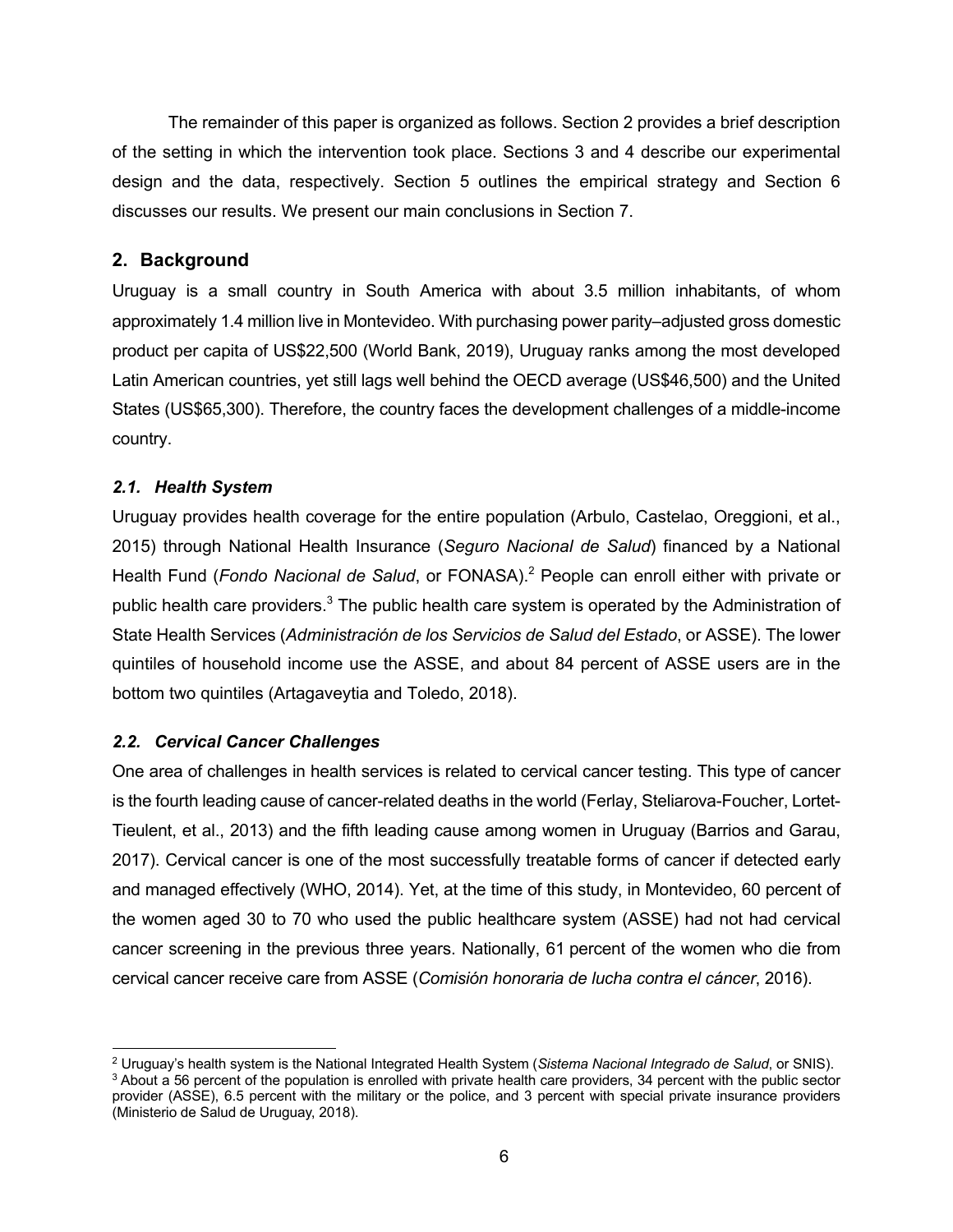# *Progress and Obstacles Regarding Cervical Cancer Screening*

Since 2013, in Uruguay, PAP smears have been cost-free at ASSE clinics and, since 2000, legally women have been allowed to take one paid day off from their jobs to get the test. Women report being familiar with the exam and its importance (Rodriguez et al., 2015). The most common barriers to service take-up are delays in waiting rooms and transaction costs related to appointment scheduling (Benia and Tellechea, 2000; Rodriguez et al., 2015).

# *Investing in State Capacity*

Aiming to ease these barriers to screening, we partnered with the Government of Uruguay to design and implement an online tool to schedule Pap smear appointments with ASSE clinics.<sup>4</sup> The online tool is compatible with smart phones, desktop computers, and different operating systems. Figure 1 illustrates its interface when using a smartphone. Users can make their own appointments using their national identification number and selecting their health center of preference and date for the exam. The application displays consolidated information coming from different sources: the digitized register of health users in Uruguay, the electronic clinical history of patients, and the medical appointments system. It also includes a system to remind users of their appointments.



#### **Figure 1. Online Appointment Interface Using a Smartphone**

*Note:* Users log in with their national identification number and then follow three steps. In Step 1, they choose their local clinic and medical professional. In Step 2, they choose an available date. In Step 3, they choose an available time slot. Finally, they confirm the appointment.

<sup>4</sup> We designed this tool specifically for this project. Given the promising results we document in this paper, ASSE intends to broaden the use of the tool for all types of appointments for all its members.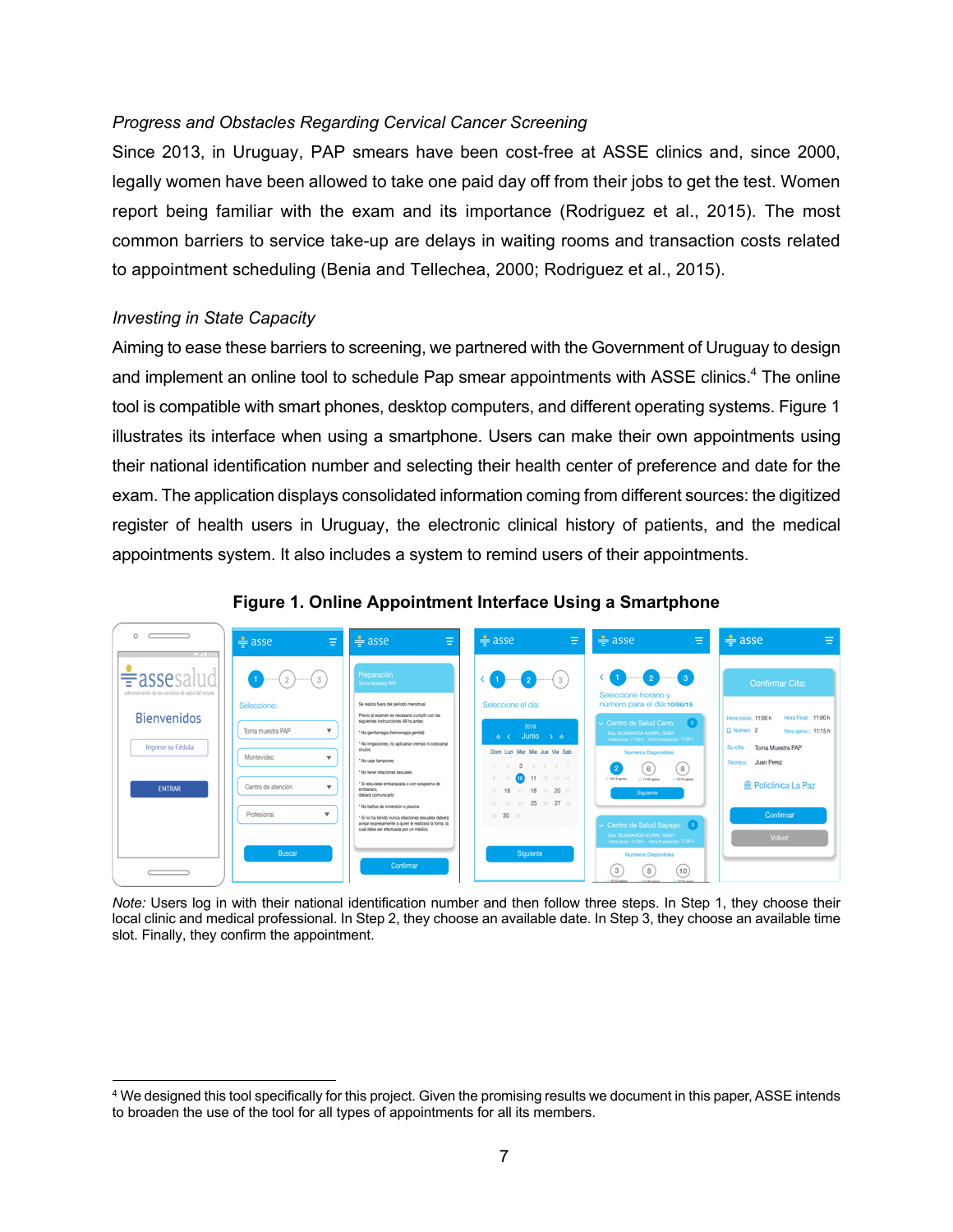# *Conditions to Promote Cervical Cancer Screening*

We leveraged three key factors to promote cervical cancer screening using the online tool.

- The significant government experience in providing digital public services and their commitment to implementing the online tool. The Government of Uruguay is explicitly committed to the digitalization of public services (United Nations, 2018). Accordingly, AGESIC has taken important steps toward digitizing public services and internal administrative processes (Roseth et al., 2018).<sup>5</sup>
- ASSE's good reputation among its enrollees (Berterreche and Sollazo, 2012). Comparatively, Uruguay's health system ranks among the best rated in terms of perception in Latin American countries (OECD/World Bank, 2020).
- Uruguayan citizens report having access to and being frequent users of the internet. About 86 percent of adults use the internet daily, and 9 of 10 connect using a cell phone (AGESIC, 2019).

This backdrop of longstanding commitment to providing e-government services, the good reputation of the health authority, and high rates of internet usage provided an ideal setting for our intervention based on text messages and internet links.

# **3. Experimental Design**

This section presents our experimental design. We describe our intervention, eligibility, randomization procedures, the implementation and timeline, and our outcome measures.

# *3.1. Intervention*

Our intervention consisted of messages reminding women to schedule a cervical screening appointment either using the online tool (with the internet link provided) or by contacting their local clinic. The messages also contained either benefit or risk information. All of the messages were designed to increase scheduling and attendance of cervical cancer screening. We randomized the intervention in four treatment arms and one pure control group. Women in the control group continued with the health center's standard procedures regarding appointment scheduling and did not receive any communications or additional information regarding PAP smears.

<sup>&</sup>lt;sup>5</sup> Uruguay is well established as the regional leader in digital government and is recognized as a leading country on the world stage. In the 2018 United Nations ranking of e-government development, Uruguay placed #34 in the world and #1 in Latin America. It is also institutionally strong compared to its regional peers: it ranks first in Latin America and the Caribbean on the Democracy Index (EIU, https://www.eiu.com/n/campaigns/democracy-index-2020), the Corruption Perceptions Index (Transparency International, https://www.transparency.org/en/cpi/2020/index/nzl), and the Rule of Law Index (World Justice Project, https://worldjusticeproject.org/rule-of-law-index/).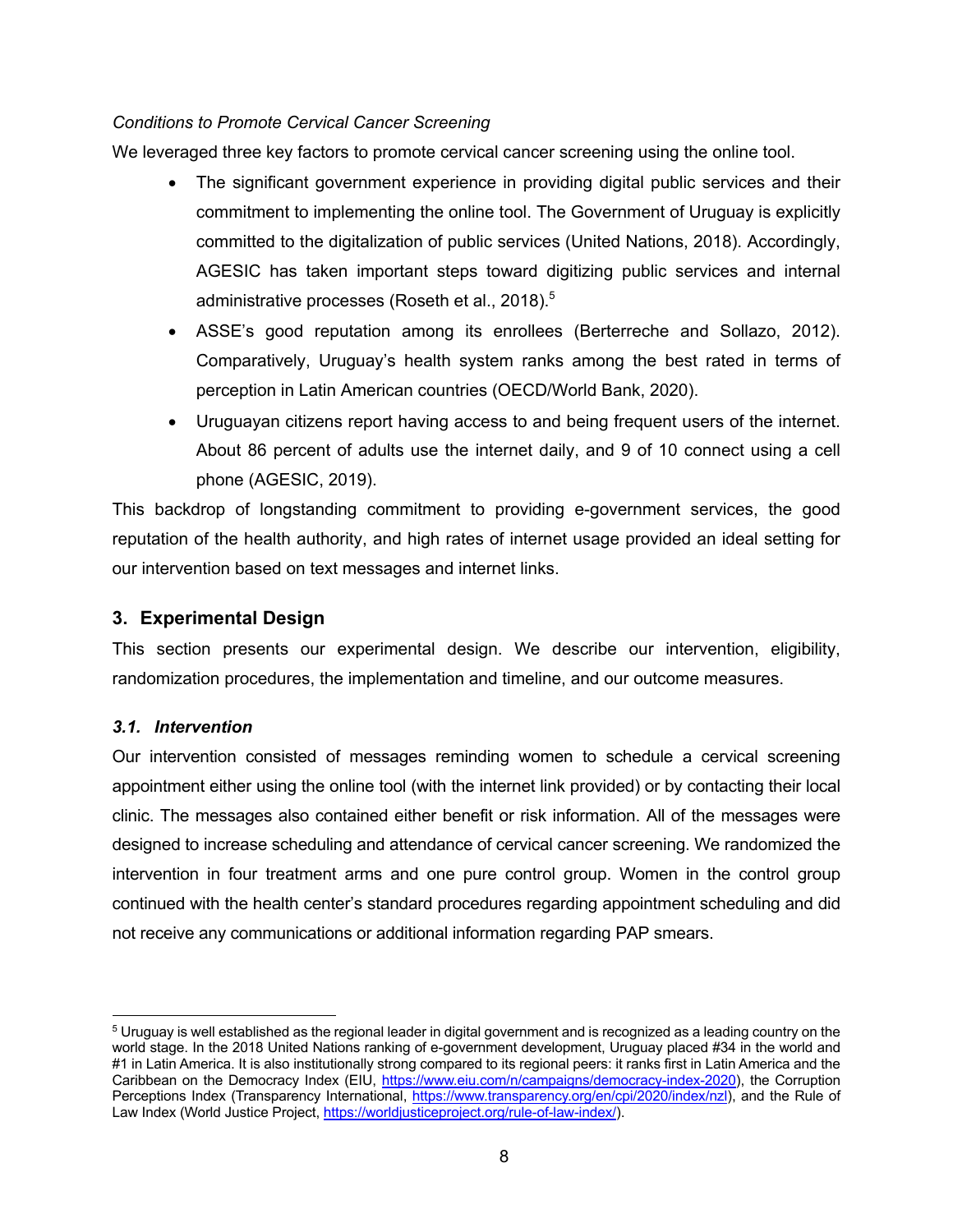Table 1 classifies our four treatment arms.<sup>6</sup> Women in treatment arms 1 and 2 (first row) were sent informational messages with a link to use the online scheduling tool. We designed this component as an effort to decrease transaction costs in appointment scheduling. Women that made appointments through the online channel were also sent one reminder message 48 hours prior to their appointment. Women in treatment arms 3 and 4 (second row) received messages recommending they schedule appointments at their health center as usual. We label this component status quo.

We also provided benefit or risk information in the messages because it is well documented that under-adoption of preventive health behaviors might be related to underestimation of the benefits and risks (Kremer, Rao, and Schilbach, 2019).<sup>7</sup> Messages for women in column 1 (treatment arms 1 and 3) emphasized the benefits and importance of taking the Pap smear. Messages for women in column 2 (treatment arms 2 and 4) highlighted the importance of the Pap smear considering the risks associated with cervical cancer.

### **Table 1. Treatment Arms**

|                                    | Information on: |              |  |  |
|------------------------------------|-----------------|--------------|--|--|
| Appointment encouraged to be made: | <b>Benefits</b> | <b>Risks</b> |  |  |
| Online (lower transaction cost)    | Arm 1           | Arm 2        |  |  |
| At health center (status quo)      | Arm 3           | Arm 4        |  |  |

*Notes:* Table 1 shows the content of the behaviorally informed messages in our treatment arms. We sent information on benefits taking and risk of taking the PAP smeal (in columns), and encouraged woment to make appointments using the online system or at their local health center (in rows).

All messages were personalized with the first name of the recipient and signed by the ASSE, the Ministry of Health, and the municipal government (*Intendencia Municipal de Montevideo*):

• **Treatment Arm 1:** *Hi [Name]. The Pap smear can prevent cervical cancer. It is important to get screened. Here is a link to schedule an appointment.*

<sup>6</sup> Note that this is not a factorial (or cross-cutting) design as defined in Duflo, Glennerster, and Kremer (2007) and discussed in Muralidharan, Romero, and Wüthrich (2020). In a cross-cutting design, the interaction of two interventions, A and B, would result in four groups: no interventions (*pure control*), A only, B only, and A and B together. In our case, each of the four treatment arms and the pure control group are individually defined ex ante and are not the result of interacting two interventions. This table demonstrates a cross-cutting design.

|                 |     |         | Intervention A (information) |
|-----------------|-----|---------|------------------------------|
|                 |     | No      | Yes                          |
| Intervention B  | No  | Control | Arm 1                        |
| (encouragement) | Yes | Arm 2   | Arm 3                        |

 $7$  Applied to PAP smears, Rivers et al. (2005) showed that when the exam was posed as a detection activity, lossframed messages were most effective in encouraging uptake, and when posed as a prevention activity, gain-framed messages were most effective. This intervention, however, was in person (participants viewed informative videos in the context of non-PAP medical appointments), leaving a knowledge gap regarding the relative effectiveness of gain- or loss-framed messages.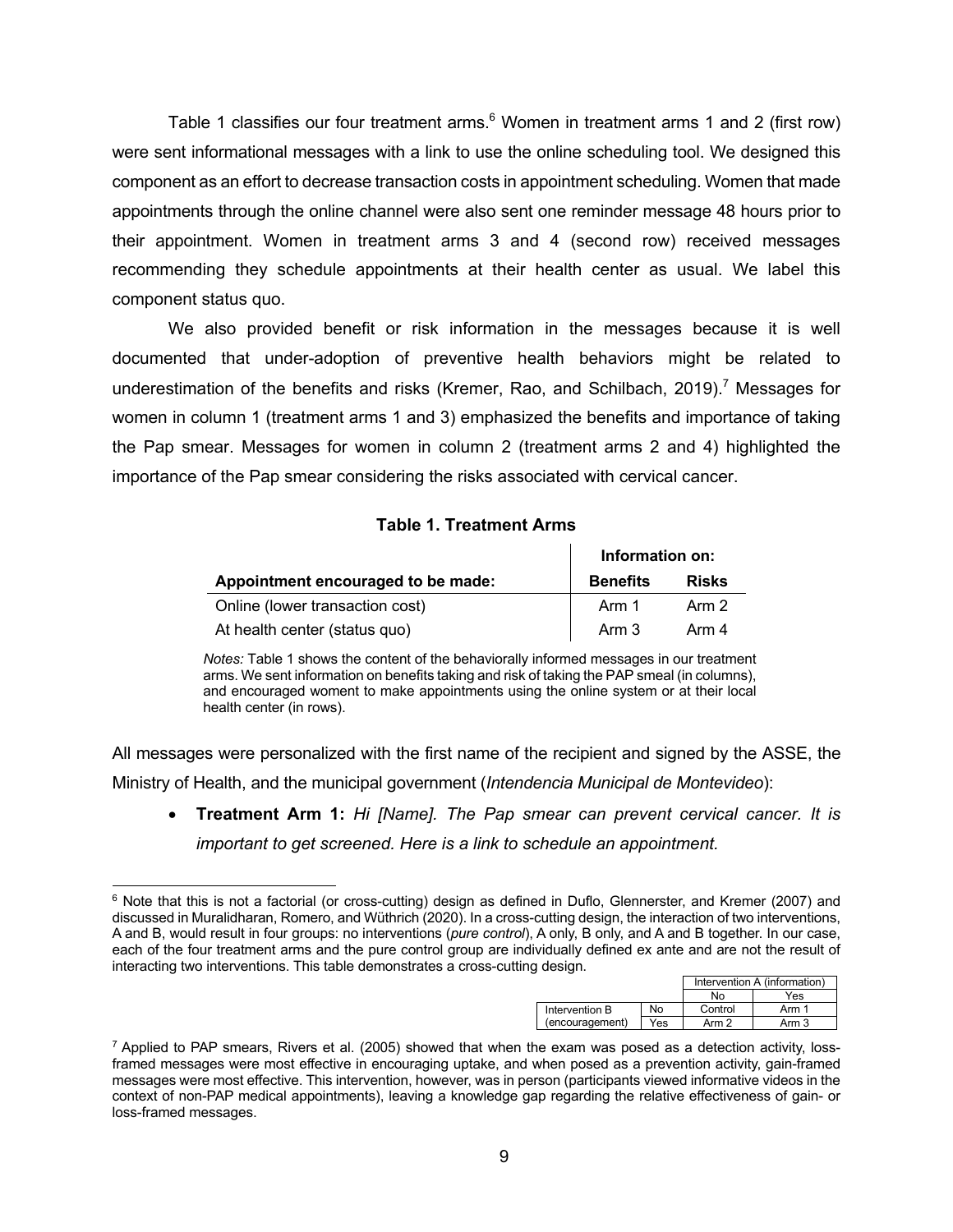- **Treatment Arm 2:** *Hi [Name]. Every three days a woman dies of cervical cancer. Not getting a Pap smear could cost you your life. Here is a link to schedule an appointment.*
- **Treatment Arm 3:** *Hi [Name]. The Pap smear can prevent cervical cancer. It is important to get screened. Schedule your test at your health center.*
- **Treatment Arm 4:** *Hi [Name]. Every three days a woman dies of cervical cancer. Not taking a Pap smear could cost you your life. Schedule your test at your health center.*

# *3.2. Eligibility*

Our eligible sample comprised women who used ASSE, were between 30 to 70 years old, and lived in Montevideo. We considered women who used the public healthcare and were subsidized by the National Health Fund because of our partnership with ASSE. We focused on women aged 30 to 70 because the prevalence of cervical cancer increases at 30 and declines after 70 (Garau, Musetti, Alonso, et al., 2019). $8$  The intervention was designed to take place in Montevideo because the city has the country's highest internet penetration rates (Rivoir and Landinelli, 2017) and internet connectivity was a condition for the intervention to work.

In May 2019, ASSE used its administrative records to prepare a dataset of the eligible women and shared it with us to conduct the randomization. At that time, ASSE had approximately 1.4 million members, 35 percent of whom were enrolled with the National Health Fund. Half (250,000) were women and approximately 76,000 resided in Montevideo. From those 76,000 women, 58,800 were between 30 and 70 years old and had at least one registered cell phone number<sup>9</sup> and thus were eligible for our study. The dataset included birth date and date of last Pap smear if it was done within five years. In accordance with Uruguayan data protection legislation, we were not provided phone numbers or any identifiable information. All of our analysis was done with anonymous identifiers generated by ASSE.

# *3.3. Randomization Procedures*

As documented in our preregistered analysis plan,<sup>10</sup> we estimated we would need a sample of 5,000 women per treatment arm to achieve a minimal detectable effect size of 1 percentage point on attendance rates, at 5 percent statistical significance and 80 percent power.

<sup>8</sup> In addition, professional organizations (American Cancer Society, 2019; Saslow et al., 2012; Smith et al., 2016) recommend more frequent cervical cancer screening after age 30 and some also suggest that routine exams should be discontinued for older women (above 65), but academic articles have argued against a stopping age (e.g., White

et al., 2017).<br><sup>9</sup> To implement the text message treatments, we used the phone numbers gathered by ASSE. Numbers stay up to date<br>because the information is checked every time a woman attends a health care facility.

 $10$  We registered our experiment in the American Economic Association Registry for Randomized Controlled Trials— #AEARCTR-0004716.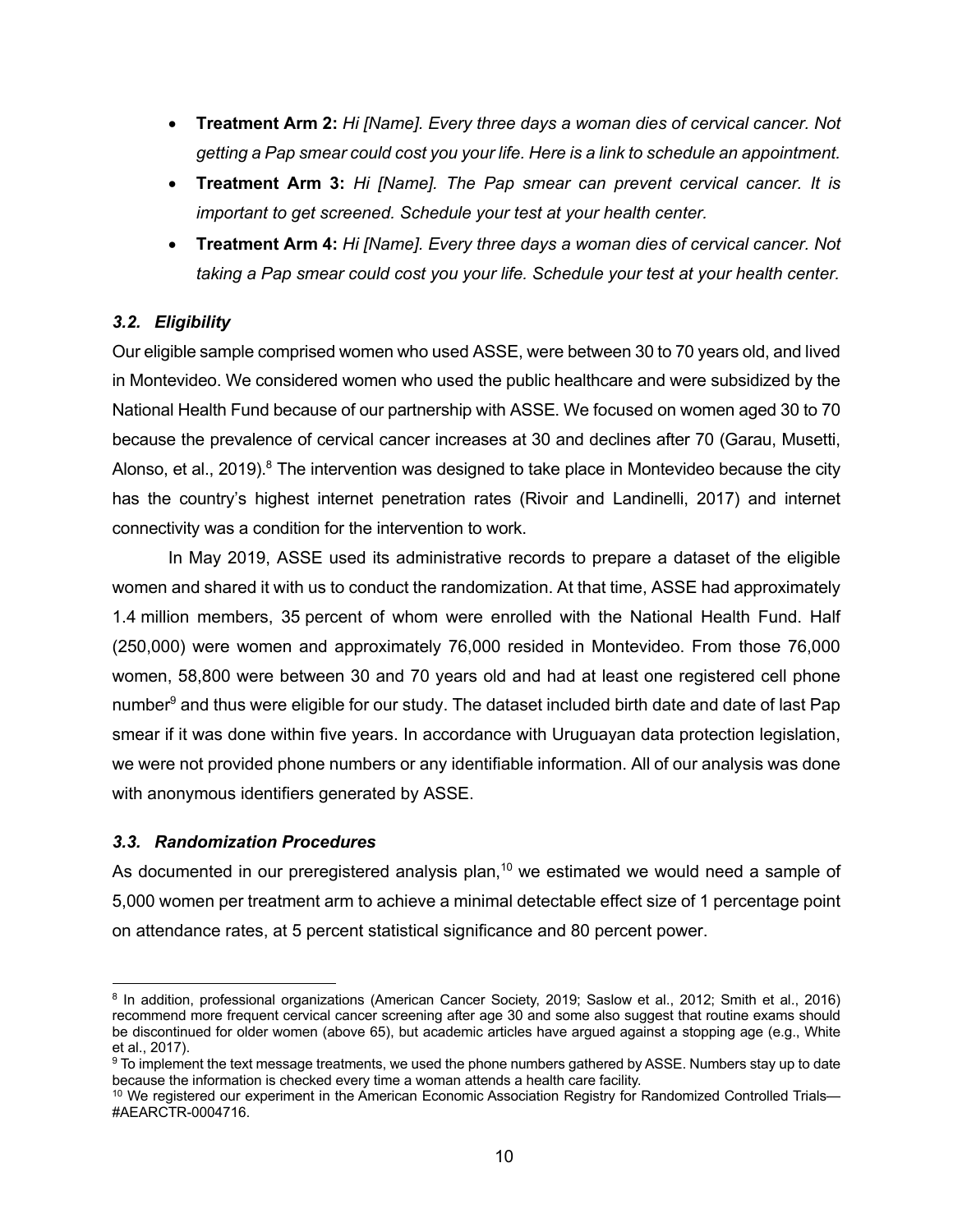We ended up randomizing 5,700 women to each of our four treatment arms, totaling 22,800 women treated, and 24,800 women to a pure control group (Table 2, column 1).<sup>11</sup> We randomized the remaining eligible women (11,200) to a contingency sample to be drawn on in the event of a high rate of failed text message deliveries; we did not need to use any of this sample.

|                         |        | <b>Time Since Last PAP Smear</b> |             |  |  |  |
|-------------------------|--------|----------------------------------|-------------|--|--|--|
|                         |        | (2)                              | (3)         |  |  |  |
|                         | (1)    | On Time                          | Overdue     |  |  |  |
| <b>Status</b>           | All    | $(5 \text{ years})$              | (≥ 5 years) |  |  |  |
| Treatment               | 22,800 | 11,400                           | 11,400      |  |  |  |
| Arm 1                   | 5,700  | 2,850                            | 2,850       |  |  |  |
| Arm 2                   | 5,700  | 2,850                            | 2,850       |  |  |  |
| Arm 3                   | 5,700  | 2,850                            | 2,850       |  |  |  |
| Arm 4                   | 5,700  | 2,850                            | 2,850       |  |  |  |
| Control                 | 24,800 | 12,400                           | 12,400      |  |  |  |
| All Participating Women | 47,600 | 23,800                           | 23,800      |  |  |  |
| Contingency             | 11,200 | 6,500                            | 4,700       |  |  |  |
| All Eligible Women      | 58,800 | 30,300                           | 28,500      |  |  |  |

**Table 2. Number of Eligible Women by Randomization Status**

*Notes:* Table 2 shows the number of eligible women randomized to treatment (and each treatment arm), control and refreshment sample.

Following the recommended practice (e.g., Duflo et al., 2007; Athey and Imbens, 2017), we stratified our randomization using the available covariates in our administrative data, which were the time passed since last PAP (five years or more) and age (for which we used four brackets of 10 years each). This procedure ensures more precise inference compared to randomization without stratification.<sup>12</sup> In Table 2, columns 2 and 3 decompose column 1 by the time since the last Pap smear. From the 58,800 eligible women, 30,300 had received a PAP smear within the previous five years (the "on-time" group, Column 2) and 28,500 had not (the "overdue" group, Column 3).

WHO guidelines (WHO, 2013) state that the cervical cancer screenings should be conducted at least every five years, which is why we used the ASSE data to classify women who

<sup>&</sup>lt;sup>11</sup> At the time of the randomization, we discussed with ASSE the possibility of having an additional treatment arm with 1,000 observations, which would have resulted in having 23,800 women in all treatment groups and 23,800 in the control group. Women in that treatment arm would have been offered the opportunity to conduct an HPV test at home. However, we could not implement this version due to logistic restrictions and operational costs. We decided to place the 1,000 women in the control group, which is why we ended up having 22,800 in treatment arms and 24,800 in the control group.

 $12$  As Duflo et al. (2007) explained, stratifying is more efficient than controlling for these variables ex post because it ensures an equal proportion of treated and untreated units within each strata, minimizing the variance of our estimates.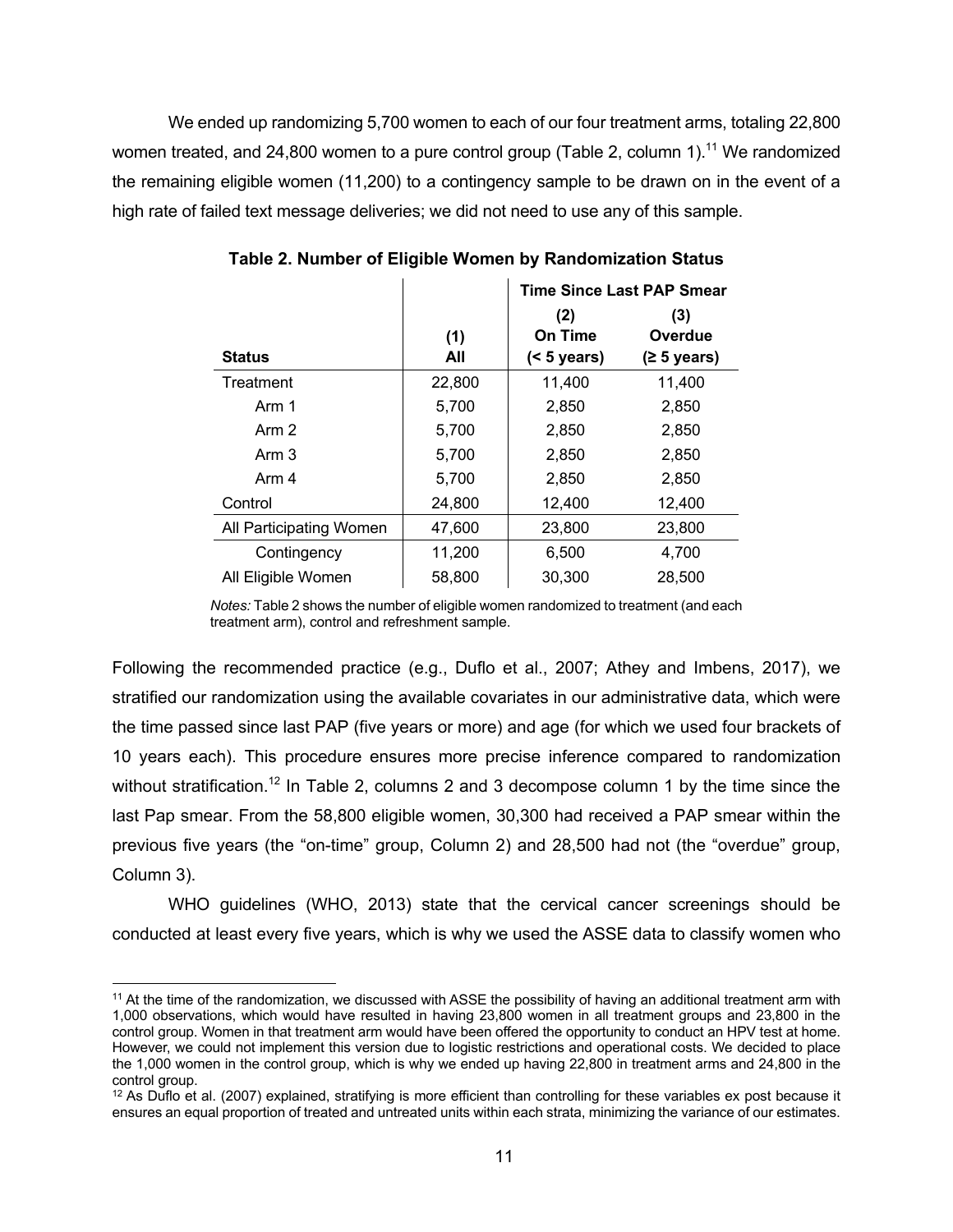had a PAP smear less than five years ago as on time and those who had one five years ago or more as overdue.<sup>13</sup>

#### *3.4. Implementation and Timeline*

A text messaging firm sent our messages to the different treatment arms, recording which type of message was sent to whom, how many, and on which date. Messages were sent on a rolling basis each Tuesday afternoon,<sup>14</sup> starting on November 18, 2019, until February 11, 2020.

Messages were sent to women in the on time group during November and December 2019 and then to the overdue group during January and February 2020. Each woman could receive at most four messages over four weeks. If during that period the recipient scheduled an appointment, she stopped receiving messages.15

It is important to highlight that the intervention ended before the COVID-19 emergency started in the country, where the first cases were reported on March 13, 2020. Also, Uruguay was one of the countries with less confirmed cases of COVID-19 worldwide throughout 2020. According to the WHO Dashboard, Uruguay only started to record more than 500 confirmed cases by the end of 2020. The provision of public health services was not interrupted by the pandemic.

# *3.5. Outcome Measures*

### *Main Outcome Measures*

Our two main pre-specified outcomes measured intentions and actions. We measured whether women scheduled appointments for a Pap smear (intentions) and whether they attended those appointments (actions). These two variables were collected through ASSE's administrative records from the medical appointments system and measured between November 18, 2019 and March 3, 2020.16

Scheduling an appointment informs us about a woman's intention to follow the advice embedded in our treatment arms. If recipients already know that having a Pap smear is important and they are fully aware of the benefits of having (and the risks of not having) the exam, then we

<sup>&</sup>lt;sup>13</sup> In Uruguay, the official guidelines of the Ministry of Health recommend women without specific risk factors between 21 and 69 years of age to have a PAP smear every three years after having received two consecutive negative annual PAPs. Nevertheless, we set the threshold at five years to separate women far surpassing the recommended time frame from those close to or within the recommended frequency, thus establishing greater clarity that the overdue group was in fact as such.

<sup>&</sup>lt;sup>14</sup> Most of the messages were sent on Tuesday afternoons, except two dates in December (Mondays the 23<sup>th</sup> and 30<sup>th</sup>). Because of the high volume of SMS to be sent, the system sent messages in batches without recording a specific time of delivery for each individual message. However, we know that messages were sent between 1pm and 7pm during each delivery day.

<sup>&</sup>lt;sup>15</sup> The online system also sent automatic reminders to all women who scheduled appointments. The reminder was sent 48 hours prior to the scheduled appointment time.

<sup>&</sup>lt;sup>16</sup> We had information on whether each woman scheduled, attended, cancelled, or did not show up for her appointment.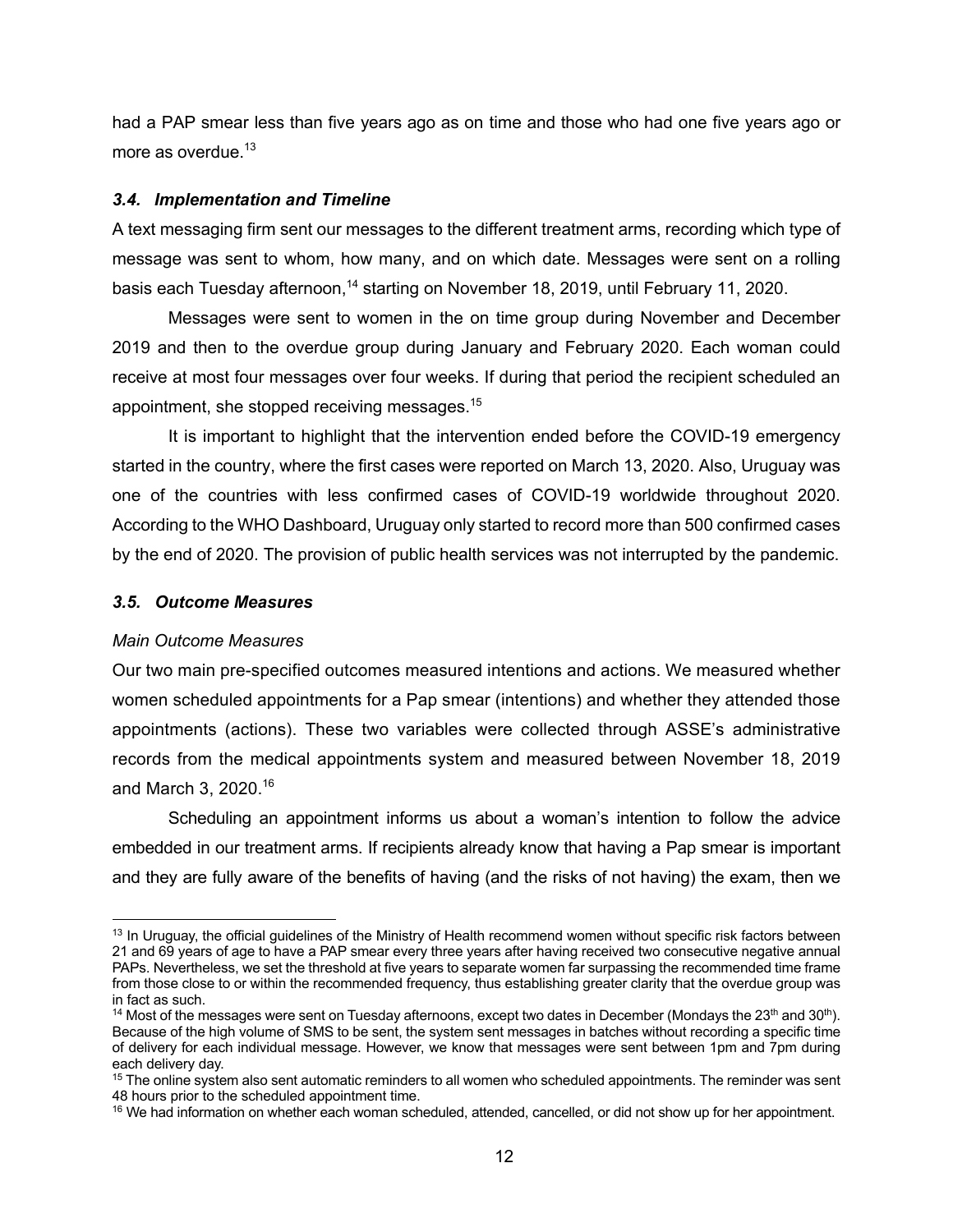should see no differences on this outcome between treatment arms 3 and 4 and the control group. In addition, if the transaction costs associated with making an appointment are sufficiently low, then we would not expect to find effects when comparing treatment arms 1 and 2 to the control group.

Because intentions do not always translate into actions, we complement the previous outcome with whether women attended their appointments. Finding effects associated to this outcome would tell us that some of the constraints on behavior were eased by our intervention. Results for the different treatment arms would tell which of the components of our intervention helped women overcome the obstacles to getting the Pap smear.

#### *Secondary Outcomes*

We also studied secondary outcomes to explore mechanisms through which treatment effects might operate. We surveyed a subgroup of participants on their knowledge about the Pap smear, their beliefs about the importance of testing, and costs and obstacles they face when making and attending medical appointments. Finding effects on these secondary outcomes compared with the control group, or between treatment arms, would suggest whether lack of information or transaction costs constrained behavior absent the intervention. We also asked interviewers to classify the respondents' patience and attitude during the survey, in the spirit of DellaVigna and Paserman (2005) and Cadena and Keys (2015).

### **4. Data**

Our study used administrative records from ASSE supplemented with survey data. Table 3 shows descriptive statistics using administrative information for the full sample of women participating in the experiment. The variable "years since last PAP" was available for half of the sample—women who had had a PAP smear within the previous five years. The full sample of women studied comprised 47,600 women signed up with the public healthcare system. The average age was 49 years, with a range of 30 to 70 years. The WHO suggests that women older than 30 should have a Pap smear every five years. In our sample, 60 percent of the women had not had the exam in the previous three years. Consistent with our stratified randomization (see Section 3), half of the women had not had the test in the previous five years. For the on time group of women, on average their last PAP appointment 1.8 years previously. As detailed in the previous section, a total of 24,800 (52 percent) of the women studied were in the control group and 22,800 (48 percent) in the treatment group. Each treatment arm had 5,700 observations (12 percent of the total sample).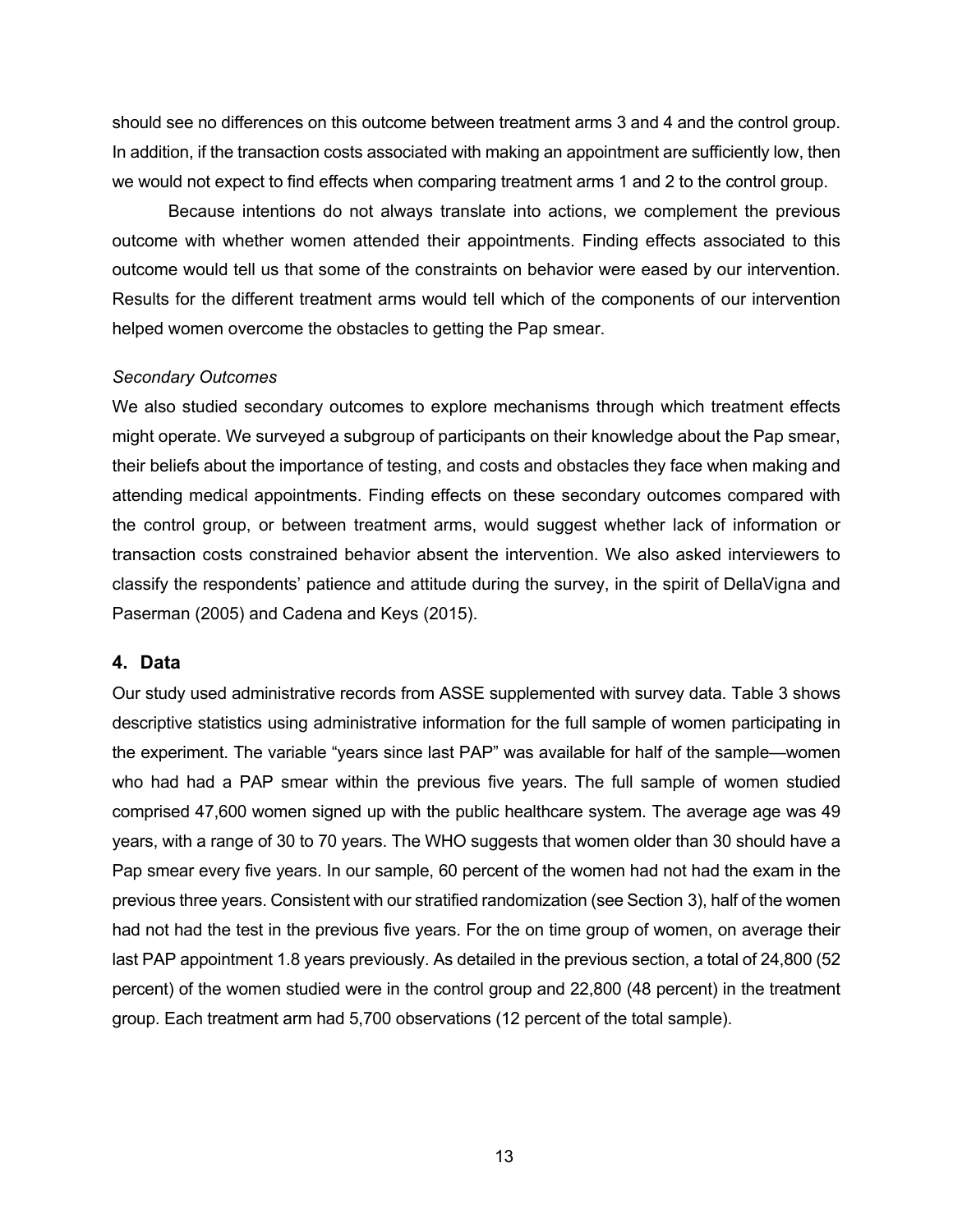| <b>Variable</b> (% of sample     | (1)                 | (2)   | (3)       | (4)   | (5)   |
|----------------------------------|---------------------|-------|-----------|-------|-------|
| unless otherwise noted)          | <b>Observations</b> | Mean  | Std. Dev. | Min   | Max   |
| Age (years)                      | 47,600              | 48.56 | 11.34     | 30.41 | 69.90 |
| No PAP in previous 3 years       | 47,600              | 0.60  | 0.49      | 0.00  | 1.00  |
| No PAP in previous 5 years       | 47,600              | 0.50  | 0.50      | 0.00  | 1.00  |
| Years since last PAP appointment | 23,800              | 1.79  | 1.33      | 0.01  | 5.00  |
| <b>Control Group</b>             | 47,600              | 0.52  | 0.50      | 0.00  | 1.00  |
| Treatment:                       |                     |       |           |       |       |
| Benef. Info. + Lower Trans. Cost | 47.600              | 0.12  | 0.32      | 0.00  | 1.00  |
| Risks Info. + Lower Trans. Cost  | 47,600              | 0.12  | 0.32      | 0.00  | 1.00  |
| Benef. Info. + Status Quo        | 47,600              | 0.12  | 0.32      | 0.00  | 1.00  |
| Risks Info. + Status Quo         | 47,600              | 0.12  | 0.32      | 0.00  | 1.00  |

# **Table 3. Descriptive Statistics, Full Sample**

*Notes:* Table 3 shows descriptive statistics using administrative information for the full sample of women participating in the experiment. The variable "years since last PAP" was available for half of the sample—women who had had a PAP smear within the previous five years.

We supplemented our administrative data with a survey of a subsample of just under 2,500 women, all of whom had had their most recent Pap smear more than five years before the study. Given a limited budget and their lower rate of PAP testing, we decided that it was policy relevant to learn more from this group. In addition, we expected our intervention to have less effect on this group and therefore believed we should collect additional data to get a deeper understanding of the obstacles to screening they faced.

To have the power to detect differences across treatment arms, we sampled the roughly 2,500 surveyed women to be equally distributed across treatment arms and the control group.<sup>17</sup>

Finally, we collected additional information to complement the limited number of covariates available from administrative sources. We asked the survey respondents about demographics such as household composition, income, education levels, and internet usage. Table 4 shows administrative and demographic statistics for the 2,462 women surveyed.

<sup>&</sup>lt;sup>17</sup> We took five random subsamples of 2,500 observations each for the four treatment arms and the control group. ASSE merged this sample of 12,500 women with phone numbers and shared those with a specialized firm. The firm then implemented the survey by phone, with an overall response rate of 20 percent and no differential response by treatment arm or control group. The survey was implemented in two rounds, one in February 2020 and the other in April 2020.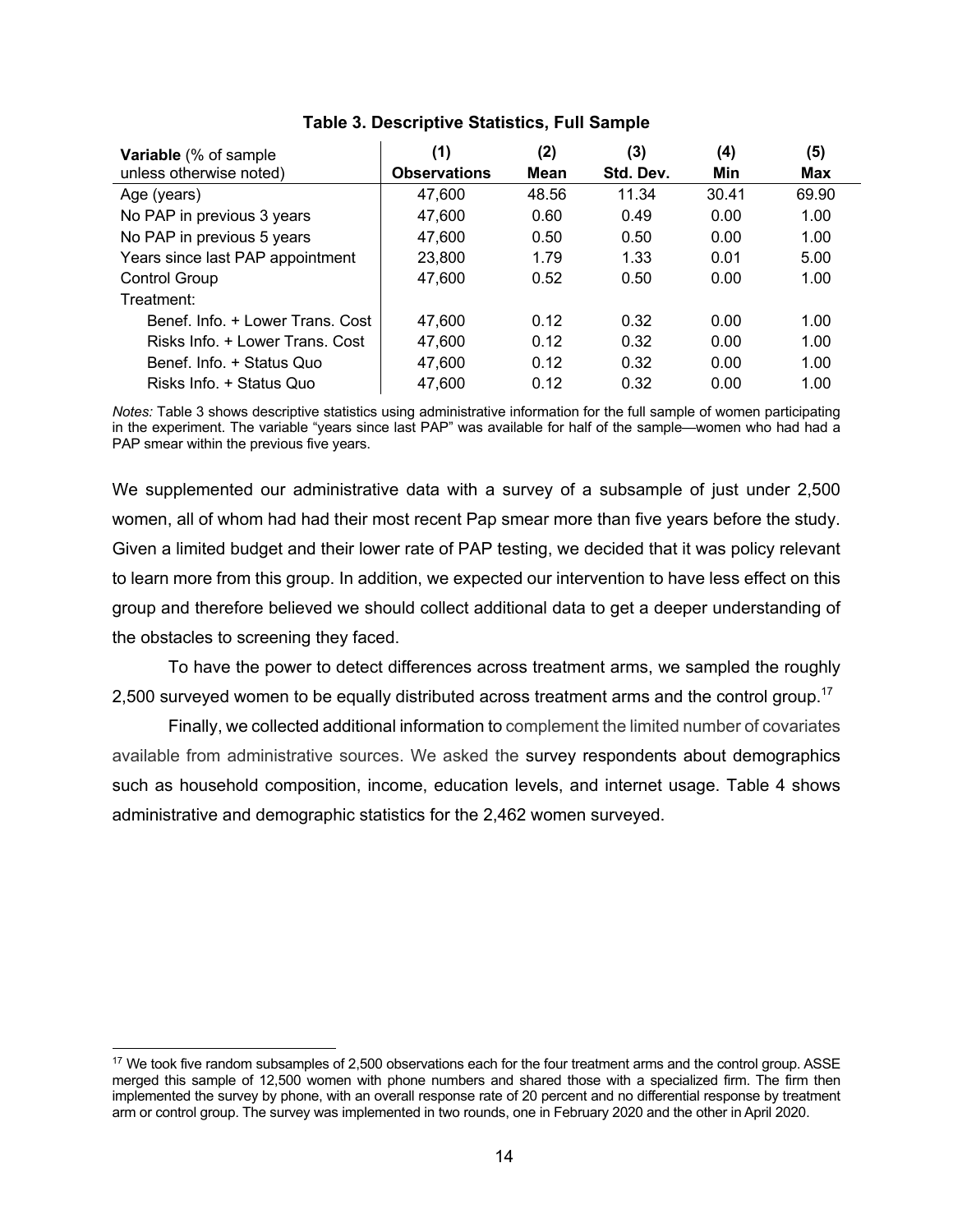| Variable (% of sample<br>unless otherwise noted) | (1)<br><b>Observations</b> | (2)<br><b>Mean</b> | (3)<br>Std. Dev. | (4)<br>Min | (5)<br><b>Max</b> |
|--------------------------------------------------|----------------------------|--------------------|------------------|------------|-------------------|
| <b>Administrative Information</b>                |                            |                    |                  |            |                   |
| Age (years)                                      | 2,462                      | 51.14              | 11.49            | 30.42      | 69.89             |
| No PAP in previous 5 years                       | 2,462                      | 1.00               | 0.00             | 1.00       | 1.00              |
| <b>Control Group</b>                             | 2,462                      | 0.20               | 0.40             | 0.00       | 1.00              |
| <b>Treatment</b>                                 |                            |                    |                  |            |                   |
| Benef. Info. + Lower Trans. Cost                 | 2,462                      | 0.20               | 0.40             | 0.00       | 1.00              |
| Risks Info. + Lower Trans. Cost                  | 2,462                      | 0.20               | 0.40             | 0.00       | 1.00              |
| Benef. Info. + Status Quo                        | 2,462                      | 0.20               | 0.40             | 0.00       | 1.00              |
| Risks Info. + Status Quo                         | 2,462                      | 0.20               | 0.40             | 0.00       | 1.00              |
| <b>Survey Demographics</b>                       |                            |                    |                  |            |                   |
| Years of Schooling                               | 2,462                      | 8.69               | 3.62             | 3.00       | 17.00             |
| Husband/Partner Schooling (years)                | 980                        | 8.37               | 3.43             | 3.00       | 17.00             |
| Household Size (# of people)                     | 2,462                      | 3.24               | 1.80             | 1.00       | 17.00             |
| At least one child                               |                            | 0.38               | 0.49             | 0.00       | 1.00              |
| (age 14 or less)                                 | 2,462                      |                    |                  |            |                   |
| Household Income (URU\$000)                      | 2,462                      | 18.4               | 11.7             | 5.0        | 55.0              |
| <b>Marital Status</b>                            |                            |                    |                  |            |                   |
| Married/Partner                                  | 2,462                      | 0.40               | 0.49             | 0.00       | 1.00              |
| Single                                           | 2,462                      | 0.29               | 0.46             | 0.00       | 1.00              |
| <b>Divorced</b>                                  | 2,462                      | 0.22               | 0.42             | 0.00       | 1.00              |
| Widow                                            | 2,462                      | 0.09               | 0.28             | 0.00       | 1.00              |
| Occupation                                       |                            |                    |                  |            |                   |
|                                                  |                            |                    |                  |            |                   |
| Employed                                         | 2,462                      | 0.43               | 0.50             | 0.00       | 1.00              |
| Housewife                                        | 2,462                      | 0.30               | 0.46             | 0.00       | 1.00              |
| Retired                                          | 2,462                      | 0.17               | 0.38             | 0.00       | 1.00              |
| Unemployed                                       | 2,462                      | 0.09               | 0.28             | 0.00       | 1.00              |
| <b>Contributing to BPS</b>                       | 996                        | 0.48               | 0.50             | 0.00       | 1.00              |

# **Table 4. Descriptive Statistics, Survey Sample**

*Notes:* Table 4 shows administrative and demographic statistics for the 2,462 women surveyed. No women in the sample took the PAP smear within the five last years. The husband/partner schooling is available for those who report to be married or have a partner, which is about 40 percent of the same (n=980). The variable "at least one child" reports the proportion of the women living in a household with at least one child aged 14 or younger. Household income is reported on a monthly basis and expressed in thousands of Uruguayan Pesos (URU\$), with the URU\$18,400 mean being equal to roughly US\$433. The variables under "Marital Status" and "Occupation" each add to 100 percent. "Contributing to BPS" refers to those contributing to the state-owned social security institute BPS (*Banco de Prevision Social*).

On average, the surveyed women were 51 years old, which was consistent with the average age of the overdue group in the full sample. Overall, the characteristics of our survey sample were similar to those of the second quintile of national income according to official household surveys. In Uruguay, school attendance has been compulsory until nine years of education are completed (lower secondary education) since 1973 (Santiago, Ávalos, Burns, et al., 2016). Given their age, our respondents were educated under that regime and on average had about nine years of schooling. On average, their households comprised 3.2 persons compared to a national average of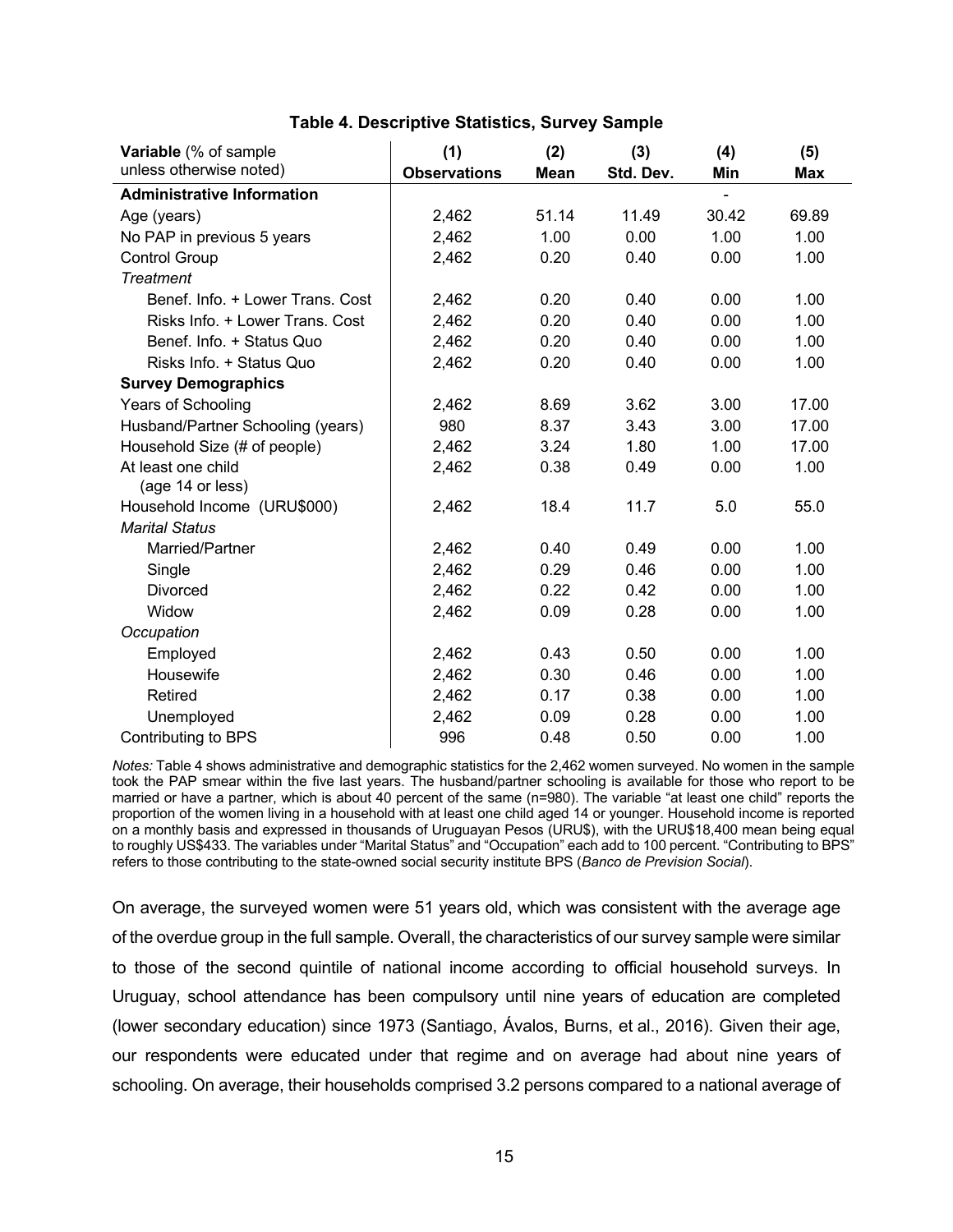2.8 and a mean of 3.2 for households in the  $2^{nd}$  income quintile (World Bank, 2018). Finally, 38 percent of the respondents lived in a household with at least one child (younger than 14 years old).

The average monthly household income about \$18,400 Uruguayan Pesos (roughly US\$420), which situates our sample in about the second quintile of the national income (mean \$18,900 Uruguayan Pesos). Of the respondents, 40 percent indicated they were married or had a partner, 29 percent reported being single, 22 percent divorced, and 9 percent were widows. Only 43 percent reported being employed, while the remaining 57 percent were a housewife (30 percent), retired (17 percent), or unemployed (9 percent). Of those who were working, about 48 percent contributed to the state-owned social security institute (*Banco de Prevision Social*, BPS).

We used the information in Table 4 to show that our control and treatment groups were similar on a host of observable characteristics. We first conducted tests for joint orthogonality, regressing each treatment arm dummy on the set of covariates from Table 4, as shown in Table 5. Each column shows the estimation of a regression of the treatment arm dummy on the set of covariates from Table 4.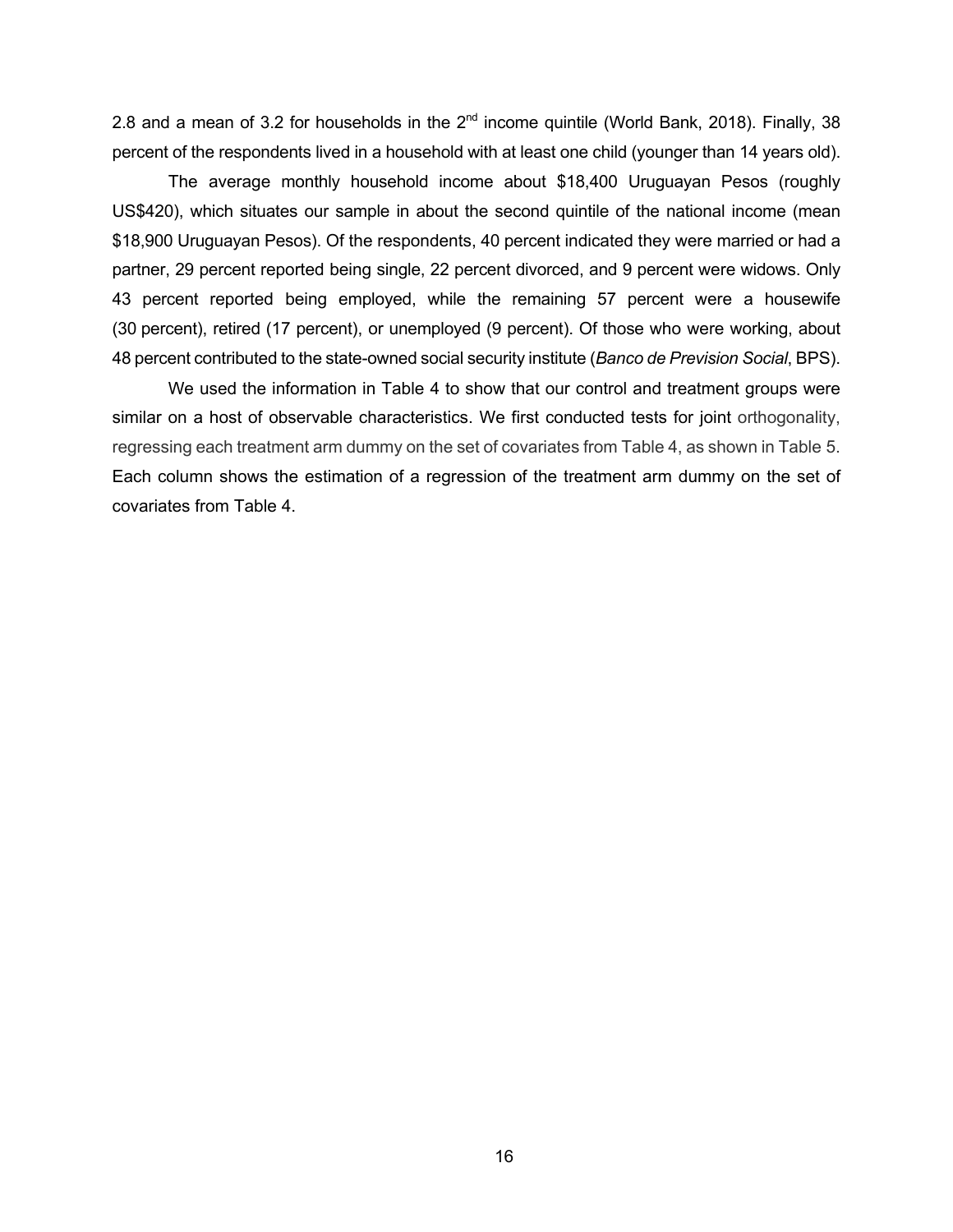# **Table 5. Balance, Joint Test**

|                       | (1)      | (2)              | (3)              | (4)      |
|-----------------------|----------|------------------|------------------|----------|
|                       | Arm 1    | Arm <sub>2</sub> | Arm <sub>3</sub> | Arm 4    |
| Age                   | $-0.000$ | $-0.001$         | 0.000            | 0.000    |
|                       | (0.001)  | (0.001)          | (0.001)          | (0.001)  |
| Years of Schooling    | $-0.000$ | 0.001            | $-0.001$         | $-0.001$ |
|                       | (0.003)  | (0.003)          | (0.002)          | (0.002)  |
| <b>Household Size</b> | $-0.002$ | $-0.003$         | 0.002            | $-0.002$ |
|                       | (0.005)  | (0.006)          | (0.006)          | (0.006)  |
| At Least One Child    | 0.013    | 0.003            | 0.000            | $-0.005$ |
| (age 14 or less)      | (0.021)  | (0.022)          | (0.022)          | (0.022)  |
| Household Income      | $-0.001$ | 0.001            | 0.000            | 0.000    |
|                       | (0.001)  | (0.001)          | (0.001)          | (0.001)  |
| Single                | $-0.009$ | $-0.022$         | 0.015            | $-0.004$ |
|                       | (0.174)  | (0.179)          | (0.161)          | (0.181)  |
| Married               | $-0.016$ | $-0.008$         | $-0.019$         | $-0.003$ |
|                       | (0.174)  | (0.178)          | (0.181)          | (0.181)  |
| <b>Divorced</b>       | $-0.027$ | 0.026            | 0.005            | $-0.018$ |
|                       | (0.174)  | (0.179)          | (0.181)          | (0.181)  |
| Partner               | 0.046    | 0.002            | 0.018            | $-0.011$ |
|                       | (0.029)  | (0.028)          | (0.027)          | (0.028)  |
| Widow                 | $-0.016$ | 0.074            | 0.001            | $-0.022$ |
|                       | (0.176)  | (0.181)          | (0.182)          | (0.182)  |
| Employed              | $-0.031$ | 0.026            | $-0.066$         | $-0.108$ |
|                       | (0.072)  | (0.069)          | (0.078)          | (0.081)  |
| Housewife             | $-0.007$ | 0.017            | $-0.061$         | $-0.112$ |
|                       | (0.073)  | (0.071)          | (0.080)          | (0.082)  |
| Retired               | 0.004    | 0.006            | $-0.067$         | $-0.136$ |
|                       | (0.075)  | (0.072)          | (0.081)          | (0.084)  |
| Unemployed            | $-0.060$ | 0.051            | $-0.127$         | $-0.048$ |
|                       | (0.076)  | (0.074)          | (0.081)          | (0.086)  |
| Constant              | 0.269    | 0.208            | 0.250            | 0.304    |
|                       | (0.200)  | (0.201)          | (0.205)          | (0.206)  |
| F-Test                | 0.669    | 0.578            | 0.787            | 0.782    |
| Mean Dep. Variable    | 0.120    | 0.120            | 0.120            | 0.120    |
| Observations          | 2,462    | 2,462            | 2,462            | 2,462    |
| Sample                | Survey   | Survey           | Survey           | Survey   |

*Notes:* Table 5 shows the results of four separate regressions (in columns). Each column shows the estimation of a regression of the treatment arme dummy on the set of covariates from Table 4. For each estimation in the columns, we include a row with the p-values of the F-test for joint significance of all balance variables, all of which are 0.578 or higher. Robust standard errors are in parentheses. \*\*\*, \*\*, and \* indicate statistical significance at the 1, 5, and 10 percent levels, respectively.

Panels 1 and 2 of Table 6 show the results of individual tests of balance across the control group and the treatment arms. Each column shows the results of a separate regression of each variable on indicators for treatment arms and a constant. Columns 1 and 2 in Panel 1 show results for the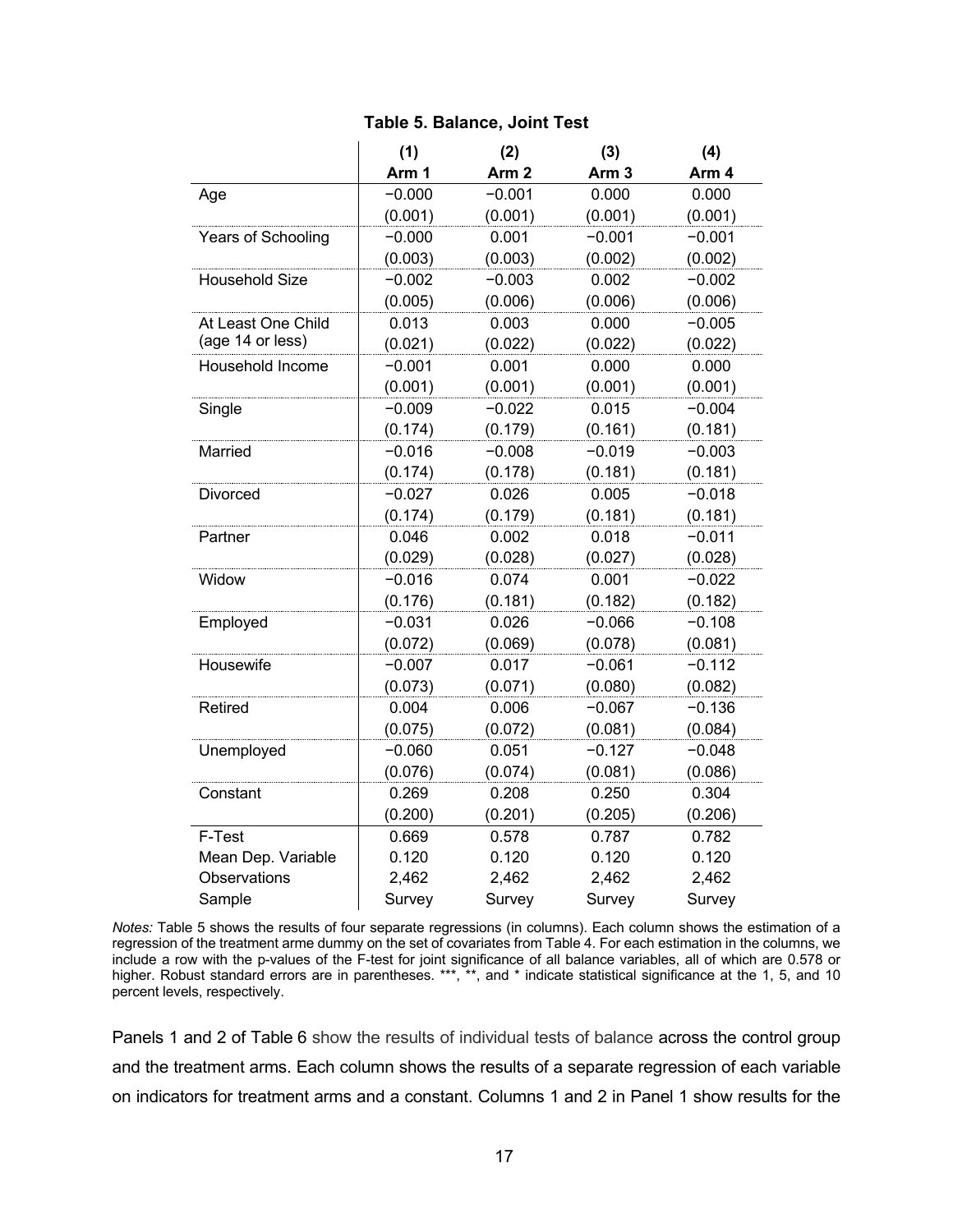full sample, using as dependent variables age and whether the women had had a PAP smear within the previous five years, respectively. Column 3 onwards do the same for the survey sample, for each variable in Table 4. Each regression also includes a formal test of equality of the treatment arm coefficients.

The results show no differences between the treatment and control groups that are statistically significant at the 1 percent level, with magnitudes that are small compared to the control mean. Two differences were significant, which is about what we would expect by chance. Since we compared differences in 15 variables in Table 5, we expected 1.5 to be significant at the 10 percent level due to chance. Women in treatment arm 3 were more likely to be unemployed (p=0.05) and those in arm 2 were more likely to be widows (p=0.10). As we show later, conditioning on these covariates does not change the coefficients of interest and serves mainly to improve the precision of our estimates, as is customary in well-implemented randomized controlled trials.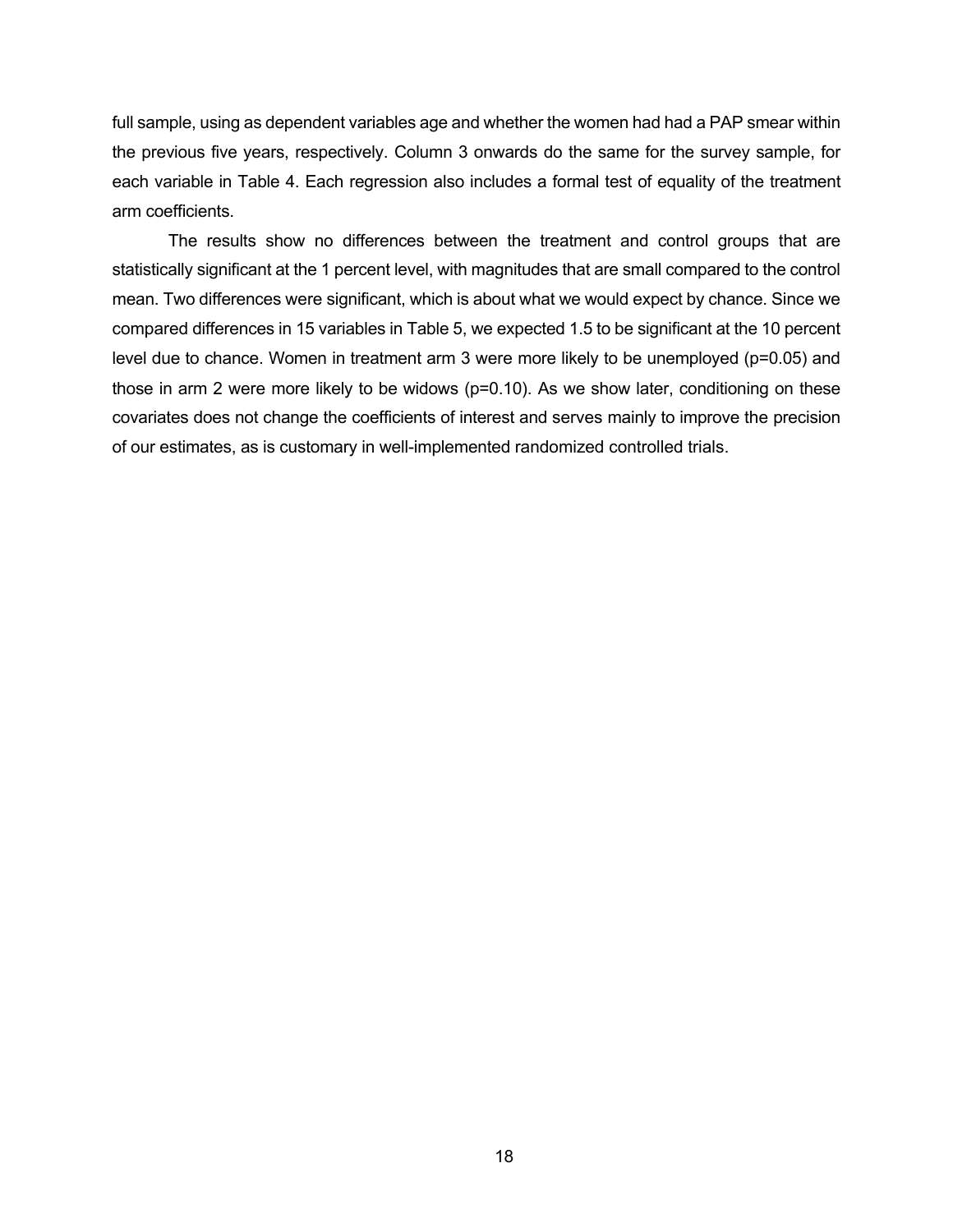# **Table 6. Balance, Individual Tests Table 6:** Balance, Individual Tests

|                                                                                                 | (1)      | (2)<br>No PAP | (3)      | (4)       | (5)<br>Husband | (6)<br><b>HH</b> | (7)<br><b>HH</b> | (8)<br>HH |
|-------------------------------------------------------------------------------------------------|----------|---------------|----------|-----------|----------------|------------------|------------------|-----------|
|                                                                                                 | Age      | Last 3 Years  | Age      | Schooling | Schooling      | Size             | Children         | Income(b) |
| $\beta_1$ : Benef. Info. + Lower Transaction Cost                                               | $-0.097$ | $-0.001$      | $-0.588$ | $-0.206$  | $-0.187$       | $-0.011$         | 0.028            | $-0.871$  |
|                                                                                                 | (0.167)  | (0.007)       | (0.737)  | (0.235)   | (0.342)        | (0.111)          | (0.031)          | (0.727)   |
| $\widehat{\beta}_2$ : Risks Info. + Lower Transaction Cost                                      | 0.069    | $-0.004$      | $-0.449$ | 0.042     | $-0.527$       | $-0.079$         | 0.010            | 0.217     |
|                                                                                                 | (0.167)  | (0.007)       | (0.720)  | (0.239)   | (0.358)        | (0.116)          | (0.031)          | (0.772)   |
| $\widehat{\beta_3}$ : Benef. Info. + Status Quo                                                 | $-0.113$ | 0.004         | $-0.248$ | $-0.092$  | 0.194          | $-0.015$         | 0.014            | 0.042     |
|                                                                                                 | (0.167)  | (0.007)       | (0.731)  | (0.233)   | (0.354)        | (0.113)          | (0.031)          | (0.743)   |
| $\widehat{\beta}_A$ : Risks Info. + Status Quo                                                  | 0.041    | 0.004         | $-0.477$ | $-0.053$  | $-0.553$       | $-0.049$         | 0.002            | 0.060     |
|                                                                                                 | (0.167)  | (0.007)       | (0.720)  | (0.238)   | (0.342)        | (0.114)          | (0.031)          | (0.773)   |
| Control Mean                                                                                    | 48.576   | 0.603         | 51.494   | 8.752     | 8.589          | 3.275            | 0.373            | 18.534    |
| Observations                                                                                    | 47,600   | 47,600        | 2,462    | 2,462     | 980            | 2,462            | 2,462            | 2,462     |
| Test: $\widehat{\beta_1} = \widehat{\beta_2} = \widehat{\beta_3} = \widehat{\beta_4}$ (p-value) | 0.765    | 0.789         | 0.975    | 0.749     | 0.110          | 0.930            | 0.868            | 0.400     |
| Sample                                                                                          | Full     | Full          | Survey   | Survey    | Survey         | Survey           | Survey           | Survey    |

| ang Z                                                                                           |          |          |          |           |          |           |            |          |                     |
|-------------------------------------------------------------------------------------------------|----------|----------|----------|-----------|----------|-----------|------------|----------|---------------------|
|                                                                                                 | (1)      | (2)      | (3)      | (4)       | (5)      | (6)       | (7)        | (8)      | (9)<br>Contributing |
|                                                                                                 | Married  | Single   | Divorced | Widow     | Employed | Housewife | Unemployed | Retired  | to BPS              |
| $\widehat{\beta_1}$ : Benef. Info. + Lower Transaction Cost                                     | $-0.001$ | $-0.002$ | $-0.017$ | 0.020     | $-0.035$ | 0.040     | $-0.018$   | 0.001    | $-0.009$            |
|                                                                                                 | (0.031)  | (0.029)  | (0.026)  | (0.017)   | (0.031)  | (0.029)   | (0.017)    | (0.025)  | (0.050)             |
| $\widehat{\beta}_2$ : Risks Info. + Lower Transaction Cost                                      | $-0.036$ | $-0.030$ | 0.022    | $0.044**$ | $-0.003$ | $-0.001$  | 0.008      | $-0.013$ | 0.021               |
|                                                                                                 | (0.031)  | (0.028)  | (0.027)  | (0.018)   | (0.032)  | (0.029)   | (0.018)    | (0.024)  | (0.049)             |
| $\beta_3$ : Benef. Info. + Status Quo                                                           | $-0.040$ | 0.014    | 0.006    | 0.020     | $-0.003$ | 0.022     | $-0.028*$  | $-0.007$ | 0.066               |
|                                                                                                 | (0.031)  | (0.029)  | (0.027)  | (0.017)   | (0.032)  | (0.029)   | (0.017)    | (0.024)  | (0.049)             |
| $\widehat{\beta_4}$ : Risks Info. + Status Quo                                                  | $-0.015$ | 0.011    | $-0.006$ | 0.010     | $-0.014$ | 0.006     | 0.021      | $-0.032$ | 0.028               |
|                                                                                                 | (0.031)  | (0.029)  | (0.026)  | (0.017)   | (0.032)  | (0.029)   | (0.019)    | (0.024)  | (0.049)             |
| Control Mean                                                                                    | 0.414    | 0.295    | 0.221    | 0.068     | 0.444    | 0.283     | 0.090      | 0.181    | 0.457               |
| Observations                                                                                    | 2,462    | 2,462    | 2,462    | 2,462     | 2,462    | 2,462     | 2,462      | 2,462    | 996                 |
| Test: $\widehat{\beta_1} = \widehat{\beta_2} = \widehat{\beta_3} = \widehat{\beta_4}$ (p-value) | 0.564    | 0.412    | 0.514    | 0.345     | 0.702    | 0.500     | 0.021      | 0.561    | 0.535               |
| Sample                                                                                          | Survey   | Survey   | Survey   | Survey    | Survey   | Survey    | Survey     | Survey   | Survey              |

Notes: Table 6 shows balance across the control and treatment arms. The columns show separate regressions of the covariates in Table 4 as dependent variables on treatment arm indicators and a constant. Robust standard errors are in parentheses. \*\*\*, \*\* and \* indicate statistical significance at the 1, 5 and 10 percent level respectively.

# **5. Empirical Strategy**

This section outlines our empirical strategy to compute intention-to-treat (ITT) and local average treatment effects (LATEs).

# *Intention-to-Treat Effects*

Our main estimating equations were as follows:

(1) 
$$
Y = \pi_1 + X'\gamma_1 + \delta \sum_{j=1}^4 Arm_j + \varepsilon_1
$$
  
\n(2)  $Y = \pi_2 + X'\gamma_2 + \sum_{j=1}^4 Arm_j \cdot \alpha_1 (j \le 2) \cdot \alpha_2 (j > 2) + \varepsilon_2$   
\n(3)  $Y = \pi_3 + X'\gamma_3 + \sum_{j=1}^4 \beta_j Arm_j + \varepsilon_3$ 

where *Y* is an outcome variable,  $Arm<sub>i</sub>$  is an indicator for random assignment to the treatment arm *j*, *X* is a vector of predetermined control variables,  $(j \le 2)$  and  $(j > 2)$  are indicator variables, and  $\varepsilon_1$ ,  $\varepsilon_2$ , and  $\varepsilon_3$  are idiosyncratic error terms.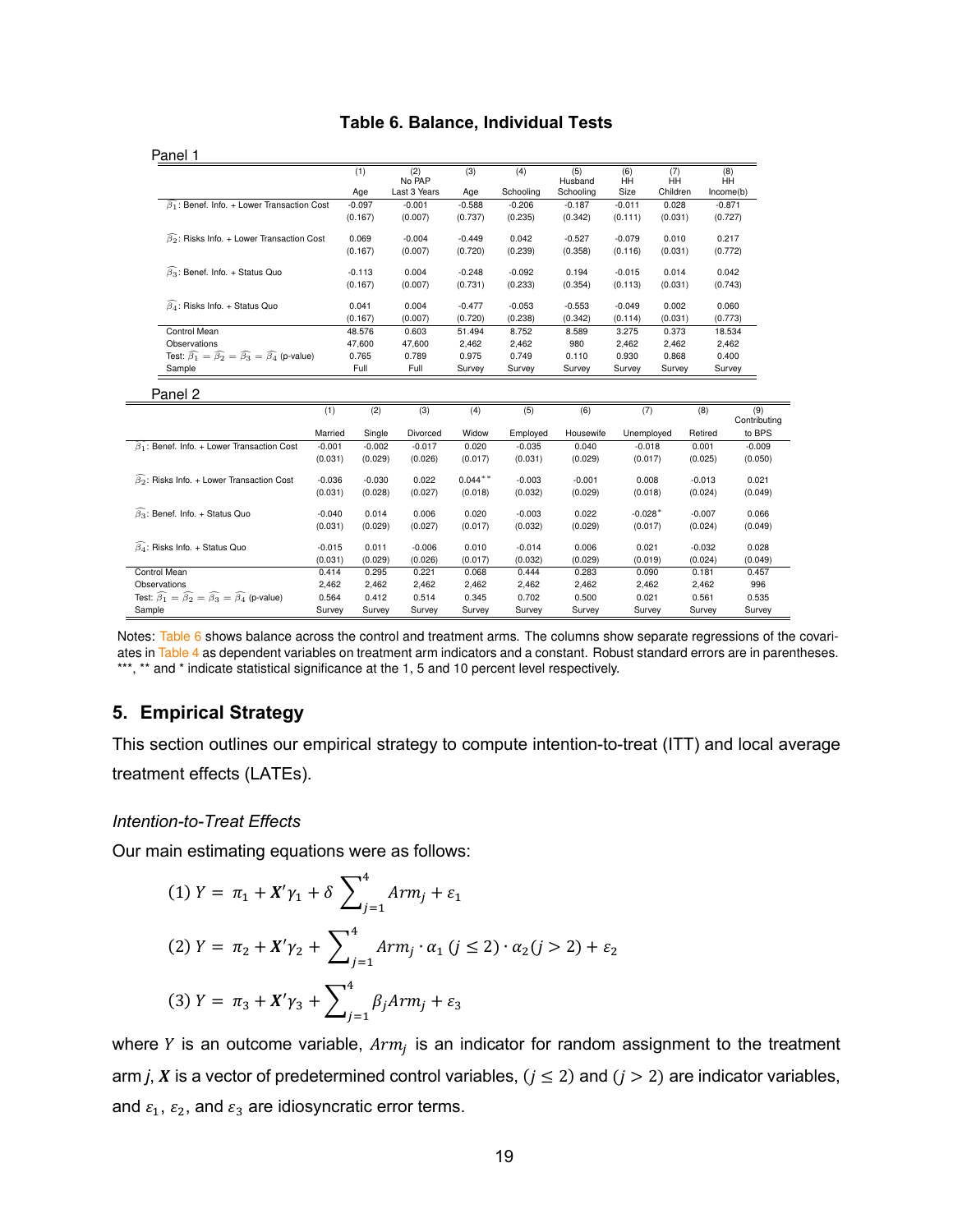These equations allowed us to test different parameters of interest. Estimating the parameter  $\delta$  in equation 1 provided us the overall ITT effect of our intervention. The overall effect is relevant because it tells us whether women randomized to receive our messages behaved differently than a scenario with no intervention. There should be no change in the behavior of informed women with sufficiently low transaction costs associated with appointments.

We were also particularly interested in the effects of promoting the online appointment system conditional on the information component in our messages. The estimates of parameters  $\alpha_1$  and  $\alpha_2$  in equation 2 represent the effects of being randomized to the group that received information plus a link to make appointments and those who received information and status quo encouragement, respectively, compared to the control group. We also implemented a formal test of equality of the treatment coefficients  $\alpha_1$  and  $\alpha_2$ . We expected  $\alpha_1$  to be higher because it estimates the effect of reducing transaction costs on top of providing information.

In equation 3 we augmented equation 1 by including separate indicators for each treatment arm to separately identify their effects. Each  $\beta_i$  gives us the average difference on outcome *Y* for women randomized to treatment arm *j* compared to those randomized to the control group. We also examined differences due to providing different types of information (benefits or risks) in our messages conditional on receiving the link  $(H_0: \beta_1 = \beta_2)$  and unconditionally  $(H_0: \beta_3 = \beta_4)$ .

We estimated equations 1 to 3 for both the full sample and the survey sample. Following Bruhn and McKenzie (2009), we controlled for our randomization method in all of our estimations. For the full sample, the vector  $X$  includes stratum dummies based on age and time since last PAP. For our survey sample,  $X$  includes additional covariates, such as household size, children at home, household income, and marital and occupational status. Given the randomized nature of our treatment assignment, in our setup, inclusion of covariates does not change the estimated coefficients and rather serves to increase the precision of our estimates. We report Eicker-Huber-White standard errors for all of our estimates.<sup>18</sup>

### *Local Average Treatment Effects*

The estimation of equations 1 to 3 provided us with ITT effects. We complemented these parameters with the estimation of two sets of policy relevant LATEs, taking into account successful delivery and receipt of the messages.

<sup>&</sup>lt;sup>18</sup> As noted in Section 3, we randomized our intervention at the individual level. If we had randomized a cluster of individuals (like health centers) to treatment instead, then we would need to cluster at that unit level (e.g., the health center level). That is not the case in the present design (see Abadie, Athey, Imbens, et al., 2017).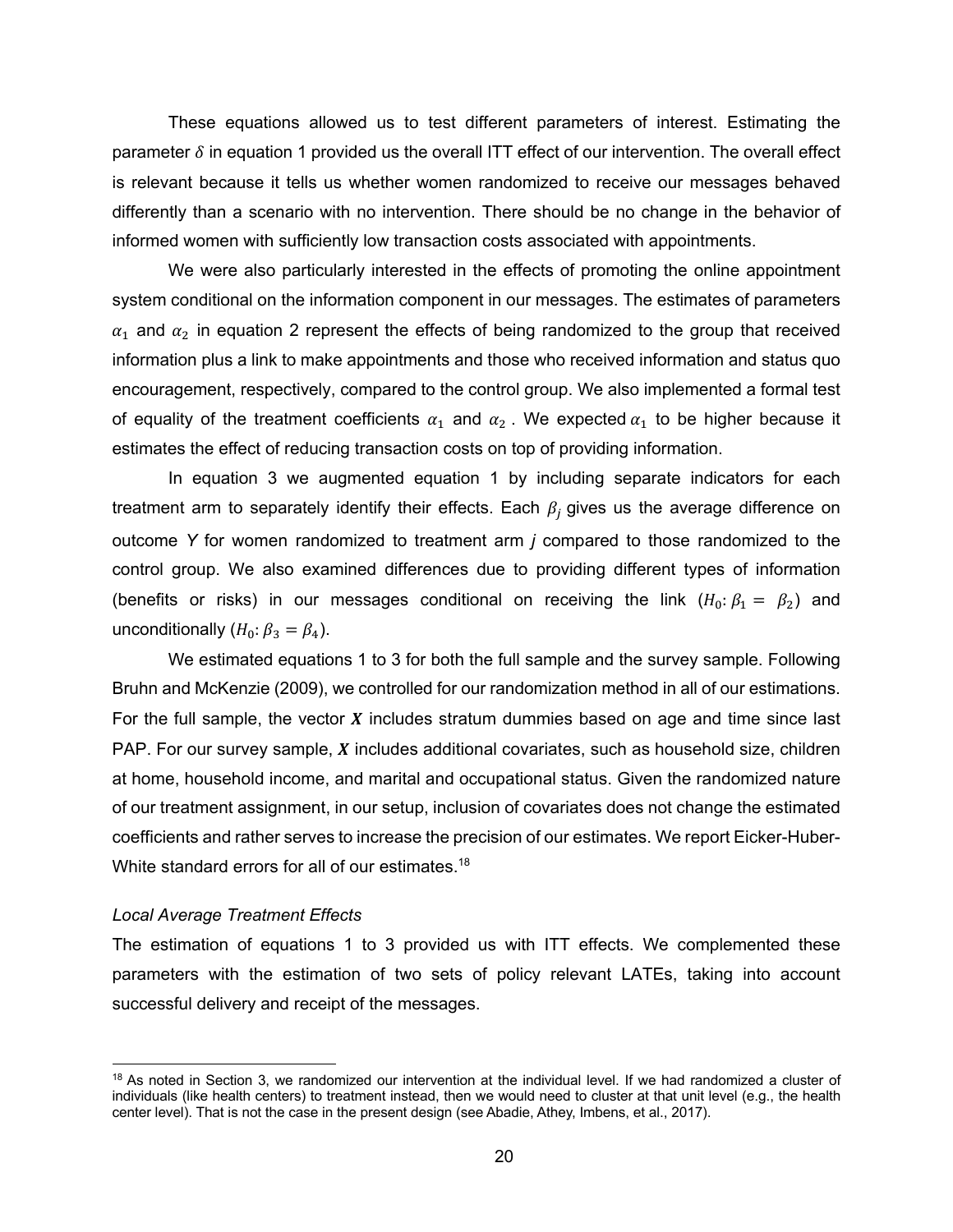The messaging system produced data on whether messages were successfully sent to each of the phone numbers randomized to treatment. These data were available for the full sample. We instrument the successful delivery of messages using random assignment to estimate a first set of LATEs.

We estimated a second set of LATEs for our survey sample. According to the messaging system, messages were successfully delivered to all women in this sample; however, delivery does not guarantee that messages were opened by recipients. They could save the message to read it later (and forget to do so), delete it before reading, etc. Thus, we went further and asked survey respondents to acknowledge the receipt of our messages. We instrument the reporting of receiving each type of message using the random assignment.

We conservatively interpreted our LATE estimates as upper-bound effects of our intervention because by construction they scale up our ITT estimates. For both sets of LATEs, we used two-stage least squares to estimate:

(4) 
$$
Y = \eta_1 + X'\theta_1 + \delta_K \sum_{j=1}^4 RM_j + u_1
$$
  
\n(5)  $Y = \eta_2 + X'\theta_2 + \sum_{j=1}^4 RM_j \cdot \alpha_{K1} (j \le 2) \cdot \alpha_{K2} (j > 2) + u_2$   
\n(6)  $Y = \eta_3 + X'\theta_3 + \sum_{j=1}^4 \beta_{Kj} RM_j + u_3$ 

where  $RM_i$  is defined as whether the message for treatment arm *j* was sent (i.e., the phone number was not rejected by the messaging system) or whether the survey respondents reported having received the type *j* message, and the rest of variables are defined as described above. The parameters of interest were the estimates of  $\delta_{\kappa}$ ,  $\alpha_{\kappa1}$ ,  $\alpha_{\kappa2}$ , and  $\beta_{\kappa i}$ , where K=D,R for delivery and receipt of messages, respectively. For equations 4 to 6, we reported the corresponding Cragg-Donald (Cragg and Donald, 1993) weak instrument test statistics, which jointly test the rank of the instruments. With one instrument (as in equation 4), the CD statistic is equivalent to the F-statistic. The CD values are well beyond critical values (e.g., Stock and Yogo, 2005), rejecting our instruments being weak.

#### **6. Results**

Women in the treatment groups significantly increased their probability of both scheduling and attending appointments compared with the control group. Our most conservative estimates showed the magnitude of the overall effects to be sizable, more than doubling the control group's rates.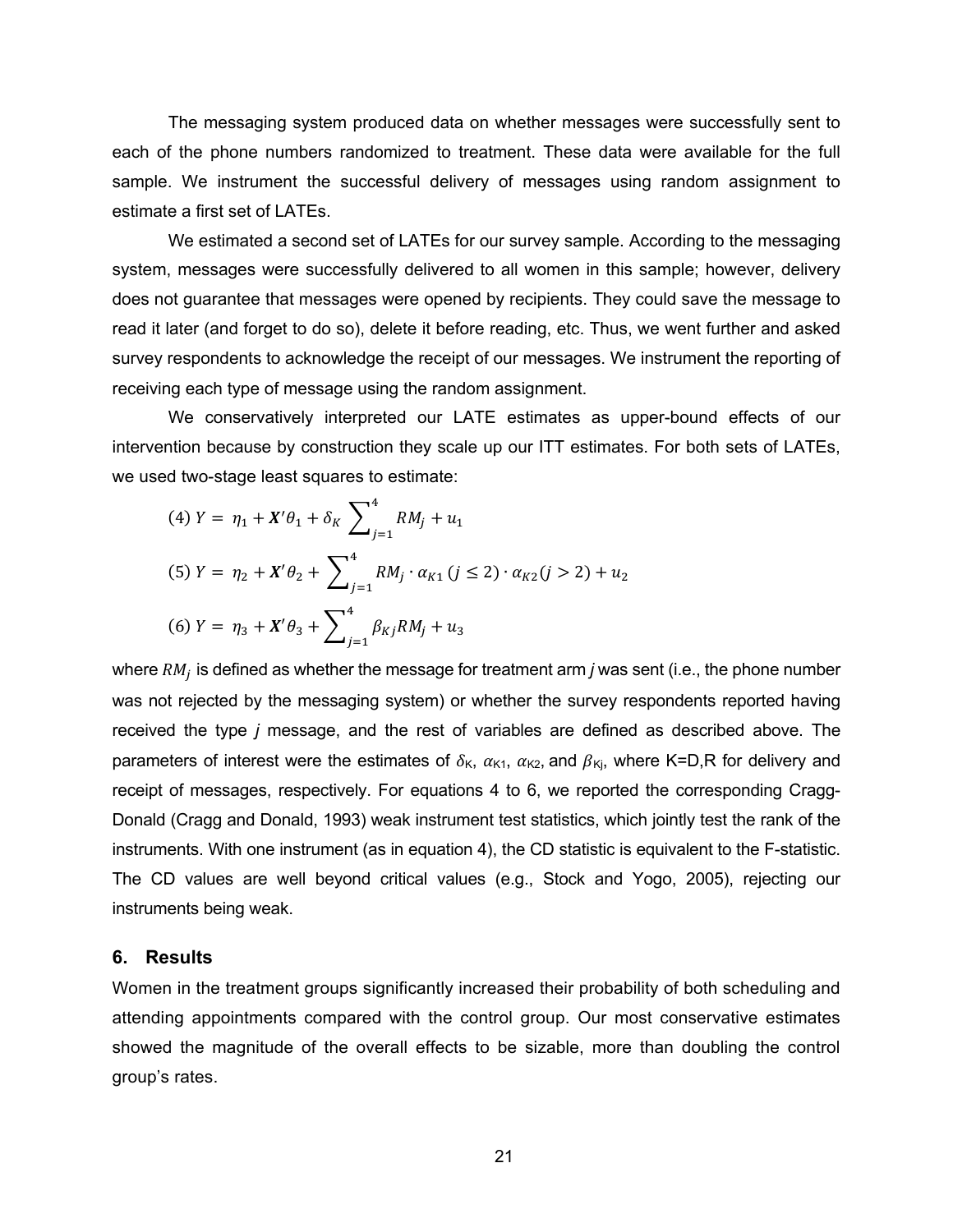One of our key findings was that most of the overall effect was driven by the lower transaction cost component, independent of the framing of messages. For women encouraged to make appointments online, the attendance and scheduling rates were about 3.0 times higher than the control group. For those encouraged to schedule appointments as usual, rates were 1.5 times higher than the control group.

In this section, first we document treatment effects on our main outcomes for the full sample of participating women. Then, we provide the results for the women in our survey sample. For them, we also estimate effects on secondary outcomes, exploring their roles as mechanisms driving effects.

# *6.1. Full Sample*

# *Average Effects*

Tables 7 and 8 show the ITT and LATE estimates for the full sample of 47,600 women randomized to the control group or treatment arms. Both tables present the estimates from equations 1, 2, and 3 on our two main outcomes of interest: scheduling and attending Pap smear appointments. The difference between effects on these two outcomes is an estimation of declaring intentions versus acting.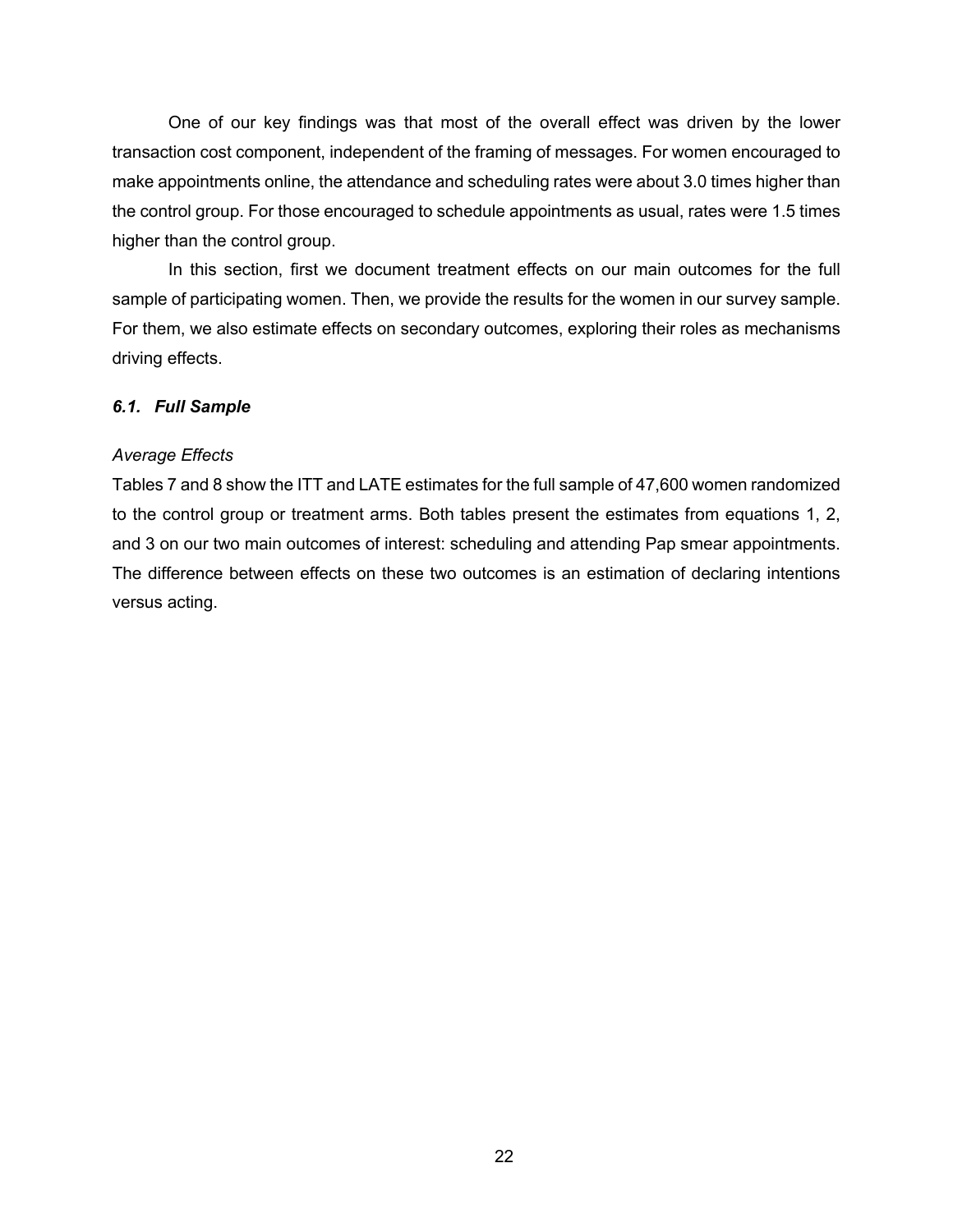|                                                        |                       | Scheduling            |                       | Attendance            |                       |                       |  |
|--------------------------------------------------------|-----------------------|-----------------------|-----------------------|-----------------------|-----------------------|-----------------------|--|
|                                                        | (1)                   | (2)                   | (3)                   | (4)                   | (5)                   | (6)                   |  |
| $\widehat{\delta}$ : Treatment                         | $0.033***$<br>(0.002) |                       |                       | $0.023***$<br>(0.002) |                       |                       |  |
| $\widehat{\alpha_1}$ : Info. + Lower Trans. Cost       |                       | $0.052***$<br>(0.003) |                       |                       | $0.032***$<br>(0.002) |                       |  |
| $\widehat{\alpha_2}$ : Info. + Status Quo              |                       | $0.013***$<br>(0.002) |                       |                       | $0.014***$<br>(0.002) |                       |  |
| $\widehat{\beta_1}$ : Benef. Info. + Lower Trans. Cost |                       |                       | $0.059***$<br>(0.004) |                       |                       | $0.033***$<br>(0.003) |  |
| $\widehat{\beta}_2$ : Risks Info. + Lower Trans. Cost  |                       |                       | $0.046***$<br>(0.004) |                       |                       | $0.031***$<br>(0.003) |  |
| $\beta_3$ : Benef. Info. + Status Quo                  |                       |                       | $0.014***$<br>(0.003) |                       |                       | $0.015***$<br>(0.003) |  |
| $\widehat{\beta_4}$ : Risks Info. + Status Quo         |                       |                       | $0.013***$<br>(0.003) |                       |                       | $0.013***$<br>(0.002) |  |
| $H_0: \widehat{\alpha_1} = \widehat{\alpha_2}$         |                       | 0.000                 |                       |                       | 0.000                 |                       |  |
| $H_0$ : $\widehat{\beta_1} = \widehat{\beta_2}$        |                       |                       | 0.009                 |                       |                       | 0.615                 |  |
| $H_0$ : $\widehat{\beta_3} = \widehat{\beta_4}$        |                       |                       | 0.902                 |                       |                       | 0.538                 |  |
| Observations                                           | 47,600<br>0.027       | 47,600<br>0.027       | 47,600<br>0.027       | 47,600<br>0.019       | 47,600<br>0.019       | 47,600<br>0.019       |  |
| Control Group Mean<br>Sample                           | Full                  | Full                  | Full                  | Full                  | Full                  | Full                  |  |
| Strata                                                 | Yes                   | Yes                   | Yes                   | Yes                   | Yes                   | Yes                   |  |

# **Table 7. ITT Estimates for the Full Sample Table 7:** ITT Estimates for the Full Sample

Notes: Table 7 shows the intention-to-treat results from estimating equations (1), (2) and (3) for the full sample of women participating in our study. In columns 1 to 3, the dependent variable is an indicator for whether women made a PAP appointment. In columns 4 to 6, the dependent variable is an indicator for whether women attended the PAP appointment. In columns 1 and 4, we include a single treatment indicator equal to one if women were randomized to any treatment arm. In columns 2 and 4, we include a separate indicator for whether women were randomized to received information plus online encouragement, and those who received information and status-quo encouragement, respectively. In columns 3 and 6 we included a separate indicator for each of the four treatment arms. The lower panel displays the p-values of F-tests for the differences between treatment parameters. All regressions control for our randomization method, by including stratum dummies based on age and time since the last pap. Robust standard errors are in parentheses. \*\*\*, \*\* and \* indicate statistical significance at the 1, 5 and 10 percent level respectively.

The estimates in columns 1 and 4 of Table 7 show the overall ITT effect  $(\widehat{\delta})$  on each outcome. On average, women in the treatment groups were 3.3 percentage points (pp) more likely to schedule appointments (over a control mean of 2.7 percent) and 2.3 pp more likely to attend (over a control mean of 1.9 pp?). These ITT effects represent 122 percent and 121 percent increases over the control group, respectively.

Columns 2 and 5 display the estimates of equation 2, showing that effects are larger for women randomized to receive the lower transaction cost component ( $\widehat{\alpha_1}$ ) compared to the status quo encouragement ( $\widehat{\alpha}_2$ ), both conditional on receiving information. Women in the status quo group were 1.3 pp and 1.4 pp more likely than the control group to schedule and attend appointments. When the lower transaction cost is added, the coefficients jump to 5.2 pp and 3.2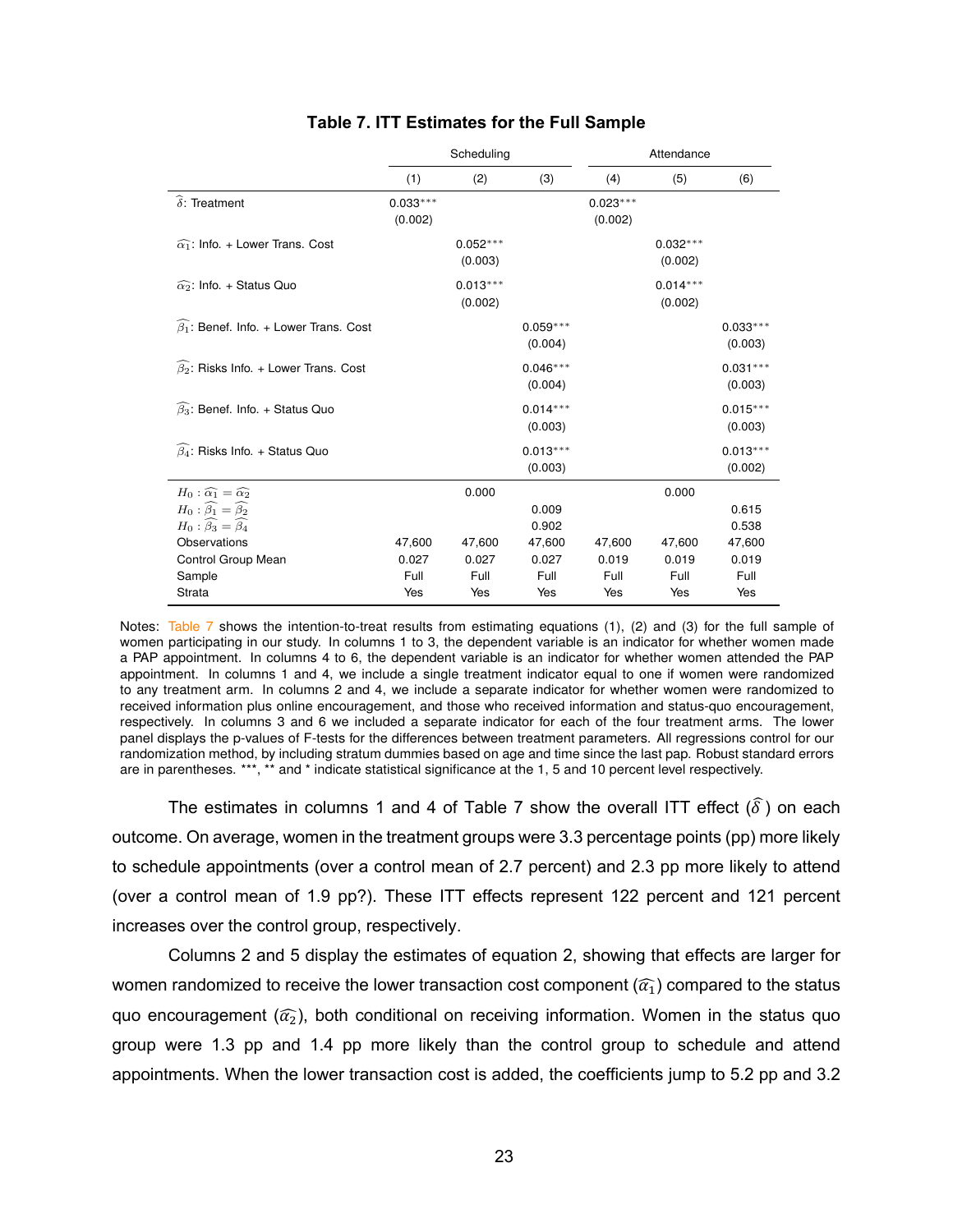pp, respectively. The lower panel shows that the differences between the respective treatment parameters in columns 2 and 5 are statistically significant (p-value<0.01).

Our design allowed us to further decompose effects using the framing of the information sent to women. We report the estimates of equation 3 in columns 3 and 6. The estimates show that when encouraging women to use the online tool, including a benefits message has a higher effect on scheduling than a risks message (5.9 pp vs. 4.6 pp, p-value=0.01). This differential effect vanishes when we estimate effects on attending the appointments (3.3 pp vs. 3.1 pp, p-value=0.61). Benefits-focused messages appear to pique interest but, at the end of the day, are no better than risk messages at getting women to act and attend their appointments.

Table 8 shows LATE results from estimating equations 4, 5, and 6 for the full sample. Our estimated LATEs are about 11 percent larger than the ITT estimates because the first-stage coefficient is about 0.9 and therefore LATE=ITT/0.9=1.11 ITT. This result indicates that the effects of our intervention would have been 11 percent higher had the messaging system delivered all messages successfully. We thus think of our ITT effects as providing a lower bound of the effect of our intervention.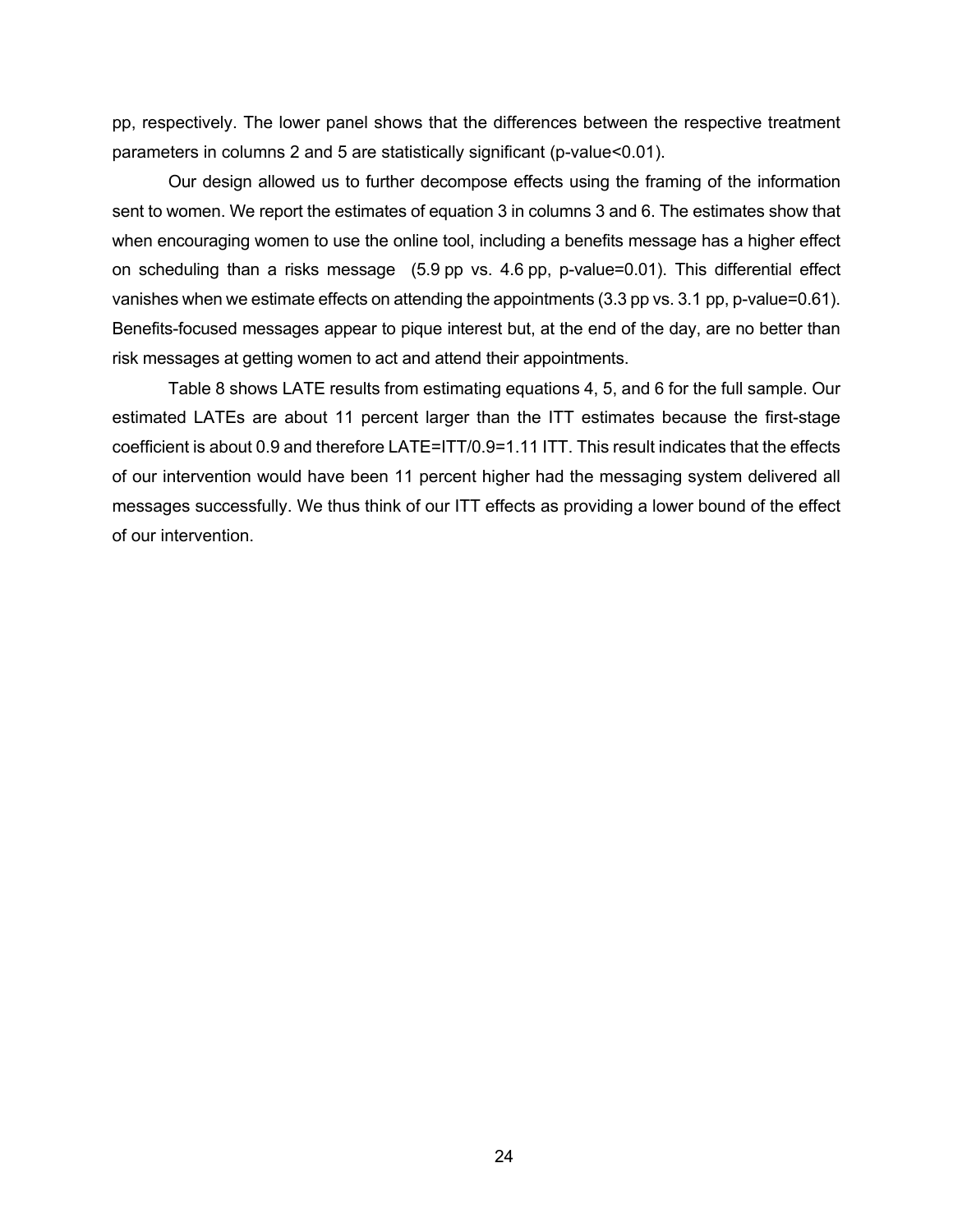|                                                           |                       | Scheduling            |                       | Attendance            |                       |                       |  |
|-----------------------------------------------------------|-----------------------|-----------------------|-----------------------|-----------------------|-----------------------|-----------------------|--|
|                                                           | (1)                   | (2)                   | (3)                   | (4)                   | (5)                   | (6)                   |  |
| $\delta_D$ : Treatment                                    | $0.037***$<br>(0.002) |                       |                       | $0.026***$<br>(0.002) |                       |                       |  |
| $\widehat{\alpha_{D1}}$ : Info. + Lower Trans. Cost       |                       | $0.059***$<br>(0.003) |                       |                       | $0.036***$<br>(0.002) |                       |  |
| $\widehat{\alpha_{D2}}$ : Info. + Status Quo              |                       | $0.015***$<br>(0.002) |                       |                       | $0.016***$<br>(0.002) |                       |  |
| $\widehat{\beta_{D1}}$ : Benef. Info. + Lower Trans. Cost |                       |                       | $0.066***$<br>(0.004) |                       |                       | $0.037***$<br>(0.003) |  |
| $\widehat{\beta_{D2}}$ : Risks Info. + Lower Trans. Cost  |                       |                       | $0.051***$<br>(0.004) |                       |                       | $0.035***$<br>(0.003) |  |
| $\widehat{\beta_{D3}}$ : Benef. Info. + Status Quo        |                       |                       | $0.015***$<br>(0.003) |                       |                       | $0.017***$<br>(0.003) |  |
| $\bar{\beta}_{D4}$ : Risks Info. + Status Quo             |                       |                       | $0.015***$<br>(0.003) |                       |                       | $0.015***$<br>(0.003) |  |
| $H_0: \widehat{\alpha_{D1}} = \widehat{\alpha_{D2}}$      |                       | 0.000                 |                       |                       | 0.000                 |                       |  |
| $H_0: \widehat{\beta_{D1}} = \widehat{\beta_{D2}}$        |                       |                       | 0.010                 |                       |                       | 0.632                 |  |
| $H_0: \widehat{\beta_{D3}} = \widehat{\beta_{D4}}$        |                       |                       | 0.892                 |                       |                       | 0.529                 |  |
| Observations                                              | 47,600                | 47,600                | 47,600                | 47,600                | 47,600                | 47,600                |  |
| Control Group Mean                                        | 0.027                 | 0.027                 | 0.027                 | 0.019                 | 0.019                 | 0.019                 |  |
| Sample                                                    | Full                  | Full                  | Full                  | Full                  | Full                  | Full                  |  |
| Strata                                                    | Yes                   | Yes                   | Yes                   | Yes                   | Yes                   | Yes                   |  |
| 1st Stage Cragg-Donald Statistic                          | 212,044               | 106,009               | 52,987                | 212,044               | 106,009               | 52,987                |  |

# **Table 8. LATE Estimates for the Full Sample Table 8:** LATE Estimates for the Full Sample

Notes: Table 8 shows LATE results, from estimating equations (4), (5) and (6) for the full sample of women participating in our study. We instrumented the successful delivery of messages with random assignment. About 90% of all messages within each treatment arm was successfully delivered. No messages were delivered to women in the control group. In columns 1 to 3 the dependent variable is an indicator for whether women made a PAP appointment. In columns 1 and 4, we include a single treatment indicator equal to one if women were randomized to any treatment arm. In columns 2 and 4, we include a separate indicator for whether women were randomized to received information plus online encouragement, and those who received information and status-quo encouragement, respectively. In columns 3 and 6 we included a separate indicator for each of the four treatment arms. The lower panel displays the p-values of F-tests for the differences between treatment parameters. All regressions control for our randomization method, by including stratum dummies based on age and time since the last pap. The bottom row reports the Cragg-Donald (1993) weak instrument test statistics, which jointly tests the rank of the instruments. With one instrument, the Cragg-Donald statistic is equivalent to the F-statistic. The values are well beyond critical values (see Stock and Yogo, 2005) so we reject that our instruments are weak. Robust standard errors are in parentheses. \*\*\*, \*\* and \* indicate statistical significance at the 1, 5 and 10 percent level respectively.

#### *Heterogeneity by Time since Last Pap Smear and Age Group*

We documented whether treatment effects varied by the time passed since the previous Pap smear and age group. The main takeaway is that effects were larger for women in the on-time group compared to those in the overdue group. In other words, women who had had the exam at some point in the previous five years appeared to be more receptive to our intervention than those who had not had a Pap smear in that timeframe. In addition, our estimated effects were smaller for the oldest women in the overdue group.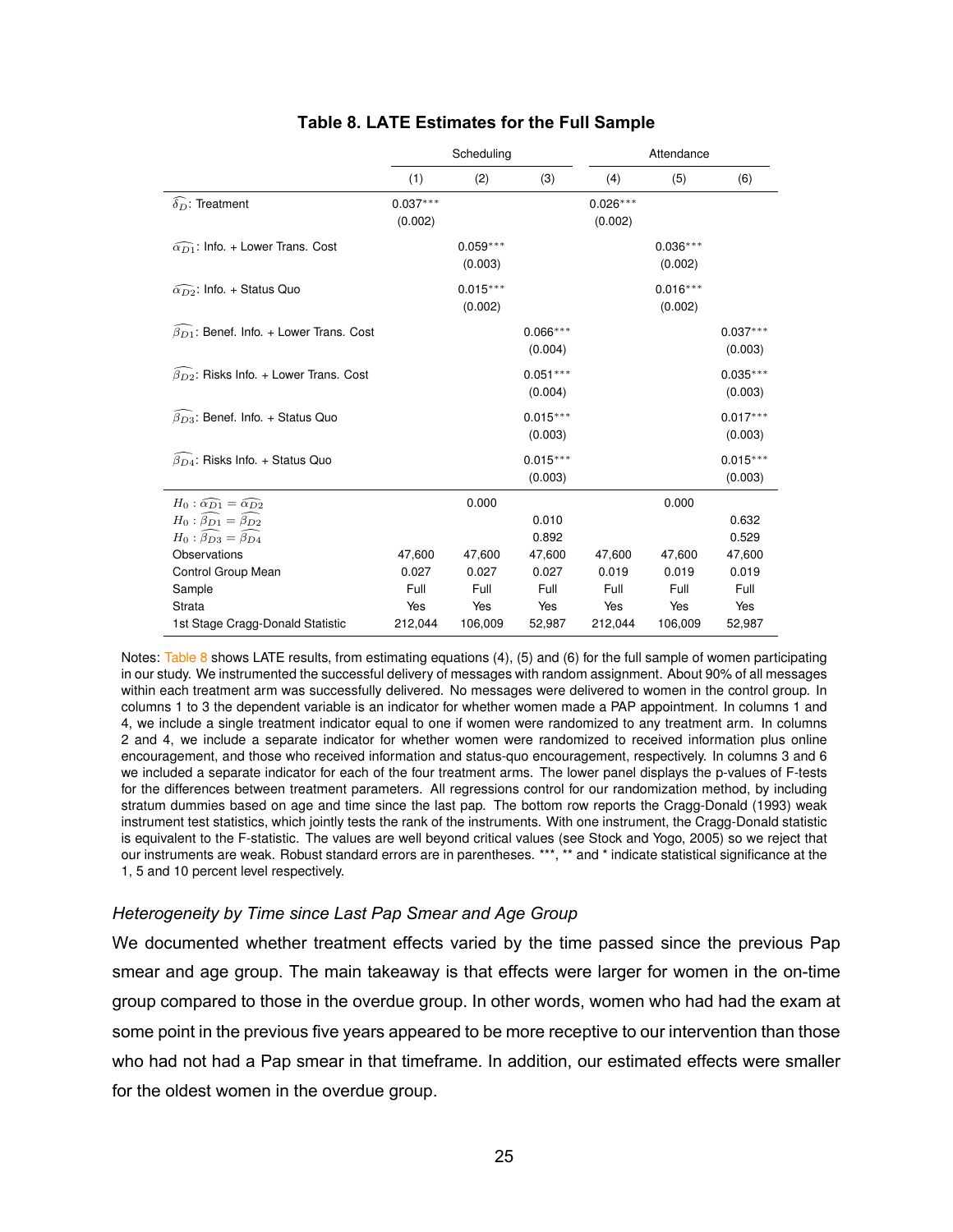## *Effects by On-Time versus Overdue Groups*

Table 9 shows the ITT results of estimating equations 1 to 3 for women in the on-time and overdue groups. Columns 1 and 2 show the coefficients from separate regressions on appointment scheduling, and columns 4 and 5 do the same for attendance rates. Columns 3 and 6 present the coefficients from fully interacted regressions, indicating the difference between coefficients for the respective groups.

|                                                             |                                     | Scheduling                          |                                   |                                     | Attendance                          |                                |  |  |
|-------------------------------------------------------------|-------------------------------------|-------------------------------------|-----------------------------------|-------------------------------------|-------------------------------------|--------------------------------|--|--|
|                                                             | (1)                                 | (2)                                 | (3)                               | (4)                                 | (5)                                 | (6)                            |  |  |
| Coefficient                                                 | On-Time                             | Overdue                             | Difference<br>$(1)-(2)$           | On-Time                             | Overdue                             | Difference<br>$(4)-(5)$        |  |  |
| $\delta$ : Treatment                                        | $0.038***$<br>(0.003)               | $0.028***$<br>(0.002)               | $0.010***$<br>(0.004)             | $0.027***$<br>(0.003)               | $0.019***$<br>(0.002)               | $0.008**$<br>(0.003)           |  |  |
| $\widehat{\alpha_1}$ : Info. + Lower Transaction Cost       | $0.065***$<br>(0.004)<br>$0.011***$ | $0.039***$<br>(0.003)<br>$0.016***$ | $0.026***$<br>(0.005)<br>$-0.005$ | $0.039***$<br>(0.004)<br>$0.015***$ | $0.025***$<br>(0.003)<br>$0.014***$ | $0.015***$<br>(0.004)<br>0.002 |  |  |
| $\widehat{\alpha_2}$ : Info. + Status Quo                   | (0.003)                             | (0.003)                             | (0.004)                           | (0.003)                             | (0.002)                             | (0.004)                        |  |  |
| $\widehat{\beta_1}$ : Benef. Info. + Lower Transaction Cost | $0.077***$                          | $0.041***$                          | $0.036***$                        | $0.040***$                          | $0.026***$                          | $0.013**$                      |  |  |
|                                                             | (0.006)                             | (0.004)                             | (0.008)                           | (0.005)                             | (0.004)                             | (0.006)                        |  |  |
| $\widehat{\beta_2}$ : Risks Info. + Lower Transaction Cost  | $0.054***$                          | $0.038***$                          | $0.016**$                         | $0.039***$                          | $0.023***$                          | $0.016***$                     |  |  |
| $\widehat{\beta_3}$ : Benef. Info. + Status Quo             | (0.006)<br>$0.011**$<br>(0.004)     | (0.004)<br>$0.016***$<br>(0.003)    | (0.007)<br>$-0.005$<br>(0.006)    | (0.005)<br>$0.016***$<br>(0.004)    | (0.003)<br>$0.015***$<br>(0.003)    | (0.006)<br>0.001<br>(0.005)    |  |  |
| $\widehat{\beta_4}$ : Risks Info. + Status Quo              | $0.011**$<br>(0.004)                | $0.016***$<br>(0.003)               | $-0.005$<br>(0.006)               | $0.014***$<br>(0.004)               | $0.012***$<br>(0.003)               | 0.002<br>(0.005)               |  |  |
|                                                             |                                     |                                     |                                   |                                     |                                     |                                |  |  |
| $H_0: \widehat{\alpha_1} = \widehat{\alpha_2}$ :            | 0.000                               | 0.000                               |                                   | 0.000                               | 0.000                               |                                |  |  |
| $H_0: \widehat{\beta_1} = \widehat{\beta_2}$ :              | 0.004                               | 0.643                               |                                   | 0.926                               | 0.472                               |                                |  |  |
| $H_0$ : $\widehat{\beta_3} = \widehat{\beta_4}$ :           | 0.975                               | 0.879                               |                                   | 0.758                               | 0.545                               |                                |  |  |
| Observations                                                | 23,800                              | 23,800                              |                                   | 23,800                              | 23,800                              |                                |  |  |
| Control Group Mean                                          | 0.038                               | 0.016                               |                                   | 0.027                               | 0.010                               |                                |  |  |

**Table 9. ITT Estimates for the On-Time and Overdue Groups, Full Sample Table 9:** ITT Estimates for the On-time and Overdue groups, Full Sample

Notes: Table 9 shows the intention-to-treat results, from estimating equations (1), (2) and (3) for women in the ontime group (columns 1 and 4) and the overdue group (columns 2 and 5), respectively. Columns 3 and 6 display the coefficients from fully interacted regressions, indicating the difference between coefficients by subgroups. Outcomes are the same as described in Table 7. The lower panel displays the p-values of F-tests for the differences between treatment parameters. All regressions control for age stratum dummies. Robust standard errors are in parentheses. \*\*\*, \*\* and \* indicate statistical significance at the 1, 5 and 10 percent level respectively.

Though the relative importance of treatment effects within each group is similar to the pattern for the full sample, we also found differences. The results in the first row indicate that the overall effects on both scheduling and attendance rates are approximately 1 pp higher for the on-time group. The second row shows that this difference is completely driven by the lower transaction cost component.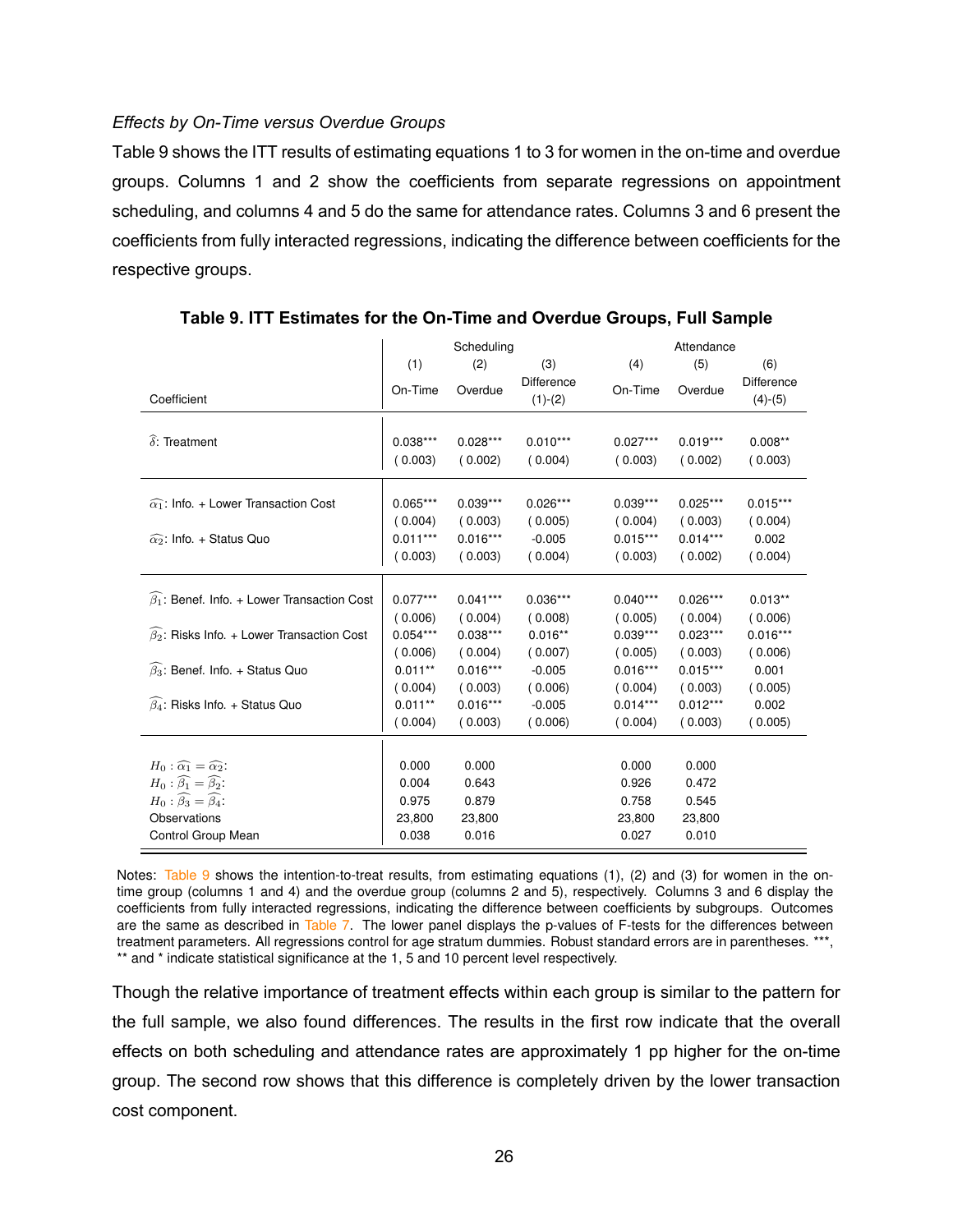Effects are differential when lower transaction costs are part of the treatment. Women in on-time group were 2.6 pp more likely to schedule an appointment than women in the overdue group and 1.5 pp more likely to attend the appointment. For women who received status quo encouragement, the effects remain the same independent of the framing of the information sent. Effects appear to be higher for scheduling appointments when combined with benefits information, but that difference vanishes for attendance rates (as shown by the coefficient on  $B_1$ ) for scheduling vs attendance)..

### *Effects by Age Group within the On-Time and Overdue Groups*

Table 10 shows ITT estimates by age for the on-time (panel 1) and overdue (panel 2) groups. Columns 1 to 4 show the coefficients from separate regressions on appointment scheduling for four age groups: 30–39, 40–49, 50–59, and 60–70. Columns 6 to 9 do the same using attendance rates as the outcome. Columns 5 and 10 show the difference between the younger and older groups for both outcomes, from fully interacted regressions.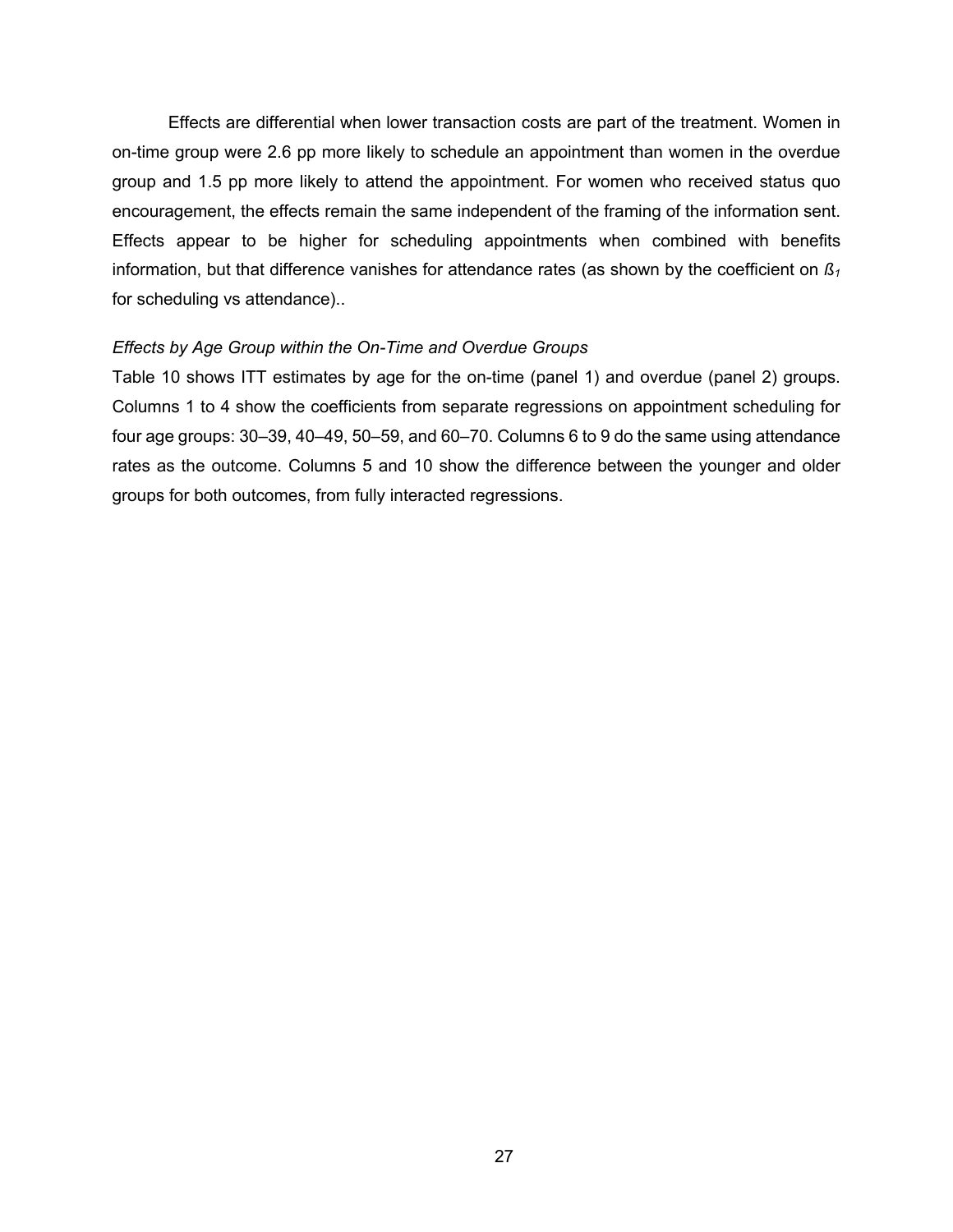# **Table 10. ITT Estimates by Age and On-Time and Overdue Groups, Full Sample Table 10:** ITT Estimates by Age and On-time and Overdue groups, Full Sample

|                                                           |             | Scheduling |            |            |           | Attendance |            |            |            |            |
|-----------------------------------------------------------|-------------|------------|------------|------------|-----------|------------|------------|------------|------------|------------|
|                                                           | (1)         | (2)        | (3)        | (4)        | (5).      | (6)        | (7)        | (8)        | (9)        | (10)       |
|                                                           | Age         | Age        | Age        | Age        | Dif.      | Age        | Age        | Age        | Age        | Dif.       |
| Coefficient                                               | [30, 40)    | [40, 50)   | [50, 60)   | [60, 70]   | $1 - 4$   | [30, 40)   | [40, 50)   | [50, 60)   | [60, 70]   | $6 - 10$   |
|                                                           |             |            |            |            |           |            |            |            |            |            |
| $\widehat{\delta}$ : Treatment                            | $0.032***$  | $0.039***$ | $0.041***$ | $0.043***$ | $-0.010$  | $0.020***$ | $0.030***$ | $0.030***$ | $0.032***$ | $-0.011$   |
|                                                           | (0.006)     | (0.006)    | (0.006)    | (0.006)    | (0.009)   | (0.005)    | (0.005)    | (0.005)    | (0.006)    | (0.007)    |
|                                                           |             |            |            |            |           |            |            |            |            |            |
| $\widehat{\alpha_1}$ : Info. + Lower Trans. Cost          | $0.060***$  | $0.069***$ | $0.065***$ | $0.068***$ | $-0.008$  | $0.031***$ | $0.044***$ | $0.041***$ | $0.045***$ | $-0.014$   |
|                                                           | (0.008)     | (0.008)    | (0.009)    | (0.010)    | (0.013)   | (0.007)    | (0.007)    | (0.007)    | (0.008)    | (0.011)    |
| $\widehat{\alpha_2}$ : Info. + Status Quo                 | $0.005***$  | $0.008***$ | $0.018***$ | $0.018***$ | $-0.014$  | $0.010***$ | $0.017***$ | $0.018***$ | $0.019***$ | $-0.009$   |
|                                                           | (0.006)     | (0.006)    | (0.007)    | (0.007)    | (0.009)   | (0.006)    | (0.006)    | (0.006)    | (0.007)    | (0.009)    |
|                                                           |             |            |            |            |           |            |            |            |            |            |
| $\widehat{\beta_1}$ : Benef. Info. + Lower Trans. Cost    | $0.071***$  | $0.082***$ | $0.078***$ | $0.078***$ | $-0.007$  | $0.022***$ | $0.047***$ | $0.047***$ | $0.050***$ | $-0.028**$ |
|                                                           | (0.011)     | (0.012)    | (0.013)    | (0.014)    | (0.015)   | (0.008)    | (0.010)    | (0.010)    | (0.012)    | (0.013)    |
| $\widehat{\beta_2}$ : Risks Info. + Lower Trans. Cost     | $0.049***$  | $0.057***$ | $0.052***$ | $0.058***$ | $-0.009$  | $0.040***$ | $0.040***$ | $0.036***$ | $0.040***$ | 0.000      |
|                                                           | (0.011)     | (0.011)    | (0.011)    | (0.013)    | (0.015)   | (0.009)    | (0.009)    | (0.010)    | (0.011)    | (0.013)    |
| $\widehat{\beta_3}$ : Benef. Info. + Status Quo           | $-0.001***$ | $0.008***$ | $0.020***$ | $0.026***$ | $-0.027*$ | $0.005***$ | $0.017***$ | $0.024***$ | $0.025***$ | $-0.020$   |
|                                                           | (0.008)     | (0.008)    | (0.009)    | (0.010)    | (0.015)   | (0.007)    | (0.008)    | (0.009)    | (0.010)    | (0.013)    |
| $\widehat{\beta_4}$ : Risks Info. + Status Quo            | $0.010***$  | $0.008***$ | $0.015***$ | $0.011***$ | $-0.001$  | $0.015***$ | $0.016***$ | $0.013***$ | $0.013***$ | 0.002      |
|                                                           | (0.009)     | (0.008)    | (0.009)    | (0.008)    | (0.014)   | (0.008)    | (0.008)    | (0.008)    | (0.008)    | (0.012)    |
|                                                           |             |            |            |            |           |            |            |            |            |            |
| Test: $\widehat{\alpha_1} = \widehat{\alpha_2}$ : p-Value | 0.000       | 0.000      | 0.000      | 0.000      |           | 0.006      | 0.001      | 0.010      | 0.008      |            |
| Test: $\widehat{\beta_1} = \widehat{\beta_2}$ : p-Value   | 0.129       | 0.110      | 0.117      | 0.290      |           | 0.122      | 0.567      | 0.420      | 0.514      |            |
| Test: $\widehat{\beta_3} = \widehat{\beta_4}$ : p-Value   | 0.292       | 0.963      | 0.639      | 0.238      |           | 0.290      | 0.938      | 0.304      | 0.299      |            |
| Observations                                              | 7,378       | 7,055      | 5,556      | 3,811      |           | 7,378      | 7,055      | 5,556      | 3,811      |            |
| Control Group Mean                                        | 0.049       | 0.042      | 0.032      | 0.019      |           | 0.035      | 0.029      | 0.025      | 0.015      |            |
|                                                           |             |            |            |            |           |            |            |            |            |            |

#### Panel 1: On-Time Group

#### Panel 2: Overdue Group

|                                                           | Scheduling |            |            |            |            | Attendance |            |            |            |            |
|-----------------------------------------------------------|------------|------------|------------|------------|------------|------------|------------|------------|------------|------------|
|                                                           | (1)        | (2)        | (3)        | (4)        | (5).       | (6)        | (7)        | (8)        | (9)        | (10)       |
|                                                           | Age        | Age        | Age        | Age        | Dif.       | Age        | Age        | Age        | Age        | Dif.       |
| Coefficient                                               | [30, 40)   | [40, 50)   | [50, 60)   | [60, 70]   | $1 - 4$    | (30, 40)   | [40, 50)   | [50, 60)   | [60, 70]   | $6 - 10$   |
|                                                           |            |            |            |            |            |            |            |            |            |            |
| $\widehat{\delta}$ : Treatment                            | $0.034***$ | $0.031***$ | $0.026***$ | $0.020***$ | $0.013**$  | $0.023***$ | $0.018***$ | $0.020***$ | $0.015***$ | $0.009*$   |
|                                                           | (0.005)    | (0.005)    | (0.005)    | (0.003)    | (0.006)    | (0.004)    | (0.004)    | (0.004)    | (0.003)    | (0.005)    |
|                                                           |            |            |            |            |            |            |            |            |            |            |
|                                                           |            |            |            |            |            |            |            |            |            |            |
| $\widehat{\alpha_1}$ : Info. + Lower Trans. Cost          | $0.044***$ | $0.048***$ | $0.041***$ | $0.026***$ | $0.018**$  | $0.027***$ | $0.027***$ | $0.028***$ | $0.018***$ | 0.009      |
|                                                           | (0.007)    | (0.007)    | (0.007)    | (0.005)    | (0.008)    | (0.005)    | (0.006)    | (0.006)    | (0.004)    | (0.007)    |
| $\widehat{\alpha_2}$ : Info. + Status Quo                 | $0.024***$ | $0.014***$ | $0.011***$ | $0.014***$ | 0.009      | $0.020***$ | $0.010***$ | $0.013***$ | $0.011***$ | 0.009      |
|                                                           | (0.006)    | (0.005)    | (0.005)    | (0.004)    | (0.007)    | (0.005)    | (0.004)    | (0.005)    | (0.003)    | (0.006)    |
|                                                           |            |            |            |            |            |            |            |            |            |            |
| $\beta_1$ : Benef. Info. + Lower Trans. Cost              | $0.028***$ | $0.060***$ | $0.043***$ | $0.034***$ | $-0.007$   | $0.016***$ | $0.035***$ | $0.029***$ | $0.026***$ | $-0.010$   |
|                                                           | (0.008)    | (0.011)    | (0.009)    | (0.007)    | (0.010)    | (0.006)    | (0.008)    | (0.008)    | (0.006)    | (0.008)    |
| $\widehat{\beta_2}$ : Risks Info. + Lower Trans. Cost     | $0.060***$ | $0.037***$ | $0.038***$ | $0.017***$ | $0.043***$ | $0.037***$ | $0.018***$ | $0.026***$ | $0.010***$ | $0.027***$ |
|                                                           | (0.010)    | (0.009)    | (0.009)    | (0.006)    | (0.010)    | (0.008)    | (0.007)    | (0.008)    | (0.005)    | (0.008)    |
| $\widehat{\beta_3}$ : Benef. Info. + Status Quo           | $0.029***$ | $0.018***$ | $0.013***$ | $0.005***$ | $0.024**$  | $0.026***$ | $0.015***$ | $0.014***$ | $0.003***$ | $0.023***$ |
|                                                           | (0.008)    | (0.008)    | (0.007)    | (0.004)    | (0.010)    | (0.007)    | (0.007)    | (0.006)    | (0.003)    | (0.008)    |
| $\widehat{\beta_4}$ : Risks Info. + Status Quo            | $0.018***$ | $0.009***$ | $0.010***$ | $0.024***$ | $-0.006$   | $0.013***$ | $0.005***$ | $0.011***$ | $0.019***$ | $-0.006$   |
|                                                           | (0.008)    | (0.007)    | (0.007)    | (0.007)    | (0.010)    | (0.006)    | (0.005)    | (0.006)    | (0.006)    | (0.008)    |
|                                                           |            |            |            |            |            |            |            |            |            |            |
| Test: $\widehat{\alpha_1} = \widehat{\alpha_2}$ : p-Value | 0.016      | 0.000      | 0.000      | 0.056      |            | 0.328      | 0.011      | 0.027      | 0.186      |            |
| Test: $\widehat{\beta_1} = \widehat{\beta_2}$ : p-Value   | 0.012      | 0.084      | 0.716      | 0.058      |            | 0.034      | 0.096      | 0.773      | 0.037      |            |
| Test: $\widehat{\beta_3} = \widehat{\beta_4}$ : p-Value   | 0.321      | 0.358      | 0.736      | 0.012      |            | 0.150      | 0.204      | 0.721      | 0.013      |            |
| Observations                                              | 6,279      | 5,768      | 5,520      | 6,233      |            | 6,279      | 5,768      | 5,520      | 6,233      |            |
| Control Group Mean                                        | 0.022      | 0.018      | 0.016      | 0.007      |            | 0.013      | 0.012      | 0.011      | 0.005      |            |
|                                                           |            |            |            |            |            |            |            |            |            |            |

Notes: Table 10 shows the intention-to-treat results, from estimating equations (1), (2) and (3) by age groups for women in the on-time group (panel 1) and the overdue group (panel 2), respectively. In each panel, columns 1 to 4 show the coefficients from separate regressions on appointments scheduling for four age groups: 30-39, 40-49, 50-59 and 60-70. Columns 6 to 9 do the same using attendance rates as the outcome. Column 5 and 10 show the difference between the youngest and oldest groups for both outcomes, from fully interacted regressions. Robust standard errors are in parentheses. \*\*\*, \*\* and \* indicate statistical significance at the 1, 5 and 10 percent level respectively.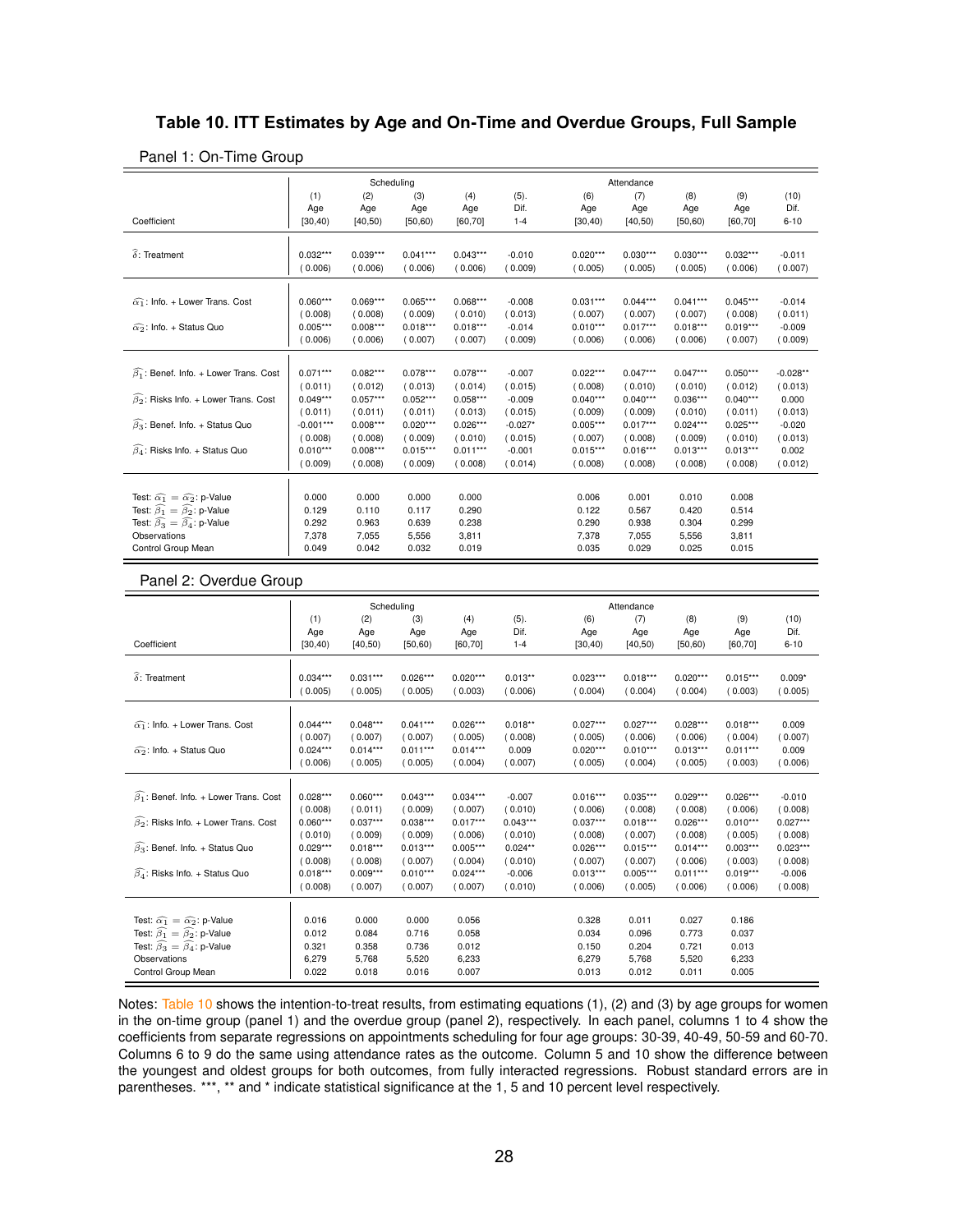The magnitude of the coefficients decreases for both scheduling and attendance for the oldest women in the overdue group. When comparing the effects against the respective control group, the effects represent an increase in scheduling ranging from 154 percent to 285 percent, and an increase in attendance ranging from of 150 percent to 300 percent. Note also that the relative magnitude of the effects increases with age because the control group mean is smaller for older groups.

# *6.2. Survey Sample*

As noted above, all women in this sample belonged to the overdue group, having not had a Pap smear within the previous five years.

# *Average Effects*

Table 11 shows the ITT estimates from equations 1, 2, and 3 for our survey sample. Columns 1 and 4 include a single treatment indicator equal to one if women were randomized to any treatment arm. Columns 2 and 5 include a separate indicator for whether women received information with online encouragement or with status quo encouragement. Columns 3 and 6 include a separate indicator for each of the four treatment arms. The lower panel displays the p-values of F-tests for the differences between treatment parameters.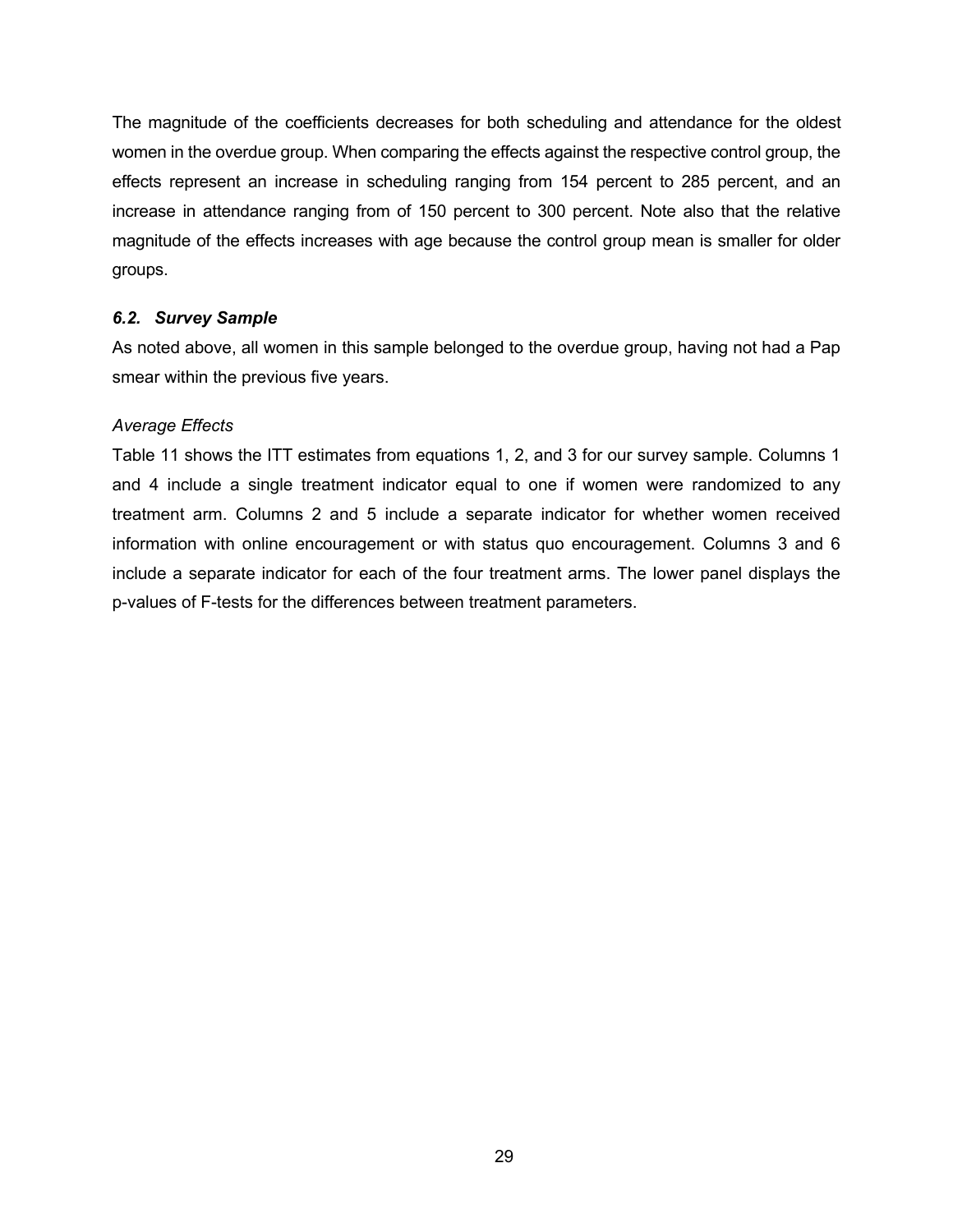|                                                                                                 |                       | Scheduling            |                       | Attendance            |                       |                       |  |
|-------------------------------------------------------------------------------------------------|-----------------------|-----------------------|-----------------------|-----------------------|-----------------------|-----------------------|--|
|                                                                                                 | (1)                   | (2)                   | (3)                   | (4)                   | (5)                   | (6)                   |  |
| $\widehat{\delta}$ : Treatment                                                                  | $0.064***$<br>(0.008) |                       |                       | $0.047***$<br>(0.007) |                       |                       |  |
| $\widehat{\alpha_1}$ : Info. + Lower Trans. Cost                                                |                       | $0.087***$<br>(0.011) |                       |                       | $0.059***$<br>(0.009) |                       |  |
| $\widehat{\alpha_2}$ : Info. + Status Quo                                                       |                       | $0.040***$<br>(0.009) |                       |                       | $0.035***$<br>(0.008) |                       |  |
| $\widehat{\beta_1}$ : Benef. Info. + Lower Trans. Cost                                          |                       |                       | $0.089***$<br>(0.015) |                       |                       | $0.059***$<br>(0.013) |  |
| $\widehat{\beta_2}$ : Risks Info. + Lower Trans. Cost                                           |                       |                       | $0.085***$<br>(0.015) |                       |                       | $0.059***$<br>(0.012) |  |
| $\widehat{\beta_3}$ : Benef. Info. + Status Quo                                                 |                       |                       | $0.043***$<br>(0.012) |                       |                       | $0.039***$<br>(0.011) |  |
| $\widehat{\beta_4}$ : Risks Info. + Status Quo                                                  |                       |                       | $0.037***$<br>(0.012) |                       |                       | $0.030***$<br>(0.010) |  |
| $H_0: \widehat{\alpha_1} = \widehat{\alpha_2}$                                                  |                       | 0.000                 |                       |                       | 0.021                 |                       |  |
| $H_0: \widehat{\beta_1} = \widehat{\beta_2}$<br>$H_0$ : $\widehat{\beta_3} = \widehat{\beta_4}$ |                       |                       | 0.827<br>0.659        |                       |                       | 0.992<br>0.521        |  |
| Observations                                                                                    | 2,462                 | 2,462                 | 2,462                 | 2,462                 | 2,462                 | 2,462                 |  |
| Control Group Mean                                                                              | 0.016                 | 0.016                 | 0.016                 | 0.010                 | 0.010                 | 0.010                 |  |
| Sample                                                                                          | Survey                | Survey                | Survey                | Survey                | Survey                | Survey                |  |
| Controls                                                                                        | Yes                   | Yes                   | Yes                   | Yes                   | Yes                   | Yes                   |  |

# **Table 11. ITT Estimates for the Survey Sample Table 11:** ITT Estimates for the Survey Sample

Notes: Table 11 shows the intention-to-treat results, from estimating equations (1), (2) and (3) for our survey sample. In columns 1 to 3, the dependent variable is an indicator for whether women made a PAP appointment. In columns 4 to 6, the dependent variable is an indicator for whether women attended the PAP appointment. In columns 1 and 4, we include a single treatment indicator equal to one if women were randomized to any treatment arm. In columns 2 and 4, we include a separate indicator for whether women were randomized to received information plus online encouragement, and those who received information and status-quo encouragement, respectively. In columns 3 and 6 we included a separate indicator for each of the four treatment arms. The lower panel displays the p-values of F-tests for the differences between treatment parameters. All regressions control for age and the set of demographics displayed in Table 4. Robust standard errors are in parentheses. \*\*\*, \*\* and \* indicate statistical significance at the 1, 5 and 10 percent level respectively.

The ITT effects are higher than those for the women in the overdue group for the full sample. In particular, the overall effects on appointment scheduling and attendance were 6.4 and 4.7 pp higher than the control group compared to 2.8 and 1.9 pp for the full overdue group (Table 9), respectively. The data suggests that the control groups for both the survey and overdue groups are similar since they display the same mean for appointment scheduling (1.6 percent) and attendance (1.0 percent). As before, effects are significantly larger (about twice) on both outcomes for women encouraged to use the online system compared to those encouraged to make appointments at their clinics.

Table 12 shows LATE results from estimating equations 4, 5, and 6 for the survey sample. Columns 1 and 4 include a single treatment indicator equal to one if women were randomized to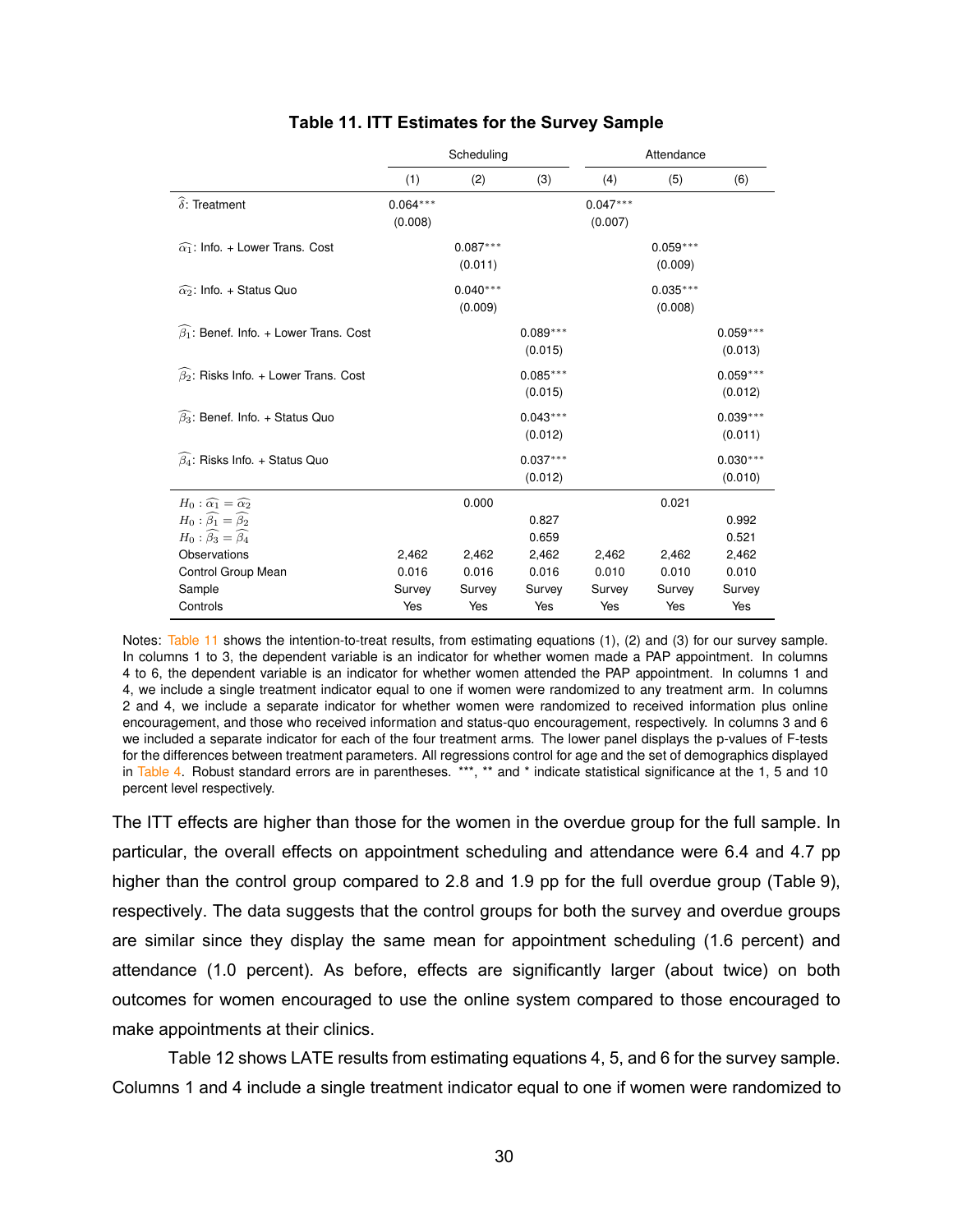any treatment arm. Columns 2 and 5 include a separate indicator for whether women received information with online encouragement or with status quo encouragement. Columns 3 and 6 include a separate indicator for each of the four treatment arms. The lower panel displays the p-values of F-tests for the differences between treatment parameters.

We instrumented the receipt of messages (as reported in the survey) with random assignment. On average about 60 percent of the women in the treatment arms and 1.6 percent of those in the control group reported having received messages.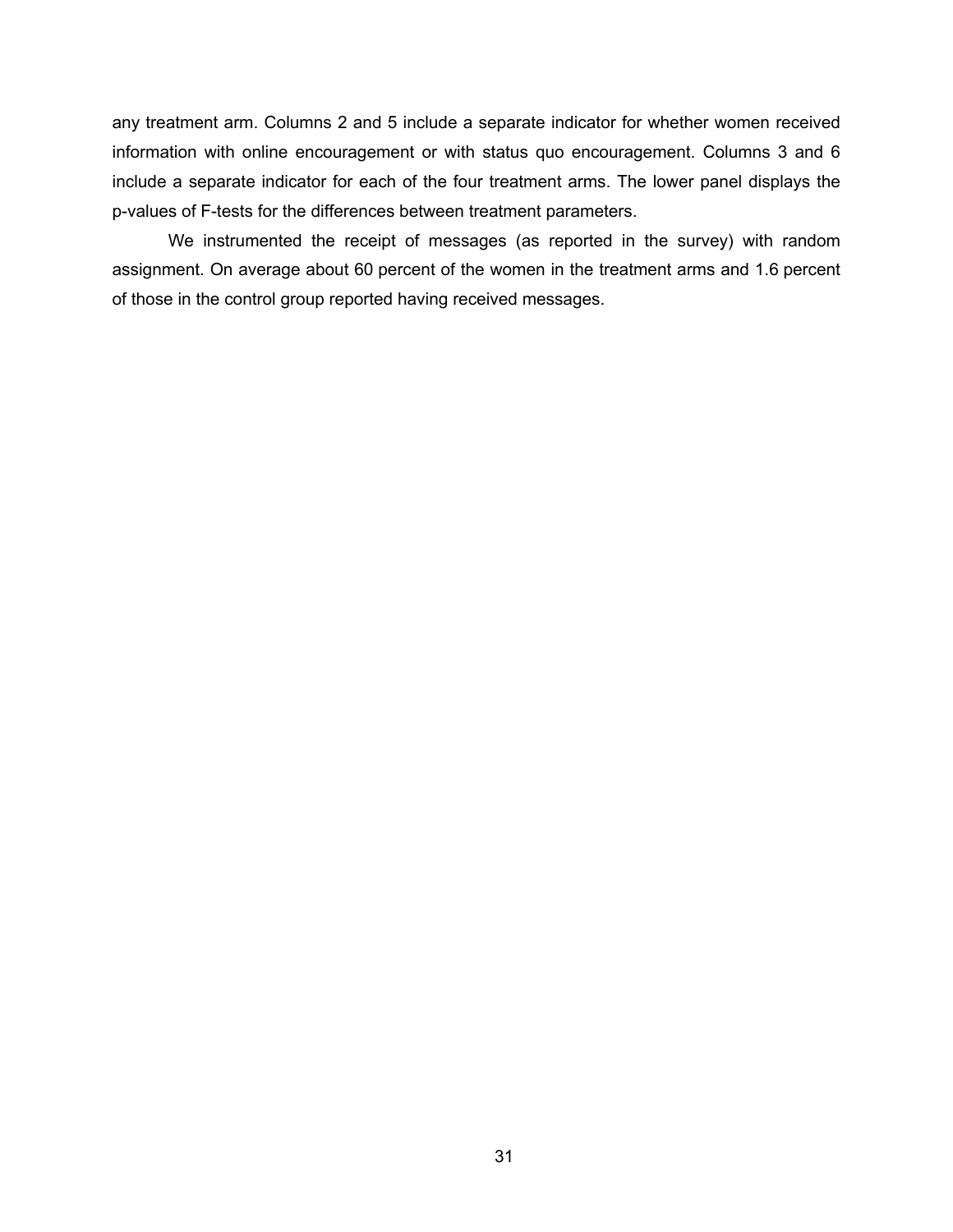|                                                           |                       | Scheduling            |                       | Attendance            |                       |                       |
|-----------------------------------------------------------|-----------------------|-----------------------|-----------------------|-----------------------|-----------------------|-----------------------|
|                                                           | (1)                   | (2)                   | (3)                   | (4)                   | (5)                   | (6)                   |
| $\widehat{\delta_R}$ : Treatment                          | $0.108***$<br>(0.014) |                       |                       | $0.080***$<br>(0.012) |                       |                       |
| $\widehat{\alpha_{R1}}$ : Info. + Lower Trans. Cost       |                       | $0.146***$<br>(0.019) |                       |                       | $0.099***$<br>(0.016) |                       |
| $\widehat{\alpha_{R2}}$ : Info. + Status Quo              |                       | $0.070***$<br>(0.016) |                       |                       | $0.060***$<br>(0.013) |                       |
| $\widehat{\beta_{R1}}$ : Benef. Info. + Lower Trans. Cost |                       |                       | $0.134***$<br>(0.023) |                       |                       | $0.088***$<br>(0.019) |
| $\widehat{\beta}_{R2}$ : Risks Info. + Lower Trans. Cost  |                       |                       | $0.155***$<br>(0.026) |                       |                       | $0.107***$<br>(0.022) |
| $\widehat{\beta_{R3}}$ : Benef. Info. + Status Quo        |                       |                       | $0.068***$<br>(0.019) |                       |                       | $0.061***$<br>(0.016) |
| $\widehat{\beta_{R4}}$ : Risks Info. + Status Quo         |                       |                       | $0.066***$<br>(0.021) |                       |                       | $0.054***$<br>(0.018) |
| $H_0: \widehat{\alpha_{R1}} = \widehat{\alpha_{R2}}$      |                       | 0.000                 |                       |                       | 0.023                 |                       |
| $H_0: \widehat{\beta_{R1}} = \widehat{\beta_{R2}}$        |                       |                       | 0.522                 |                       |                       | 0.494                 |
| $H_0$ : $\beta_{R3} = \beta_{R4}$                         |                       |                       | 0.940                 |                       |                       | 0.769                 |
| Observations                                              | 2,462                 | 2,462                 | 2,462                 | 2,462                 | 2,462                 | 2,462                 |
| Control Group Mean                                        | 0.027                 | 0.027                 | 0.027                 | 0.019                 | 0.019                 | 0.019                 |
| Sample                                                    | Full                  | Full                  | Full                  | Full                  | Full                  | Full                  |
| Strata                                                    | Yes                   | Yes                   | Yes                   | Yes                   | Yes                   | Yes                   |
| 1st Stage Cragg-Donald Statistic                          | 721                   | 361                   | 188                   | 721                   | 361                   | 188                   |

# **Table 12. LATE Estimates for the Survey Sample Table 12:** LATE Estimates for the Survey Sample

Notes: Table 12 shows LATE results, from estimating equations (4), (5) and (6) for our survey sample. We instrumented the receipt of messages (as reported in the survey) with random assignment. On average about 60% of women in the treatment arms and a 1.6% of those in the control group report to have received messages. In columns 1 to 3 the dependent variable is an indicator for whether women made a PAP appointment. In columns 1 and 4, we include a single treatment indicator equal to one if women were randomized to any treatment arm. In columns 2 and 4, we include a separate indicator for whether women were randomized to received information plus online encouragement, and those who received information and status-quo encouragement, respectively. In columns 3 and 6 we included a separate indicator for each of the four treatment arms. The lower panel displays the p-values of F-tests for the differences between treatment parameters. All regressions control for age and the set of demographics displayed in Table 4. The bottom row reports the Cragg-Donald (1993) weak instrument test statistics, which jointly tests the rank of the instruments. With one instrument, the Cragg-Donald statistic is equivalent to the F-statistic. The values are well beyond critical values (see Stock and Yogo, 2005) so we reject that our instruments are weak. Robust standard errors are in parentheses. \*\*\*, \*\* and \* indicate statistical significance at the 1, 5 and 10 percent level respectively.

The overall LATE estimates are 10.8 pp for scheduling and 8.0 pp for attending appointments. For both ITT and LATE estimates, the pattern of treatment effects for surveyed women was similar to the results for the full sample. Effects were larger for women targeted with the lower transaction cost component than women targeted with the status quo encouragement. As for the full sample, the framing of the information did not have a differential effect on the main outcomes for women in the survey sample.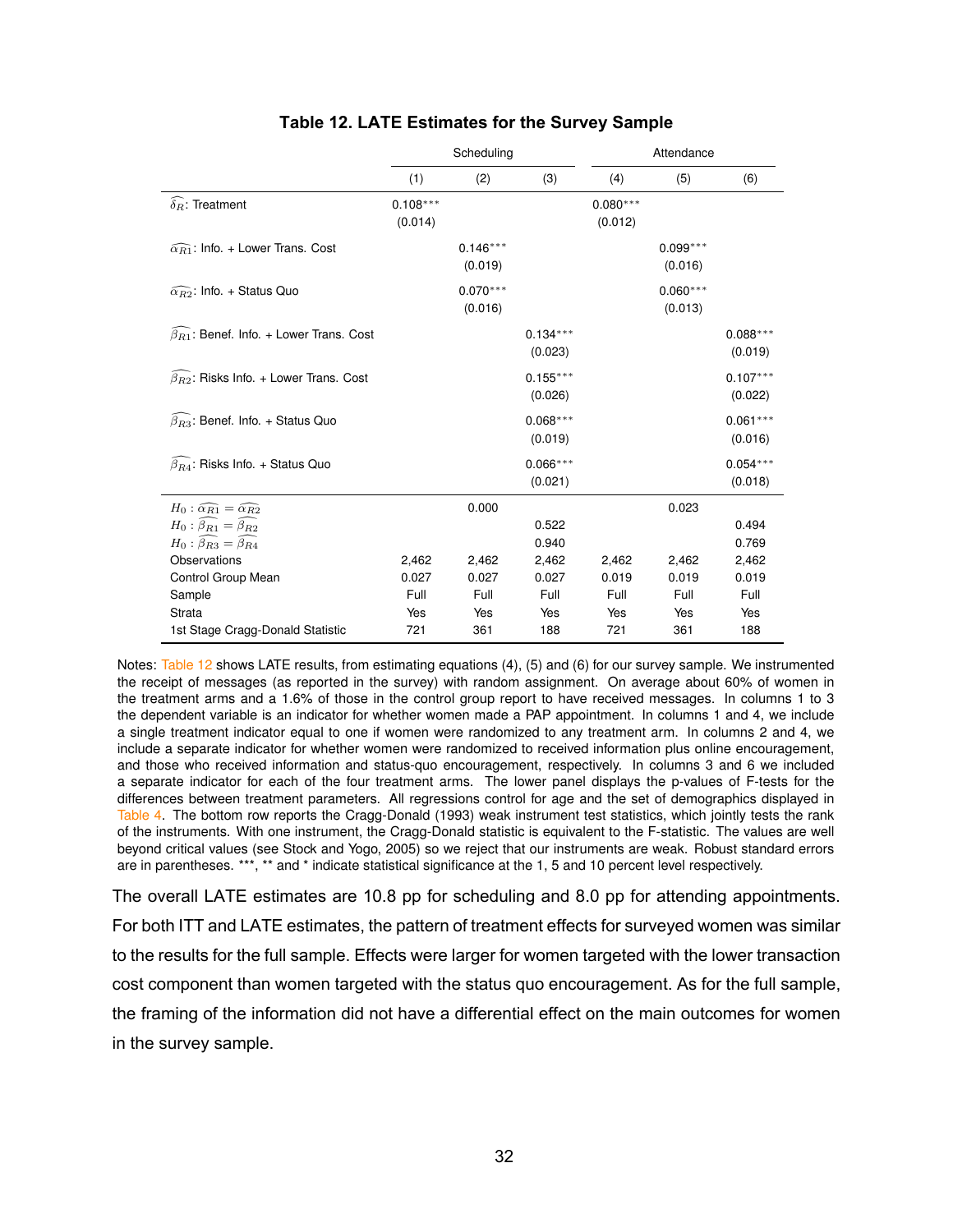#### *Mechanisms*

To explore mechanisms, we included questions in the survey related to the transaction costs of scheduling appointments, knowledge about the Pap smear, and perceptions about public services. Our results suggest that our intervention translated into changes in behavior by making the PAP smear more salient to women and, mostly, making it easier to schedule appointments.

**Transaction Costs.** One component of our intervention targeted transaction costs, as such, easing the process of scheduling appointments. Table 13 shows ITT estimates for secondary outcomes related to perceptions about appointment scheduling. We asked respondents how they would usually schedule their appointments and used their answers as dependent variables in columns 1 to 5. Column 6 assesses the women's perceptions of how easy it was to schedule appointments (on a 1–5 scale), and column 7 indicates whether women though it was very easy to do so (5 on the 1–5 scale).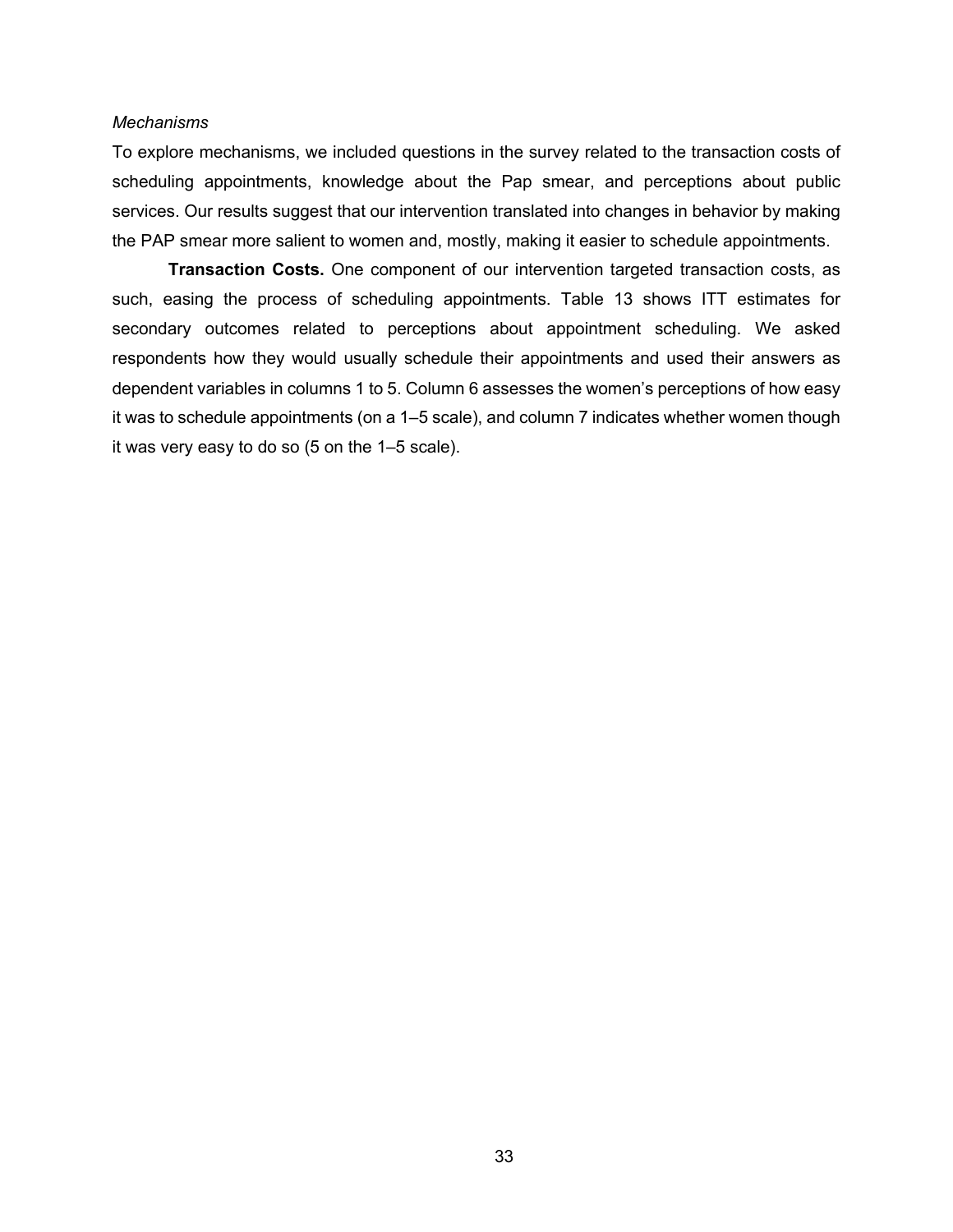|                                                        |            | How would you schedule an appointment?: |          |          |          | How easy is scheduling?: |            |  |
|--------------------------------------------------------|------------|-----------------------------------------|----------|----------|----------|--------------------------|------------|--|
|                                                        | (1)        | (2)                                     | (3)      | (4)      | (5)      | (6)                      | (7)        |  |
|                                                        | Via        | In                                      | By       | Other    | Do not   | On a 1-5                 | Very Easy  |  |
|                                                        | Internet   | Person                                  | Phone    | Way      | know     | Scale                    | (Value 5)  |  |
|                                                        |            |                                         |          |          |          |                          |            |  |
| $\widehat{\delta}$ : Treatment                         | $0.037***$ | $-0.041*$                               | $-0.014$ | 0.007    | $-0.009$ | $0.099*$                 | $0.069***$ |  |
|                                                        | (0.006)    | (0.022)                                 | (0.016)  | (0.008)  | (0.015)  | (0.055)                  | (0.025)    |  |
|                                                        |            |                                         |          |          |          |                          |            |  |
| $\widehat{\alpha_1}$ : Info. + Lower Trans. Cost       | $0.050***$ | $-0.063**$                              | $-0.007$ | 0.012    | $-0.014$ | $0.120**$                | $0.080***$ |  |
|                                                        | (0.008)    | (0.025)                                 | (0.018)  | (0.009)  | (0.017)  | (0.059)                  | (0.027)    |  |
| $\widehat{\alpha_2}$ : Info. + Status Quo              | $0.023***$ | $-0.019$                                | $-0.021$ | 0.002    | $-0.004$ | 0.077                    | $0.058**$  |  |
|                                                        | (0.007)    | (0.024)                                 | (0.018)  | (0.009)  | (0.017)  | (0.060)                  | (0.027)    |  |
|                                                        |            |                                         |          |          |          |                          |            |  |
| $\widehat{\beta_1}$ : Benef. Info. + Lower Trans. Cost | $0.053***$ | $-0.075***$                             | $-0.005$ | 0.010    | $-0.010$ | $0.139**$                | $0.085***$ |  |
|                                                        | (0.011)    | (0.029)                                 | (0.021)  | (0.011)  | (0.019)  | (0.068)                  | (0.032)    |  |
| $\widehat{\beta_2}$ : Risks Info. + Lower Trans. Cost  | $0.047***$ | $-0.051*$                               | $-0.008$ | 0.014    | $-0.018$ | 0.102                    | $0.074**$  |  |
|                                                        | (0.011)    | (0.029)                                 | (0.021)  | (0.011)  | (0.019)  | (0.069)                  | (0.032)    |  |
| $\widehat{\beta_3}$ : Benef. Info. + Status Quo        | $0.026***$ | $-0.045$                                | $-0.015$ | 0.006    | 0.011    | $0.147**$                | $0.080**$  |  |
|                                                        | (0.009)    | (0.029)                                 | (0.020)  | (0.010)  | (0.020)  | (0.068)                  | (0.032)    |  |
| $\widehat{\beta_4}$ : Risks Info. + Status Quo         | $0.021***$ | 0.008                                   | $-0.027$ | $-0.001$ | $-0.018$ | 0.006                    | 0.036      |  |
|                                                        | (0.009)    | (0.028)                                 | (0.020)  | (0.010)  | (0.019)  | (0.071)                  | 0.032)     |  |
|                                                        |            |                                         |          |          |          |                          |            |  |
| $H_0: \widehat{\alpha_1} = \widehat{\alpha_2}$         | 0.004      | 0.033                                   | 0.318    | 0.208    | 0.434    | 0.366                    | 0.343      |  |
| $H_0: \widehat{\beta_1} = \widehat{\beta_2}$           | 0.695      | 0.405                                   | 0.892    | 0.756    | 0.634    | 0.577                    | 0.743      |  |
| $H_0$ : $\beta_3 = \beta_4$                            | 0.622      | 0.066                                   | 0.543    | 0.493    | 0.149    | 0.044                    | 0.172      |  |
| Observations                                           | 2,462      | 2,462                                   | 2,462    | 2,462    | 2,462    | 2,462                    | 2,462      |  |
| Control Group Mean                                     | 0.01       | 0.73                                    | 0.13     | 0.02     | 0.11     | 4.11                     | 0.47       |  |
| Controls                                               | Yes        | Yes                                     | Yes      | Yes      | Yes      | Yes                      | Yes        |  |

# **Table 13. ITT Effects on Perceptions about Appointment Scheduling Table 13:** ITT Effects on Perceptions about Appointment Scheduling

Notes: Table 13 shows intention-to-treat estimates on perceptions about appointment scheduling, for our survey sample. The panels in the table show estimates of equations (1), (2) and (3). In columns 1 to 5, the dependent variables are indicators to how women report they would make an appointment. In columns 6 and 7, the dependent variable is their perception of how easy is to schedule appointments (on a 1-5 scale), and an indicator for whether women think it is very easy to do so (value 5 on the 1-5 scale). The lower panel displays the p-values of F-tests for the differences between treatment parameters. All regressions control for age and the set of demographics displayed in Table 4. Robust standard errors are in parentheses. \*\*\*, \*\* and \* indicate statistical significance at the 1, 5 and 10 percent level respectively.

Those in the treatment groups were more likely to report that they would usually schedule appointments using the internet (3.7 pp over less than 1 percent in the control group). Consistent with our design, these effects were two times as high for women who were encouraged to use the online system (5.0 pp) compared to those in the status quo group (2.3 pp). We hypothesize that the message motivated some of the women to go online and discover the online tool, which ASSE made available for everyone to sign into.<sup>19</sup>

Another consistent result is that women in the treatment groups were less likely to say they would make an appointment in person. In a similar pattern, those who received the link to

<sup>&</sup>lt;sup>19</sup> Another piece of evidence that supports this hypothesis is that no women among those randomized to treatment in the first round that did not receive the link made appointments through the web system. Note that the online system was not available to everyone during the first round.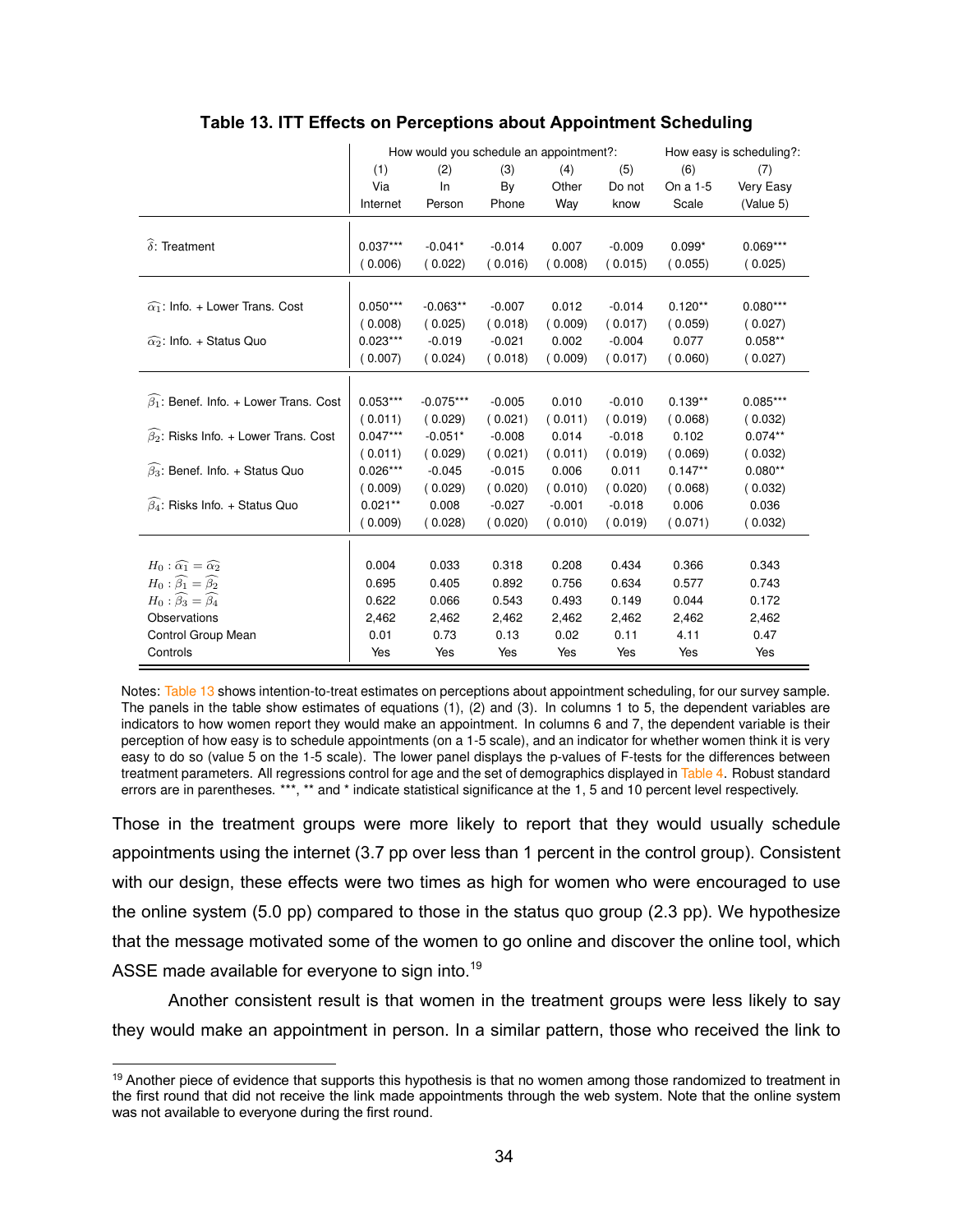make appointments online were 6.3 pp less likely to say they would make appointments in person, which is about a 10 percent decrease compared to the control mean of 73 percent. This result suggests that the online system could help to decongest health services, reducing the number of people who would otherwise visit the clinic centers to schedule appointments.

The magnitude of the effects for other ways of making appointments, such as phone calls and not knowing how to make appointments, is small and the effects are measured with less precision. With that caveat in mind, the sign of the coefficients is consistent with our intervention, as women randomized to treatment reported being less likely to make appointments by phone and less likely to not know how to schedule.

Columns 6 and 7 show that treated women reported that it was easier to schedule appointments compared to those in the control group. The coefficient in column 6 (0.099) is equivalent to 0.9 standard deviations, as the mean rating in the control group was of 4.11 with a standard deviation of 1.09. Similar to the results for the other secondary outcomes, the magnitude of this effect appears to be higher for those who received the link versus those who did not (0.12 versus 0.077), though we lack statistical power to differentiate both coefficients at conventional levels.

Column 7 shows that a higher proportion of women reported that it was very easy to make appointments (6.9 pp over 47 percent). These effects were higher for women who received the link to make an appointment online (8.0 pp) versus those who did not (5.8 pp). Overall, these results suggest that the larger impacts are a result of reduced transactions costs (i.e., making it easier to schedule appointments), which translates into behavior later.

**Information.** The information component of our intervention either emphasized the importance of having a Pap smear to prevent cervical cancer or was explicit about the mortality risk of not having the test. Table 14 shows ITT estimates on Pap smear knowledge for the survey sample. Column 1 assesses women's perceptions of the importance of PAP smears (on a 1-5 scale), and column 2 indicates whether women think it is very important (5 on the 1-5 scale). Column 3 looks at women's perceptions of whether PAP smears can save lives, and column 4 indicates whether women think they definitely do (5 on the 1-5 scale). Columns 5 to 8 are estimates for additional variables related to PAP knowledge: whether women report knowing about PAP smears, whether they report knowing that the test is free at health centers, whether they are aware that they can skip one day of work to take the test, and whether they believe that they should have the PAP smear every year.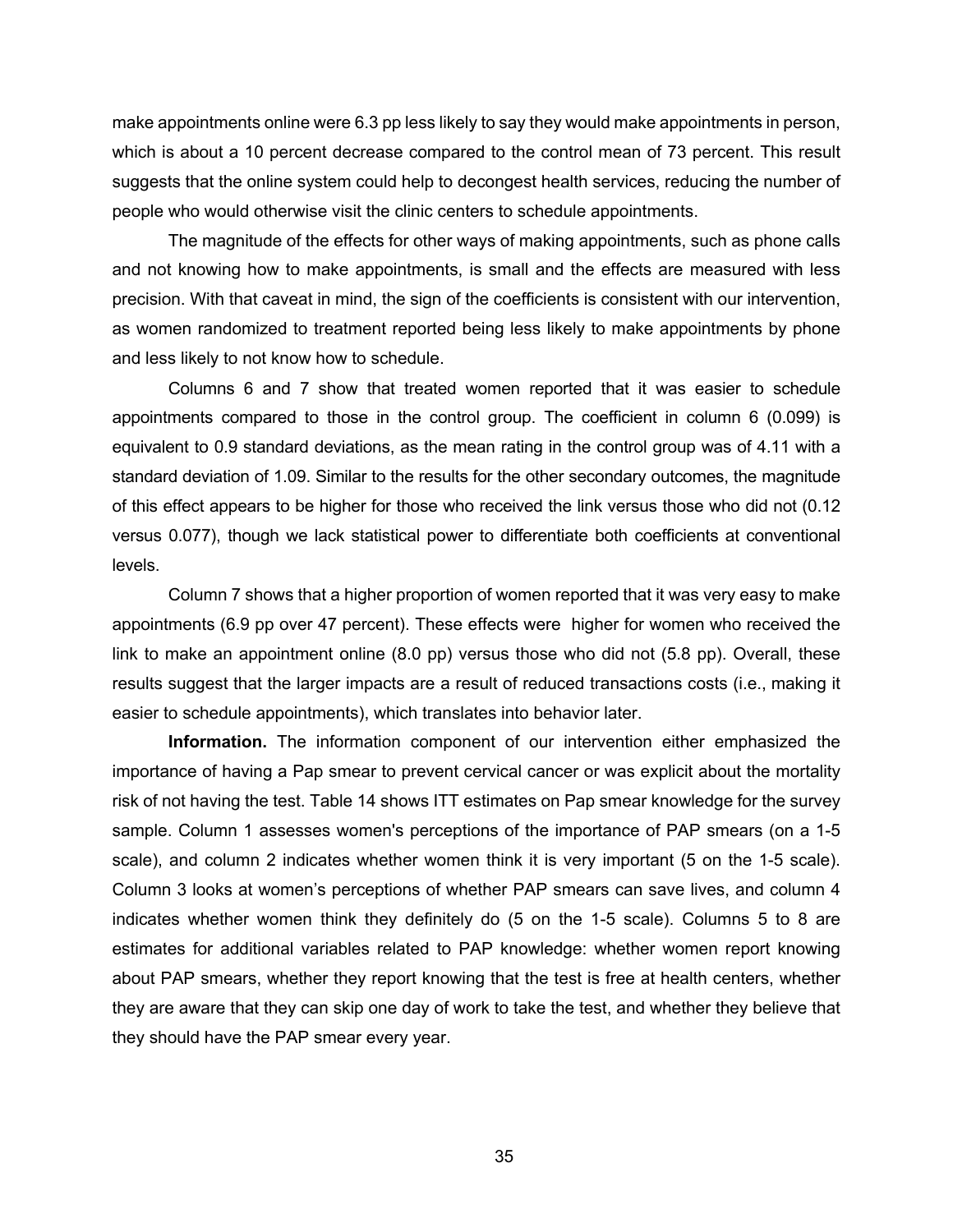|                                                        |          | PAP Importance: |         | PAP Saves Lives: |          |            |          |          |
|--------------------------------------------------------|----------|-----------------|---------|------------------|----------|------------|----------|----------|
|                                                        | (1)      | (2)             | (3)     | (4)              | (5)      | (6)        | (7)      | (8)      |
|                                                        | On a     | Very            | On a    | Definitely       | Knows    | <b>PAP</b> | Skip     | PAP      |
|                                                        | $1 - 5$  | High            | $1 - 5$ | Yes              | the      | is         | Work     | Every    |
|                                                        | Scale    | (Value 5)       | Scale   | (Value 5)        | PAP      | Free       | Day      | Year     |
| $\widehat{\delta}$ : Treatment                         | $-0.018$ | $-0.009$        | 0.055   | 0.029            | $-0.004$ | 0.023      | 0.004    | $-0.009$ |
|                                                        | (0.032)  | (0.021)         | (0.045) | (0.022)          | (0.007)  | (0.022)    | (0.014)  | (0.021)  |
|                                                        |          |                 |         |                  |          |            |          |          |
| $\widehat{\alpha_1}$ : Info. + Lower Trans. Cost       | $-0.035$ | $-0.020$        | 0.054   | 0.034            | $-0.008$ | 0.009      | 0.009    | $-0.011$ |
|                                                        | (0.036)  | (0.023)         | (0.050) | (0.024)          | (0.008)  | (0.024)    | (0.015)  | (0.023)  |
| $\widehat{\alpha_2}$ : Info. + Status Quo              | $-0.001$ | 0.002           | 0.056   | 0.024            | 0.000    | 0.038      | $-0.001$ | $-0.007$ |
|                                                        | (0.035)  | (0.023)         | (0.050) | (0.024)          | (0.008)  | (0.024)    | (0.015)  | (0.023)  |
|                                                        |          |                 |         |                  |          |            |          |          |
| $\widehat{\beta_1}$ : Benef. Info. + Lower Trans. Cost | $-0.028$ | $-0.020$        | 0.026   | 0.024            | $-0.011$ | $-0.003$   | $-0.006$ | $-0.006$ |
|                                                        | (0.041)  | (0.027)         | (0.058) | (0.028)          | (0.010)  | (0.028)    | (0.018)  | (0.026)  |
| $\widehat{\beta_2}$ : Risks Info. + Lower Trans. Cost  | $-0.043$ | $-0.020$        | 0.081   | 0.044            | $-0.004$ | 0.020      | 0.025    | $-0.016$ |
|                                                        | (0.043)  | (0.026)         | (0.057) | (0.027)          | (0.009)  | (0.028)    | (0.016)  | (0.026)  |
| $\widehat{\beta_3}$ : Benef. Info. + Status Quo        | $-0.022$ | $-0.002$        | 0.036   | 0.028            | $-0.001$ | 0.022      | $-0.012$ | $-0.006$ |
|                                                        | (0.043)  | (0.026)         | (0.059) | (0.028)          | (0.009)  | (0.028)    | (0.018)  | (0.026)  |
| $\widehat{\beta_4}$ : Risks Info. + Status Quo         | 0.019    | 0.006           | 0.076   | 0.021            | 0.001    | 0.054      | 0.010    | $-0.008$ |
|                                                        | (0.039)  | (0.026)         | (0.055) | (0.028)          | (0.009)  | (0.027)    | (0.017)  | (0.026)  |
|                                                        |          |                 |         |                  |          |            |          |          |
| $H_0: \widehat{\alpha_1} = \widehat{\alpha_2}$         | 0.261    | 0.241           | 0.952   | 0.618            | 0.241    | 0.133      | 0.377    | 0.842    |
| $H_0: \widehat{\beta_1} = \widehat{\beta_2}$           | 0.729    | 0.990           | 0.333   | 0.444            | 0.541    | 0.411      | 0.059    | 0.709    |
| $H_0$ : $\beta_3 = \beta_4$                            | 0.330    | 0.767           | 0.478   | 0.809            | 0.820    | 0.230      | 0.205    | 0.925    |
| Observations                                           | 2,462    | 2,462           | 2,462   | 2,462            | 2,462    | 2,462      | 2,462    | 2,462    |
| Control Group Mean                                     | 4.73     | 0.78            | 4.51    | 0.73             | 0.98     | 0.73       | 0.92     | 0.79     |

Notes: Table 14 shows intention-to-treat estimates on PAP smear knowledge, for our survey sample. The panels in the table show estimates of equations (1), (2) and (3). In columns 1 and 2 the dependent variable is women's perception about the PAP smear importance (on a 1-5 scale), and an indicator for whether women think it is very important (value 5 on the 1-5 scale). In columns 3 and 4 the dependent variable is their perception on whether the PAP smear can save lives (on a 1-5 scale), and an indicator for whether women think it definitely does (value 5 on the 1-5 scale). The columns 5 to 8 include estimates on additional variables related to PAP knowledge: whether women report to know the PAP, whether they report to know that the PAP is free at health centers, whether they are aware they can skip one day of work to take the test and whether they believe that they should take the PAP smear every year. The lower panel displays the p-values of F-tests for the differences between treatment parameters. All regressions control for age and the set of demographics displayed in Table 4. Robust standard errors are in parentheses. \*\*\*, \*\* and \* indicate statistical significance at the 1, 5 and 10 percent level respectively.

The results in columns 1 to 4 indicate that, independent of treatment status, women perceived the Pap smear to be very important and that most believed that having the test can save lives. None of the coefficients are significant at conventional levels, and their magnitude is very small relative to the control mean. For example, women in the control group rated the importance of the Pap 4.7 out of 5, and 78 percent reported the Pap test is very important. Similarly, when asked to rate whether the Pap could save lives, women in the control group reported a mean of 4.5, and 73 percent reported that they believed the Pap smear would definitely save lives.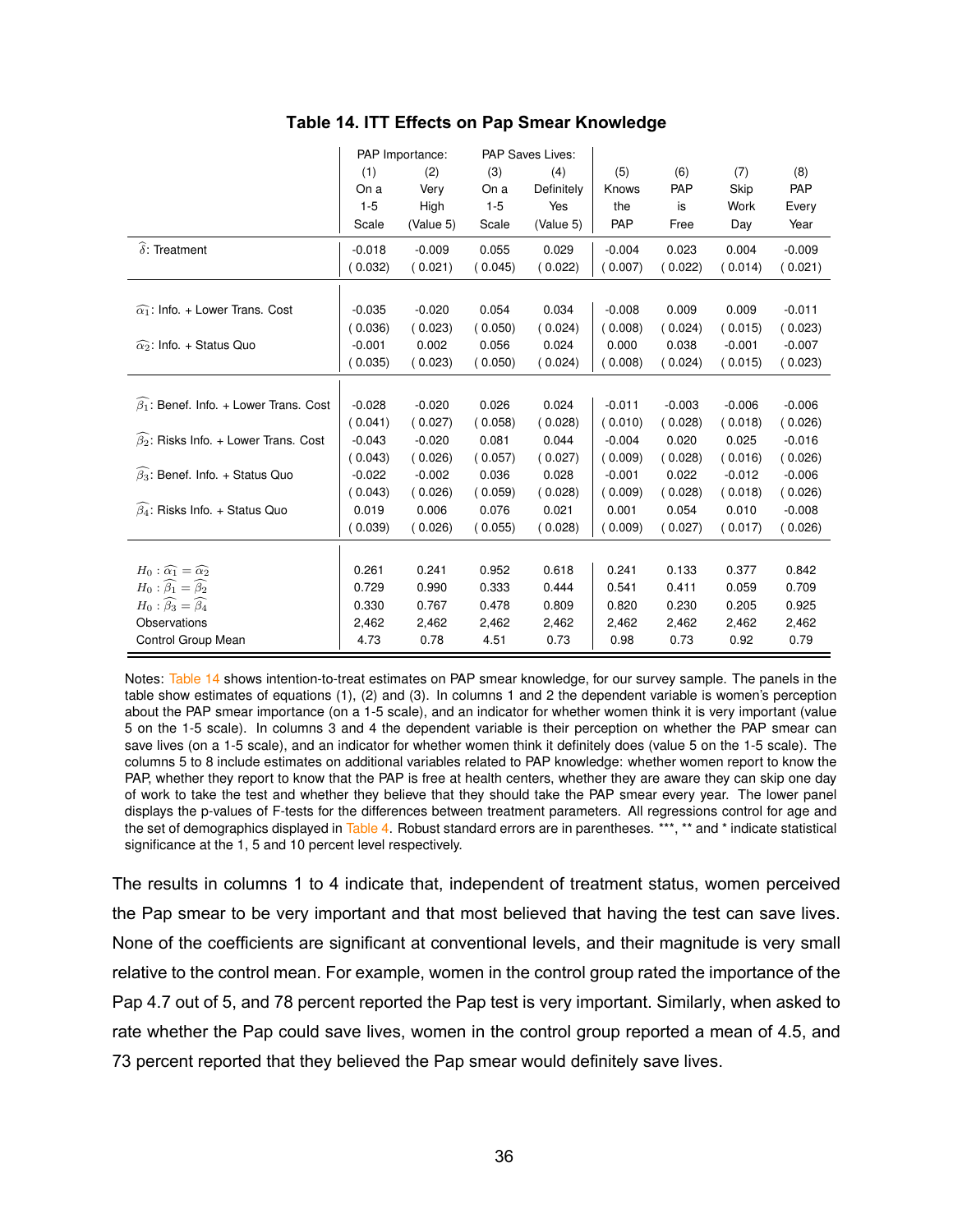The results for columns 5 to 8, which include estimates for additional variables related to PAP knowledge, also show zero effects. Essentially women in the control group reported knowing about PAP tests (98 percent), with 73 percent indicating they knew that the PAP is free, 92 percent being aware that they can take one day off work to take the test, and 79 percent believing that they should have a Pap smear every year.

These results suggest that the information component in our messages did not provide women additional knowledge. This finding implies that information did not play a main role in our treatment effects. We hypothesize that rather than providing new information, our messages brought the PAP exam to their minds, encouraging women to have the test.

**Perceptions about Public Services.** We also explored whether our intervention had effects beyond the content of the messages (i.e., beyond information and transaction costs). The hypothesis is that by contacting users, our intervention may have improved women's perceptions of public health services and the government, which in turn could mediate some of our main treatment effects. Table 15 shows small, non-significant effects on women's perceptions of the quality or safety of public services and on the confidence users have in ASSE services or whether they believe that the government cares about them.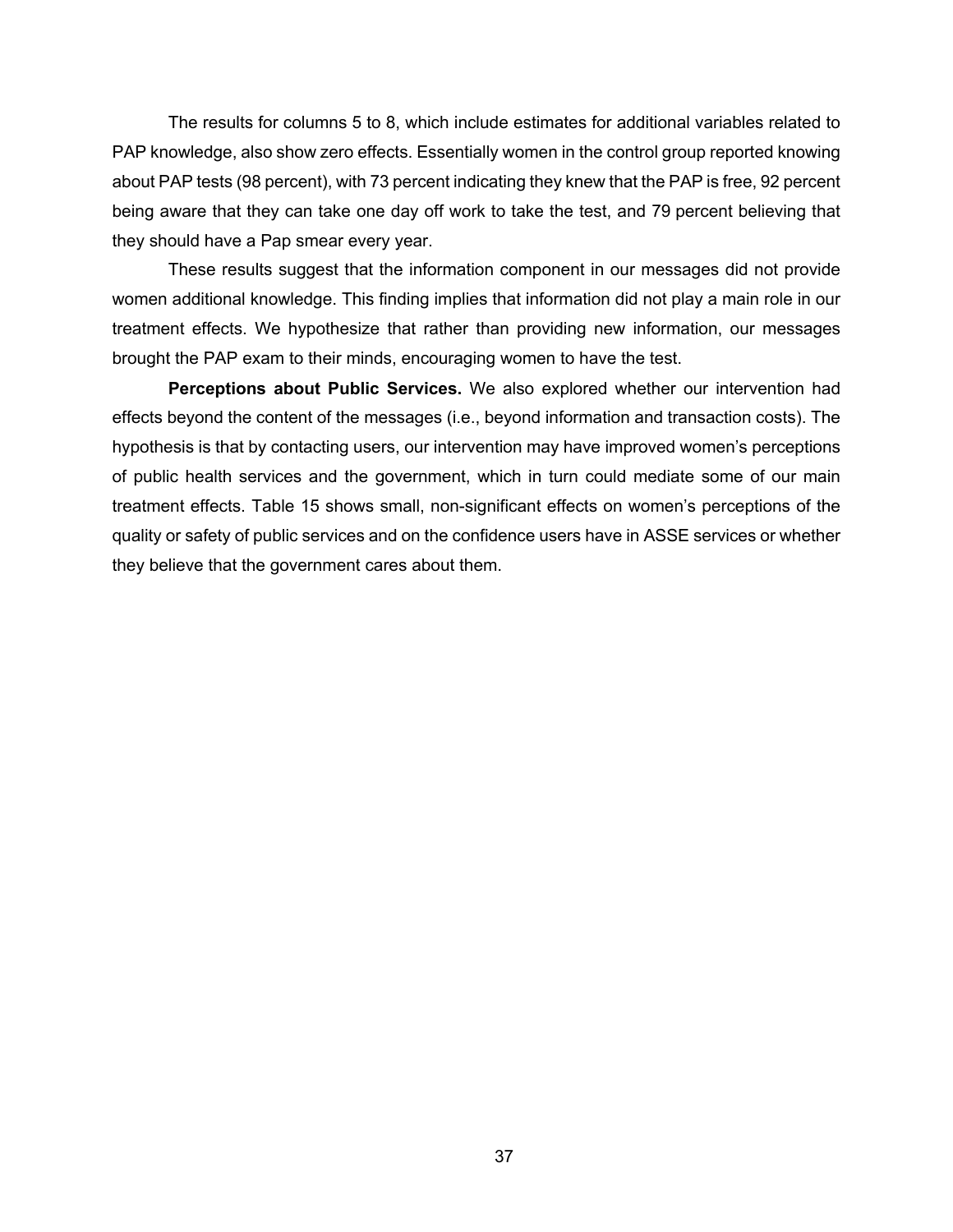|                                                       |         | <b>ASSE Quality:</b> |          | <b>ASSE Confidence:</b> |          | eGovt Safety: |         | Govt Cares: |
|-------------------------------------------------------|---------|----------------------|----------|-------------------------|----------|---------------|---------|-------------|
|                                                       | (1)     | (2)                  | (3)      | (4)                     | (5)      | (6)           | (7)     | (8)         |
|                                                       | On a    | $High+$              | On a     | $High+$                 | On a     | High+         | On a    | $High+$     |
|                                                       | $1 - 5$ | (4, 5)               | $1 - 5$  | (4, 5)                  | $1 - 5$  | (4, 5)        | $1 - 5$ | (4, 5)      |
|                                                       | Scale   | Value)               | Scale    | Value)                  | Scale    | Value)        | Scale   | Value)      |
|                                                       |         |                      |          |                         |          |               |         |             |
| $\widehat{\delta}$ : Treatment                        | 0.052   | 0.018                | 0.014    | 0.001                   | $-0.005$ | $-0.026$      | 0.112   | 0.034       |
|                                                       | 0.054)  | (0.023)              | (0.052)  | (0.024)                 | (0.070)  | (0.025)       | (0.072) | (0.025)     |
|                                                       |         |                      |          |                         |          |               |         |             |
| $\widehat{\alpha_1}$ : Info. + Lower Trans. Cost      | 0.071   | 0.011                | 0.056    | 0.020                   | 0.027    | $-0.017$      | 0.114   | 0.028       |
|                                                       | (0.059) | (0.025)              | (0.056)  | (0.026)                 | (0.077)  | (0.027)       | (0.079) | (0.027)     |
| $\widehat{\alpha_2}$ : Info. + Status Quo             | 0.034   | 0.026                | $-0.028$ | $-0.019$                | $-0.037$ | $-0.035$      | 0.110   | 0.041       |
|                                                       | 0.059   | (0.025)              | (0.057)  | (0.026)                 | (0.077)  | (0.027)       | (0.079) | (0.027)     |
|                                                       |         |                      |          |                         |          |               |         |             |
| $\beta_1$ : Benef. Info. + Lower Trans. Cost          | 0.077   | 0.019                | 0.068    | 0.025                   | 0.117    | 0.019         | 0.109   | 0.030       |
|                                                       | (0.068) | (0.029)              | (0.064)  | (0.030)                 | (0.089)  | (0.031)       | (0.092) | (0.031)     |
| $\widehat{\beta_2}$ : Risks Info. + Lower Trans. Cost | 0.064   | 0.003                | 0.044    | 0.015                   | $-0.063$ | $-0.052*$     | 0.118   | 0.025       |
|                                                       | (0.067) | (0.029)              | (0.065)  | (0.030)                 | (0.088)  | (0.031)       | (0.090) | (0.031)     |
| $\beta_3$ : Benef. Info. + Status Quo                 | 0.053   | 0.025                | 0.004    | $-0.004$                | $-0.048$ | $-0.039$      | 0.121   | $0.055*$    |
|                                                       | (0.068) | (0.029)              | (0.066)  | (0.030)                 | (0.089)  | (0.031)       | (0.092) | (0.031)     |
| $\widehat{\beta_4}$ : Risks Info. + Status Quo        | 0.014   | 0.026                | $-0.061$ | $-0.034$                | $-0.027$ | $-0.031$      | 0.099   | 0.027       |
|                                                       | (0.069) | (0.029)              | (0.067)  | (0.030)                 | (0.088)  | (0.031)       | (0.090) | (0.031)     |
|                                                       |         |                      |          |                         |          |               |         |             |
| $H_0: \widehat{\alpha_1} = \widehat{\alpha_2}$        | 0.443   | 0.470                | 0.070    | 0.066                   | 0.299    | 0.414         | 0.956   | 0.554       |
| $H_0: \widehat{\beta_1} = \widehat{\beta_2}$          | 0.844   | 0.571                | 0.713    | 0.739                   | 0.038    | 0.024         | 0.919   | 0.871       |
| $H_0$ : $\widehat{\beta_3} = \widehat{\beta_4}$       | 0.574   | 0.994                | 0.343    | 0.338                   | 0.810    | 0.819         | 0.812   | 0.381       |
| Observations                                          | 2,462   | 2,462                | 2,462    | 2,462                   | 2,462    | 2,462         | 2,462   | 2,462       |
| Control Group Mean                                    | 3.86    | 0.69                 | 3.93     | 0.65                    | 3.05     | 0.54          | 2.98    | 0.40        |
| Controls                                              | Yes     | Yes                  | Yes      | Yes                     | Yes      | Yes           | Yes     | Yes         |

#### **Table 15. ITT Effects on Perceptions about e-Government and ASSE Services Table 15:** ITT Effects on Perceptions about e-Government and ASSE Services

Notes: Table 15 shows intention-to-treat estimates on PAP smear knowledge, for our survey sample. The panels in the table show estimates of equations (1), (2) and (3). In columns 1 and 2 the dependent variable is women's perception about the PAP smear importance (on a 1-5 scale), and an indicator for whether women think it is very important (value 5 on the 1-5 scale). In columns 3 and 4 the dependent variable is their perception on whether the PAP smear can save lives (on a 1-5 scale), and an indicator for whether women think it definitely does (value 5 on the 1-5 scale). The columns 5 to 8 include estimates on additional variables related to PAP knowledge: whether women report to know the PAP, whether they report to know that the PAP is free at health centers, whether they are aware they can skip one day of work to take the test and whether they believe that they should take the PAP smear every year. The lower panel displays the p-values of F-tests for the differences between treatment parameters. All regressions control for age and the set of demographics displayed in Table 4. Robust standard errors are in parentheses. \*\*\*, \*\* and \* indicate statistical significance at the 1, 5 and 10 percent level respectively.

Women rated the quality of ASSE services 3.9 out of 5, and almost 70 percent indicated that the quality was high or very high. In addition, women reported having high or very high confidence in ASSE (65 percent). Results in columns 1 to 4 show that there are non-detectable differences between the control group and any of the treatment groups on these secondary outcomes.

We also asked women to rate how safe they perceived electronic public services to be. The average rating was 3 out of 5, and 54 percent believed that those services are safe or very safe to use. Columns 5 and 6 show that the estimates for perceived safety of e-government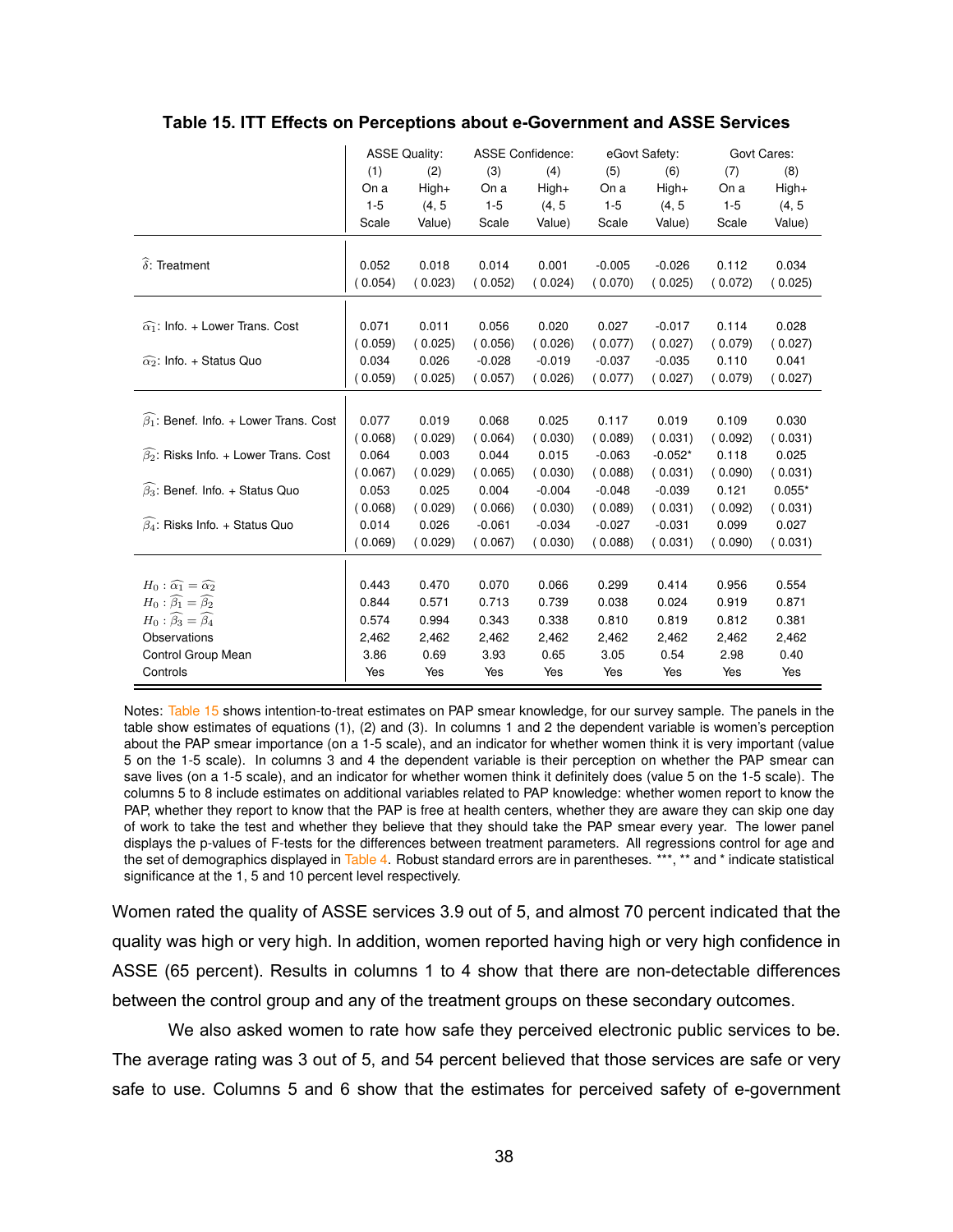services are indistinguishable from zero at conventional significance levels. Finally, we asked respondents whether they felt that, more generally, the government cared about them. The average rating was 3 out of 5; however, only 40 percent reported believing that the government really cares (the high or very high categories). Again there was with no distinguishable between the control group and the treatment groups.

These estimates suggest the treatment effects on our main outcomes are not driven by enhanced perceptions about ASSE or the government. Overall, the results from exploring mechanisms suggest that reduced transaction costs for appointments is the major driver behind our treatment effects on women's behavior.

#### *Heterogeneity with Survey Covariates*

Finally we studied heterogeneous treatment effects by women's characteristics that are invariant to our intervention. Tables 16 and 17 show ITT estimates from separate regressions by subgroup for scheduling (columns 1 and 2) and attending (columns 4 and 5) PAP appointments. We divided the women into subgroups using the corresponding sample median. For example, women were considered older if their age was equal to or higher than the sample median and younger if their age was lower than the median. All the coefficients reported in columns 1, 2, 4, and 5 are individually statistically significant. Columns 3 and 6 present the difference between these subgroup effects, computed from fully interacted regressions. Table 16 presents results by age, education, income, and household size and composition (proxied by whether children live at home), while Table 17 provides estimates for frequency of internet use, use of cell phone to connect, and commuting time from home to the local clinic center.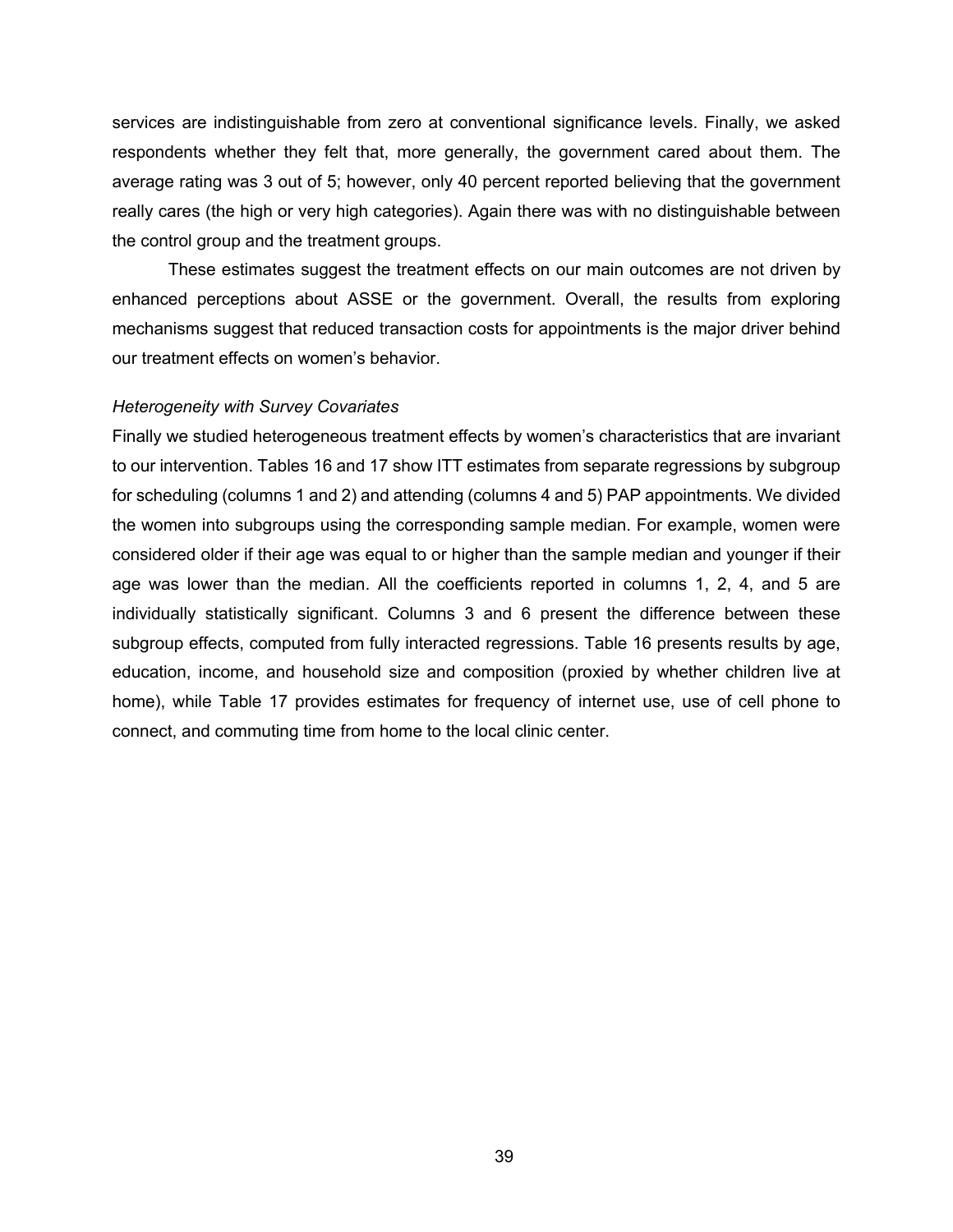# **Table 16. Heterogeneous ITT Estimates**

#### Panel 1: Age

| 1011111111                                                  |         |              |                |         |         |                |
|-------------------------------------------------------------|---------|--------------|----------------|---------|---------|----------------|
|                                                             |         | Appointments |                |         | Take-up |                |
|                                                             | (1)     | (2)          | (3)            | (4)     | (5)     | (6)            |
| Coefficient                                                 | Younger | Older        | Dif. (1)-(2)   | Younger | Older   | Dif. $(4)-(5)$ |
| $\delta$ : Treatment                                        | 0.095   | 0.044        | $0.051***$     | 0.066   | 0.035   | $0.031**$      |
|                                                             | (0.013) | (0.011)      | (0.017)        | (0.011) | (0.009) | (0.014)        |
| $\widehat{\alpha_1}$ : Information + Lower Transaction Cost | 0.098   | 0.081        | 0.018          | 0.058   | 0.060   | $-0.002$       |
|                                                             | (0.017) | (0.015)      | (0.023)        | (0.013) | (0.013) | (0.018)        |
| $\widehat{\alpha_2}$ : Information Only                     | 0.091   | 0.006        | $0.085***$     | 0.073   | 0.009   | $0.064***$     |
|                                                             | (0.017) | (0.010)      | (0.020)        | (0.015) | (0.009) | (0.017)        |
| Panel 2: Education                                          |         |              |                |         |         |                |
|                                                             |         | Appointments |                |         | Take-up |                |
|                                                             | (1)     | (2)          | (3)            | (4)     | (5)     | (6)            |
| Coefficient                                                 | Higher  | Lower        | Dif. $(1)-(2)$ | Higher  | Lower   | Dif. (4)-(5)   |
| $\delta$ : Treatment                                        | 0.076   | 0.044        | $0.031*$       | 0.053   | 0.036   | 0.017          |
|                                                             | (0.009) | (0.017)      | (0.019)        | (0.008) | (0.013) | (0.015)        |
| $\widehat{\alpha_1}$ : Information + Lower Transaction Cost | 0.099   | 0.068        | 0.031          | 0.069   | 0.043   | 0.026          |
|                                                             | (0.013) | (0.021)      | (0.024)        | (0.011) | (0.016) | (0.019)        |
| $\widehat{\alpha_2}$ : Information Only                     | 0.052   | 0.019        | 0.033          | 0.038   | 0.030   | 0.008          |
|                                                             | (0.010) | (0.018)      | (0.021)        | (0.009) | (0.015) | (0.017)        |
|                                                             |         |              |                |         |         |                |
| Panel 3: Household Income                                   |         |              |                |         |         |                |
|                                                             |         | Appointments |                |         | Take-up |                |
|                                                             | (1)     | (2)          | (3)            | (4)     | (5)     | (6)            |
| Coefficient                                                 | Higher  | Lower        | Dif. $(1)-(2)$ | Higher  | Lower   | Dif. $(4)-(5)$ |
| $\delta$ : Treatment                                        | 0.068   | 0.051        | 0.017          | 0.047   | 0.047   | 0.000          |
|                                                             | (0.009) | (0.018)      | (0.021)        | (0.008) | (0.013) | (0.015)        |
| $\widehat{\alpha_1}$ : Information + Lower Transaction Cost | 0.100   | 0.053        | $0.047*$       | 0.064   | 0.045   | 0.020          |
|                                                             | (0.013) | (0.022)      | (0.026)        | (0.011) | (0.016) | (0.020)        |
| $\widehat{\alpha_2}$ : Information Only                     | 0.037   | 0.050        | $-0.012$       | 0.030   | 0.049   | $-0.019$       |
|                                                             | 0.010)  | (0.022)      | (0.024)        | (0.009) | (0.017) | (0.019)        |
| Panel 4: Household Size                                     |         |              |                |         |         |                |
|                                                             |         | Appointments |                |         | Take-up |                |
|                                                             | (1)     | (2)          | (3)            | (4)     | (5)     | (6)            |
| Coefficient                                                 | Larger  | Smaller      | Dif. $(1)-(2)$ | Larger  | Smaller | Dif. $(4)-(5)$ |
| $\delta$ : Treatment                                        | 0.081   | 0.038        | $0.043**$      | 0.054   | 0.037   | 0.017          |
|                                                             | (0.010) | (0.014)      | (0.017)        | (0.008) | (0.012) | (0.014)        |
| $\widehat{\alpha_1}$ : Information + Lower Transaction Cost | 0.107   | 0.058        | $0.049**$      | 0.067   | 0.046   | 0.021          |
|                                                             | (0.014) | (0.018)      | (0.023)        | (0.012) | (0.015) | (0.019)        |
| $\widehat{\alpha_2}$ : Information Only                     | 0.054   | 0.020        | $0.034*$       | 0.040   | 0.028   | 0.012          |
|                                                             | (0.012) | (0.015)      | (0.019)        | (0.010) | (0.013) | (0.017)        |
| Panel 5: Children at Home                                   |         |              |                |         |         |                |
|                                                             |         | Appointments |                |         | Take-up |                |
|                                                             | (1)     | (2)          | (3)            | (4)     | (5)     | (6)            |
| Coefficient                                                 | Yes     | No           | Dif. (1)-(2)   | Yes     | No      | Dif. (4)-(5)   |
| $\widehat{\delta}$ : Treatment                              | 0.082   | 0.053        | $0.029*$       | 0.053   | 0.044   | 0.009          |
|                                                             | (0.013) | (0.011)      | (0.017)        | (0.012) | (0.008) | (0.014)        |
| $\widehat{\alpha_1}$ : Information + Lower Transaction Cost | 0.096   | 0.083        | 0.013          | 0.057   | 0.061   | $-0.004$       |
|                                                             | (0.017) | (0.015)      | (0.023)        | (0.015) | (0.012) | (0.019)        |
| $\widehat{\alpha_2}$ : Information Only                     | 0.067   | 0.024        | $0.043**$      | 0.048   | 0.027   | 0.022          |
|                                                             | (0.016) | ( 0.011)     | (0.019)        | (0.014) | (0.009) | (0.017)        |
|                                                             |         |              |                |         |         |                |

Notes: Table 16 show ITT estimates from separate regressions by subgroup on PAP appointments (columns 1 and 2) and take up rates (columns 4 and 5) in Panels 1 to 5 . We divide women in subgroups using the corresponding sample median. For example, women are in the older group if their age is equal or higher than the sample median and in the younger group if not. All the coefficients reported in these columns are individually statistically significant. In columns 3 and 6, we report the difference between these subgroup effects, computed from fully interacted regressions. Robust standard errors are in parentheses. For columns 3 and 6, 1<sup>\*4</sup>, \*\* and \* indicate statistical significance at the 1, 5 and 10 percent level respectively.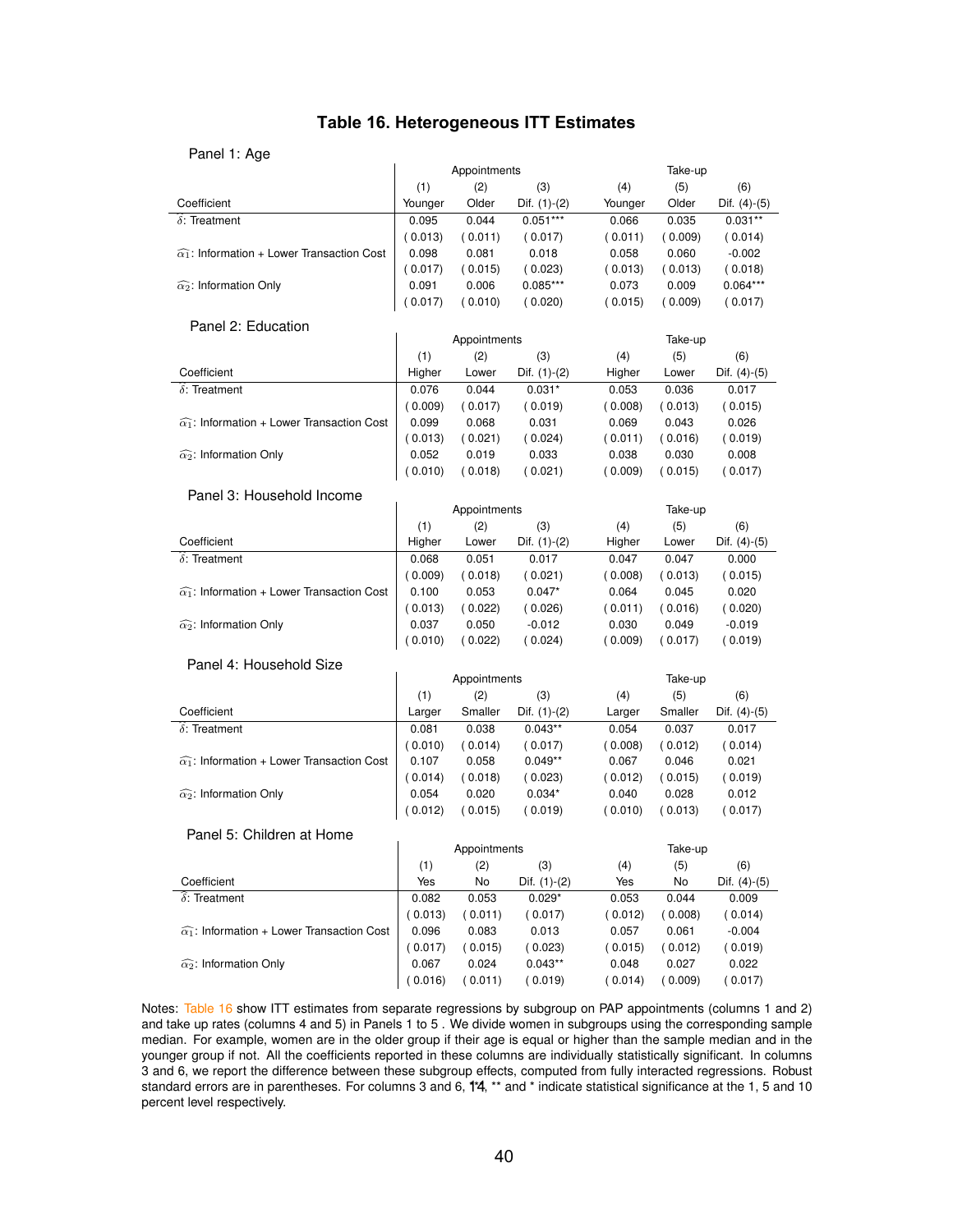| Panel 1: Internet Use                                       |              |        |                |         |        |                |  |
|-------------------------------------------------------------|--------------|--------|----------------|---------|--------|----------------|--|
|                                                             | Appointments |        |                | Take-up |        |                |  |
|                                                             | (1)          | (2)    | (3)            | (4)     | (5)    | (6)            |  |
| Coefficient                                                 |              | 0      | Dif. $(1)-(2)$ |         | 0      | Dif. $(4)-(5)$ |  |
| $\delta$ : Treatment                                        | 0.070        | 0.020  | $0.051**$      | 0.051   | 0.020  | 0.031          |  |
|                                                             | (0.009)      | 0.024) | (0.025)        | 0.007   | 0.024) | (0.025)        |  |
| $\widehat{\alpha_1}$ : Information + Lower Transaction Cost | 0.095        | 0.038  | $0.056*$       | 0.062   | 0.038  | 0.023          |  |
|                                                             | (0.012)      | 0.030  | 0.032          | 0.010   | 0.030) | (0.031)        |  |
| $\widehat{\alpha_2}$ : Information Only                     | 0.046        | 0.003  | $0.043*$       | 0.040   | 0.003  | 0.037          |  |
|                                                             | (0.010)      | 0.024) | 0.026          | 0.009   | 0.024  | 0.026          |  |

# **Table 17. Heterogeneous ITT Estimates Table 17:** Heterogeneous ITT Estimates

#### Panel 2: Cell Phone Use

|                                                             | Appointments |         |                | Take-up |         |                |  |
|-------------------------------------------------------------|--------------|---------|----------------|---------|---------|----------------|--|
|                                                             | (1)          | (2)     | (3)            | (4)     | (5)     | (6)            |  |
| Coefficient                                                 |              | 0       | Dif. $(1)-(2)$ |         | 0       | Dif. $(4)-(5)$ |  |
| $\widehat{\delta}$ : Treatment                              | 0.071        | 0.025   | $0.046**$      | 0.051   | 0.025   | 0.026          |  |
|                                                             | (0.009)      | 0.018   | (0.020)        | (0.007) | (0.018) | ( 0.019)       |  |
| $\widehat{\alpha_1}$ : Information + Lower Transaction Cost | 0.095        | 0.043   | $0.053*$       | 0.062   | 0.043   | 0.019          |  |
|                                                             | (0.012)      | 0.024)  | (0.027)        | (0.010) | (0.024) | (0.026)        |  |
| $\widehat{\alpha_2}$ : Information Only                     | 0.046        | 0.007   | $0.039*$       | 0.040   | 0.007   | 0.033          |  |
|                                                             | (0.010)      | (0.018) | 0.021          | (0.009) | (0.018) | (0.020)        |  |

#### Panel 3: Distance to Health Center (less 30 min or more)

|                                                             | Appointments |          |                | Take-up |         |                |  |
|-------------------------------------------------------------|--------------|----------|----------------|---------|---------|----------------|--|
|                                                             | (1)          | (2)      | (3)            | (4)     | (5)     | (6)            |  |
| Coefficient                                                 | Close        | Far      | Dif. $(1)-(2)$ | Close   | Far     | Dif. $(4)-(5)$ |  |
| $\delta$ : Treatment                                        | 0.070        | 0.015    | 0.056          | 0.049   | 0.032   | 0.017          |  |
|                                                             | 0.009        | 0.033    | ( 0.034)       | (0.007) | (0.026) | (0.026)        |  |
| $\widehat{\alpha_1}$ : Information + Lower Transaction Cost | 0.093        | 0.041    | 0.053          | 0.058   | 0.062   | $-0.004$       |  |
|                                                             | 0.012        | 0.039    | ( 0.041)       | (0.010) | (0.033) | (0.034)        |  |
| $\widehat{\alpha_2}$ : Information Only                     | 0.047        | $-0.011$ | 0.057          | 0.039   | 0.003   | 0.037          |  |
|                                                             | (0.010)      | 0.034    | (0.035)        | (0.009) | (0.025) | 0.027          |  |

Notes: Table 17 show ITT estimates from separate regressions by subgroup on PAP appointments (columns 1 and 2) and take up rates (columns 4 and 5) in Panels 1 to 5 . We divide women in subgroups using the corresponding sample median. For example, women are in the older group if their age is equal or higher than the sample median and in the younger group if not. All the coefficients reported in these columns are individually statistically significant. In columns 3 and 6, we report the difference between these subgroup effects, computed from fully interacted regressions. Robust standard errors are in parentheses. For columns 3 and 6, \*\*\*, \*\* and \* indicate statistical significance at the 1, 5 and 10 percent level respectively.

The main finding was heterogeneous effects on scheduling appointments that shrink and are not statistically distinguishable from zero when examining appointment attendance rates. The ITT effects on scheduling appointments tended to be higher for younger women, for those who are more educated or have higher income levels, and for women living in larger households or with children. Effects are also higher for women who reported using the internet with higher frequency, those who use their cell phone to connect, and for women living closer to the health center.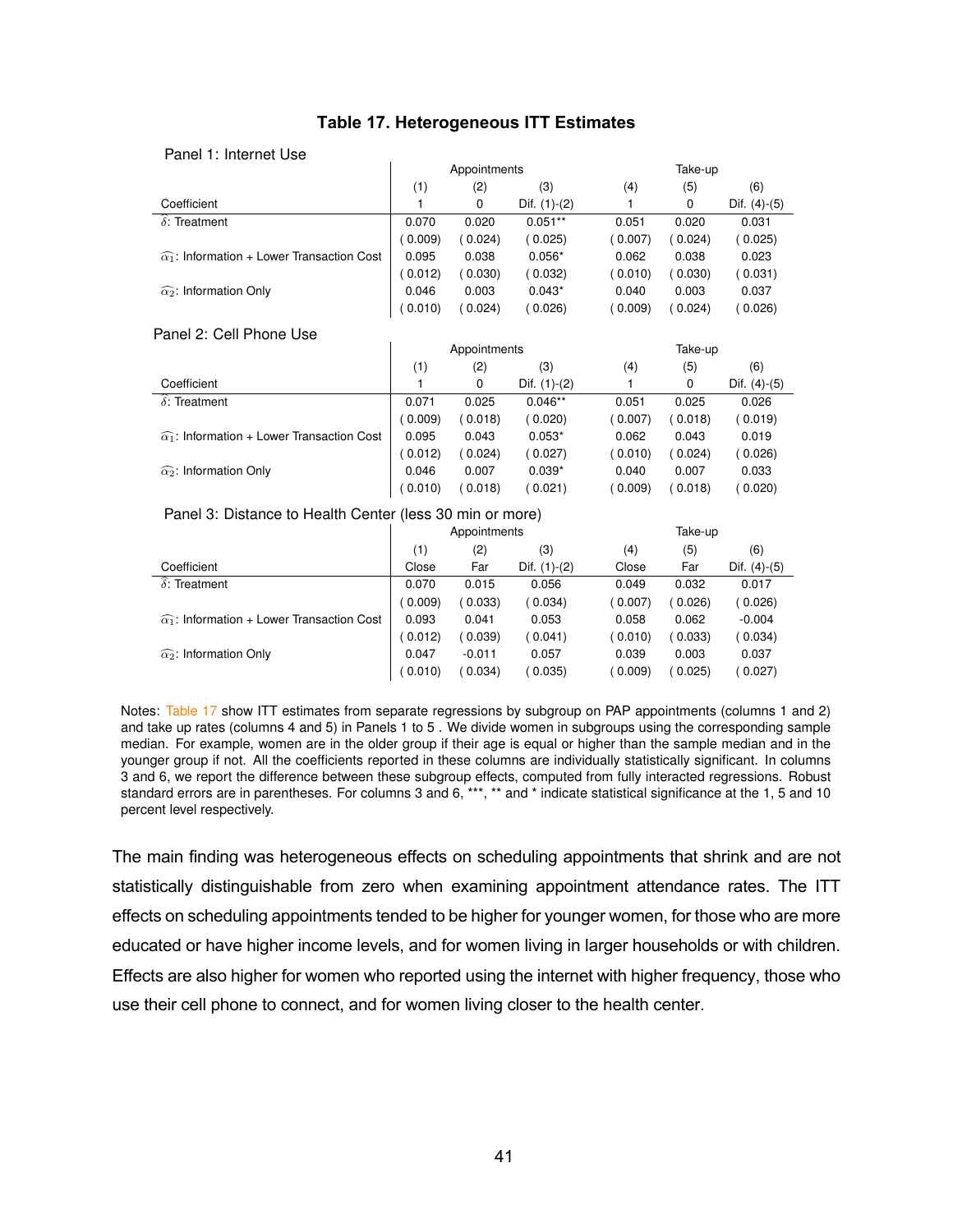# *6.3. Estimated Costs and Cost Effectiveness*

Table 18 provides estimates of intervention costs and compares them with the estimated results produced by the intervention. Costs fall into four categories: (i) development of the online appointment tool, (ii) sending and monitoring the text messages, (iii) incremental service delivery costs for ASSE, and (iv) the private time costs for women of scheduling and attending appointments.

| <b>Estimated Costs</b>                                                                    |             |
|-------------------------------------------------------------------------------------------|-------------|
| Number of treatment arm participants                                                      | 22,800      |
| Total cost of delivering intervention (online tool + text messages + incremental service) | US\$74,396  |
| <b>Online Appointment Tool</b>                                                            |             |
| Firm contract                                                                             | \$50,000.00 |
| ASSE and AGESIC staff time                                                                | \$8,498.88  |
| Total online tool costs                                                                   | \$58,498.88 |
| Online tool cost per participant                                                          | \$2.57      |
| <b>Text Messages</b>                                                                      |             |
| Text message platform and message credits                                                 | \$2,227.30  |
| <b>ASSE staff time</b>                                                                    | \$5,269.68  |
| Total text message delivery costs                                                         | \$7,496.98  |
| Text message cost per participant                                                         | \$0.33      |
| <b>Incremental Service Delivery</b>                                                       |             |
| <b>Additional ASSE capacity</b>                                                           | \$8,400.00  |
| Incremental service delivery costs per participant                                        | \$0.37      |
| Private Costs (per participant)                                                           |             |
| Schedule appointment                                                                      | \$0.07      |
| Schedule and attend appointment                                                           | \$0.34      |
| <b>Total Cost per Participant</b>                                                         |             |
| All costs                                                                                 | \$3.60      |
| Excluding cost of online appointment tool                                                 | \$1.04      |
| <b>Cost Effectiveness</b>                                                                 |             |
| Impact on participants attending appointments (ITT)                                       | 0.023       |
| Cost per appointment attended because of intervention (ITT) (all costs)                   | \$156.67    |
| Cost per appointment attended because of intervention (ITT) (without online tool)         | \$45.12     |
| Impact on participants attending appointments (LATE)                                      | 0.08        |
| Cost per appointment attended because of intervention (LATE) (all inclusive)              | \$45.04     |
| Cost per appointment attended because of intervention (LATE) (without online tool)        | \$12.97     |

|  |  |  |  | Table 18. Estimated Costs and Cost Effectiveness |
|--|--|--|--|--------------------------------------------------|
|--|--|--|--|--------------------------------------------------|

Design and implementation of the online appointment tool was outsourced to an external firm, supervised by staff from ASSE and AGESIC. The US\$58,499 cost for the online tool included the direct costs of hiring the external firm as well as the opportunity costs of staff involved in supervising the firm. We report cost-effectiveness results with and without this cost because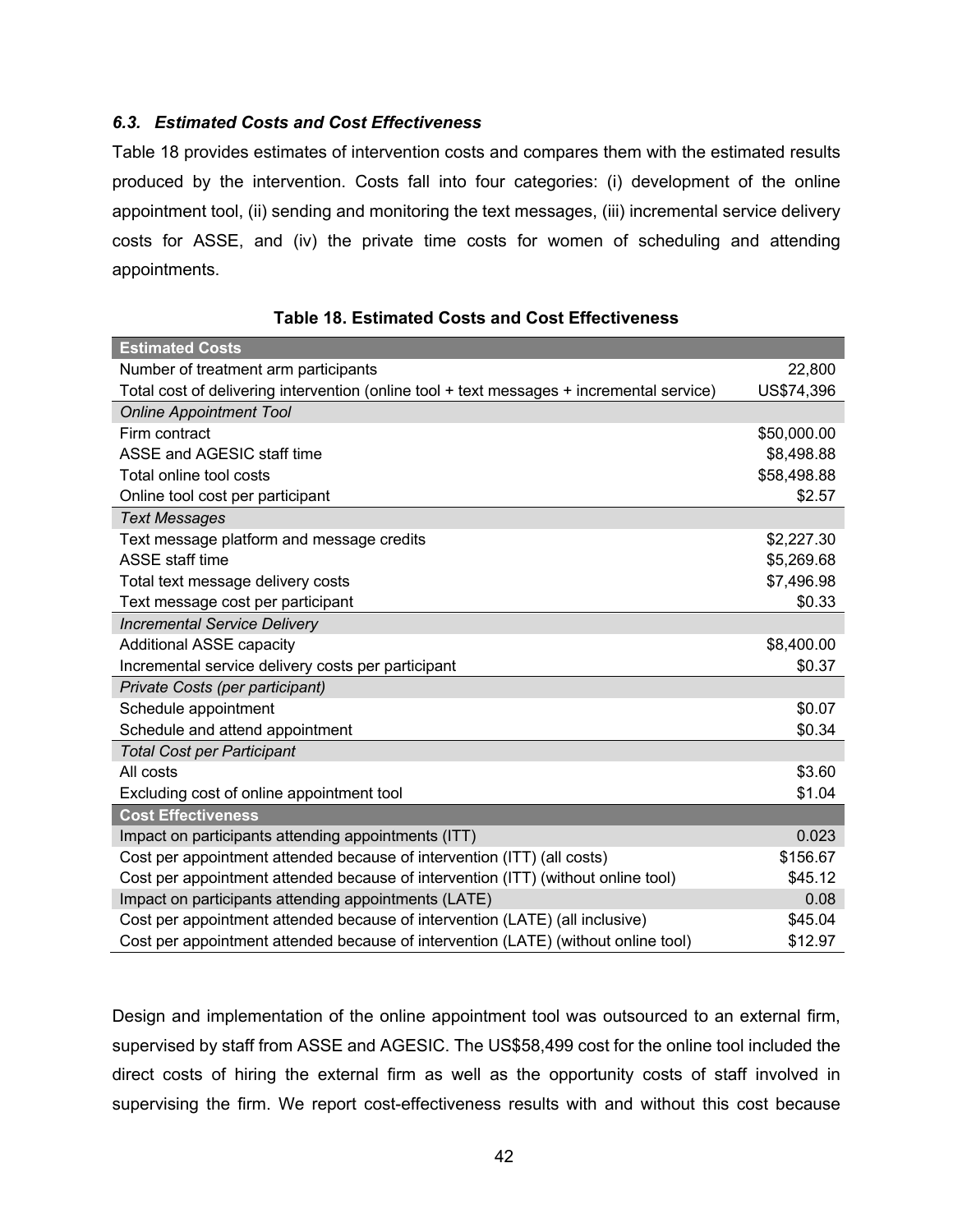ASSE continues to use the online appointment tool for purposes beyond this experiment, thus diluting the extent to which its total costs should be imputed to this project alone. Our preferred cost-effectiveness estimate excludes this cost because, in the long run, use of the tool for this specific experiment will likely be a small fraction of its use by ASSE affiliates at large for the full array of appointment types.

The US\$7,497 cost for text messages was similarly broken down into the direct cost of the text messaging platform and messages, procured on a per-message basis from an external firm, and the opportunity cost of ASSE staff involved in preparing the messages for delivery and consolidating basic data on each delivery.

The incremental service delivery costs were associated with the short-term need to boost ASSE's capacity to analyze the additional PAP smears generated by the intervention. The cost of the contracts for four professionals hired for this purpose was US\$8,400. All other actions associated with the intervention were managed within ASSE's existing capacity and therefore there were no additional costs incurred with the intervention.

The total cost of delivering the intervention of US\$74,396 (the total of the three components above) divided by the number of participants in all treatment arms (N=22,800) provides the estimated per participant cost of delivering the intervention of US\$3.26. As discussed above, eliminating the cost of designing and implementing the online appointment tool reduces the cost to an estimated US\$0.70 per participant.

To provide a fuller understanding of the costs associated with the intervention, we also estimated the private costs incurred by participants to schedule and attend appointments. Generating these estimates required assumptions about how much time it took to make an appointment online (15 minutes) or in person (60 minutes, including transportation to and from), how long an appointment took (2 hours, including transportation to and from), and an appropriate average opportunity cost (US\$3 per hour), which we based on responses provided in the survey. Though we used a uniform opportunity cost for all women, this cost was assumed by employers for those who were working and by the women themselves for those not working. We estimated the average private cost per scheduled appointment to be US\$0.07 and per attended appointment to be US\$0.34. Adding the total private costs to the costs discussed above provides an overall estimated cost of US\$3.60 per participant or US\$1.04 excluding the cost of the online appointment tool. Note that, to maintain the uniformity of the analysis, this exercise distributes the private costs of those who made and attended appointments over all treatment arm participants.

Dividing the estimated costs per participant (US\$3.60 and US\$1.04, with and without the cost of the appointment tool, respectively) by the overall ITT effect on appointments attended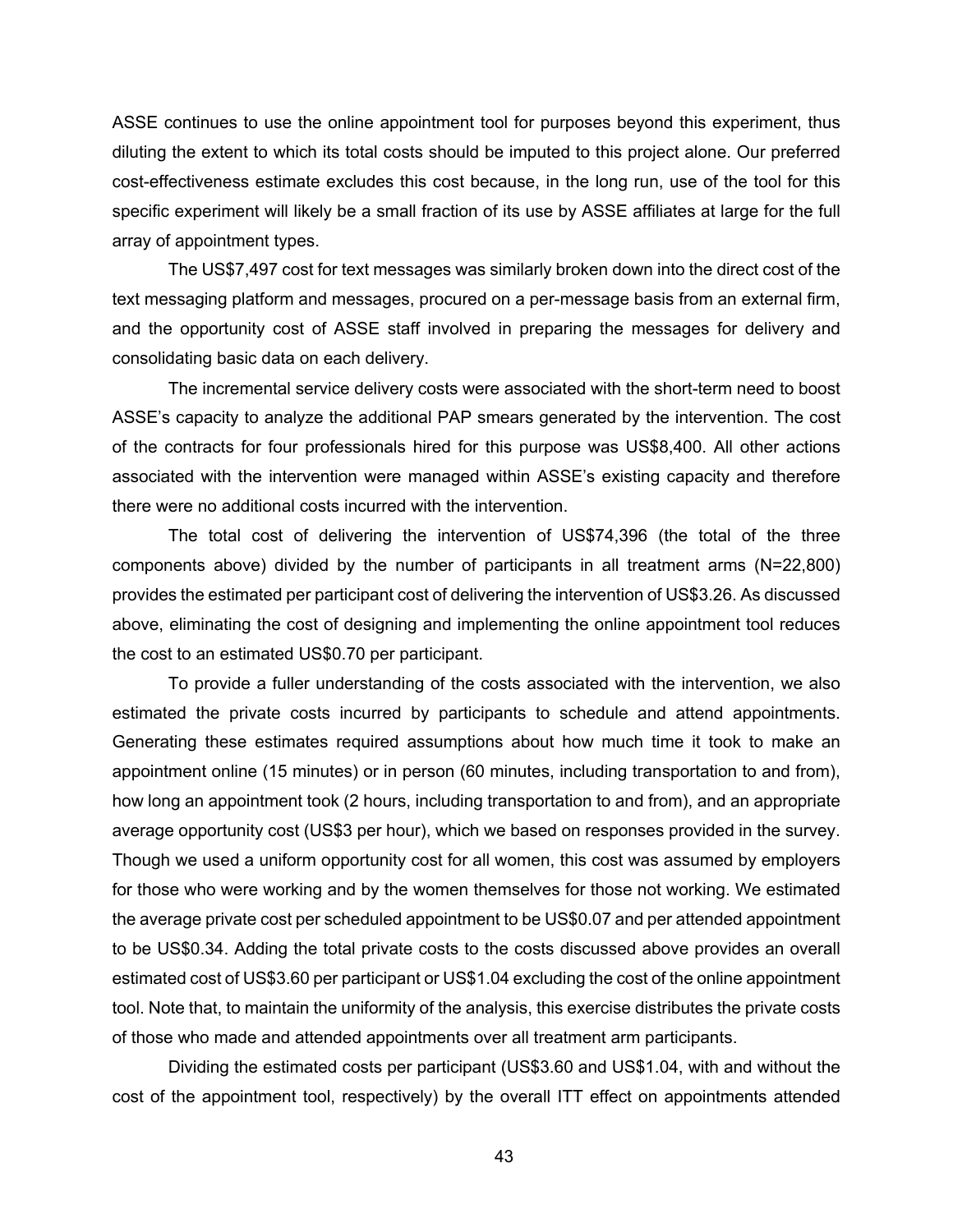(0.023) produces an estimated cost per PAP appointment attended as a result of our intervention. This cost-effectiveness ratio is US\$156.67 including all costs or US\$45.12 excluding the cost of the online appointment tool. For our survey sample, the ITT estimate on attendance is 4.7 pp; therefore, the ratios are US\$76.67 and US\$22.12, respectively. These estimates are conservative because we used the ITT estimate in the denominator. If we used the LATEs estimate, the ratios could be about as half as small. Overall, the strategy appears to be highly cost effective compared to the related literature (e.g., Scoggins et al., 2010).

#### **7. Conclusions**

A critical issue in public policy and development economics is how to increase the take up of public services. This experiment addressed this problem with an intervention designed to increase demand for an important preventive health care service: cervical cancer screening.

We partnered with the Government of Uruguay to design and implement an online appointment system. We then conducted a field experiment at scale with 47,600 participating women, randomized to a pure control group and four treatment arms. We encouraged women to either schedule an appointment for a Pap smear using the online system or to make an appointment as usual. The messages also included either benefit or risk information regarding PAP smears.

Our empirical results show that women randomized to the online appointment system were three times more likely to attend an appointment they scheduled for a Pap smear than the pure control group and twice as likely as those reminded to schedule an appointment as usual. We also found a precise zero difference when comparing benefit and risk messages.

The fact that the women in the treatment groups scheduled and attended appointments at a sizably higher rate than those in the pure control group is relevant because it suggests that women were facing barriers that were at least partially diminished by our treatment arms.

Exploring mechanisms, we found evidence that suggests a priori that women were well informed about the Pap smear and its importance. Moreover, women in the control group and the treatment arms were also aware that taking a Pap smear is cost-free and of the mortality rates associated with cervical cancer. Therefore, the information component of the intervention does not appear to have played a defining role.

Our results suggest that the encouragement element of our messages played the main role in driving our treatment effects. For those who received the status quo encouragement, we hypothesize that our messages brought the PAP exam to their minds, encouraging women to have the test. We interpret their change in behavior as a result of a salience effect, which has been shown to be important in family health behaviors (Fadlon and Nielsen, 2019) and also in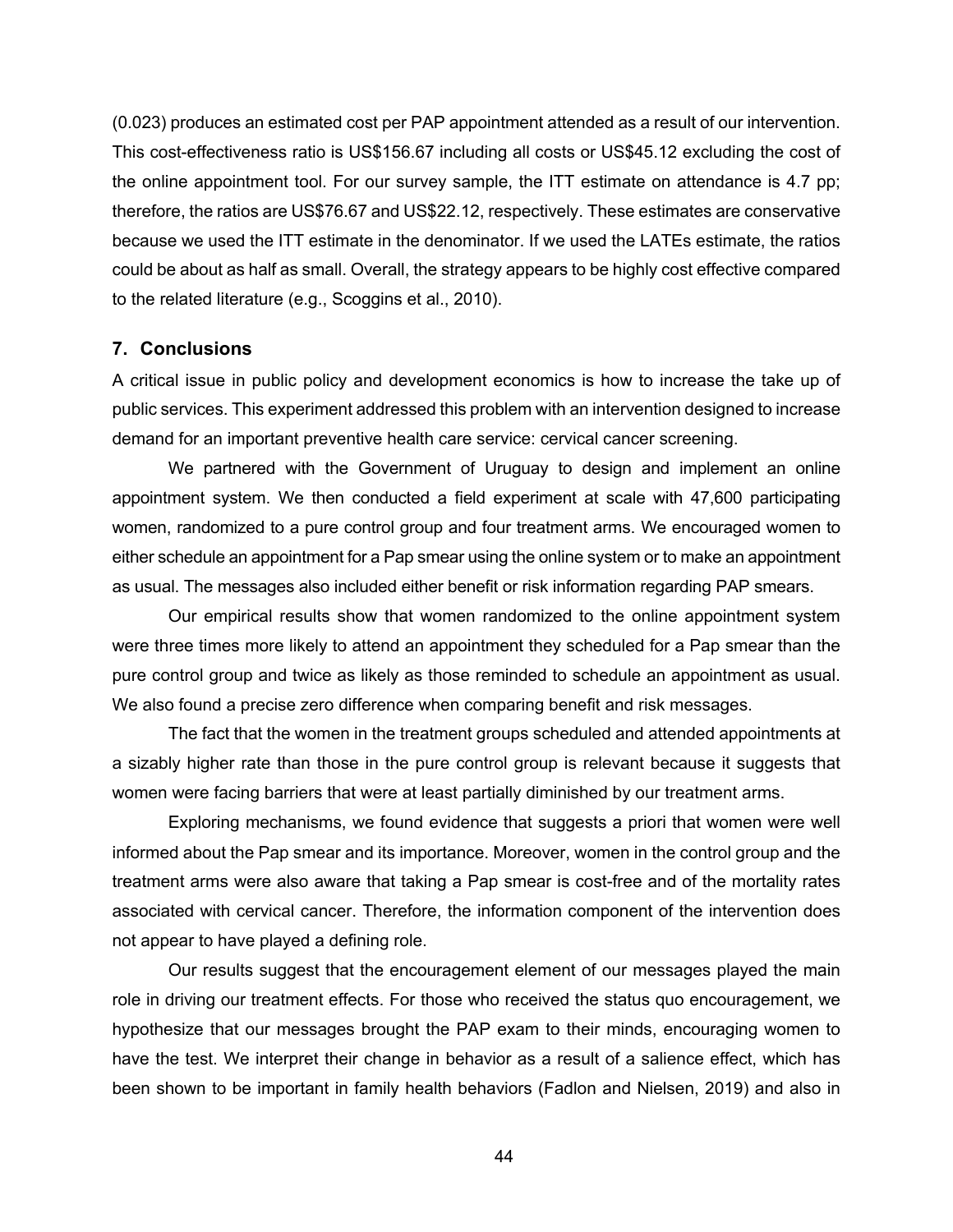other contexts, such as parent-school communications (Bettinger, Cunha, Lichand, et al., 2020), energy consumption (Allcott and Taubinsky, 2015), and taxation (Farhi and Gabaix, 2020).

For the women who were encouraged to make appointments using the online tool, the salience effects were supplemented with the benefits of diminishing transaction costs. We see this piece of evidence as an important contribution to the literature because it highlights the potential of investing in digital government to improve the uptake of public services. Our research complements recent studies assessing the use of technology to improve state capacity in developing countries (Callen et al., 2020; Muralidharan et al., 2016, 2020).

Our findings have direct policy implications. In a context of rapid advances in technology, governments are developing the capacity to store and use abundant data. The results suggest that investing in digital government tools that provide more than just information, reminders, or planning interventions might generate the most meaningful impacts on public service delivery.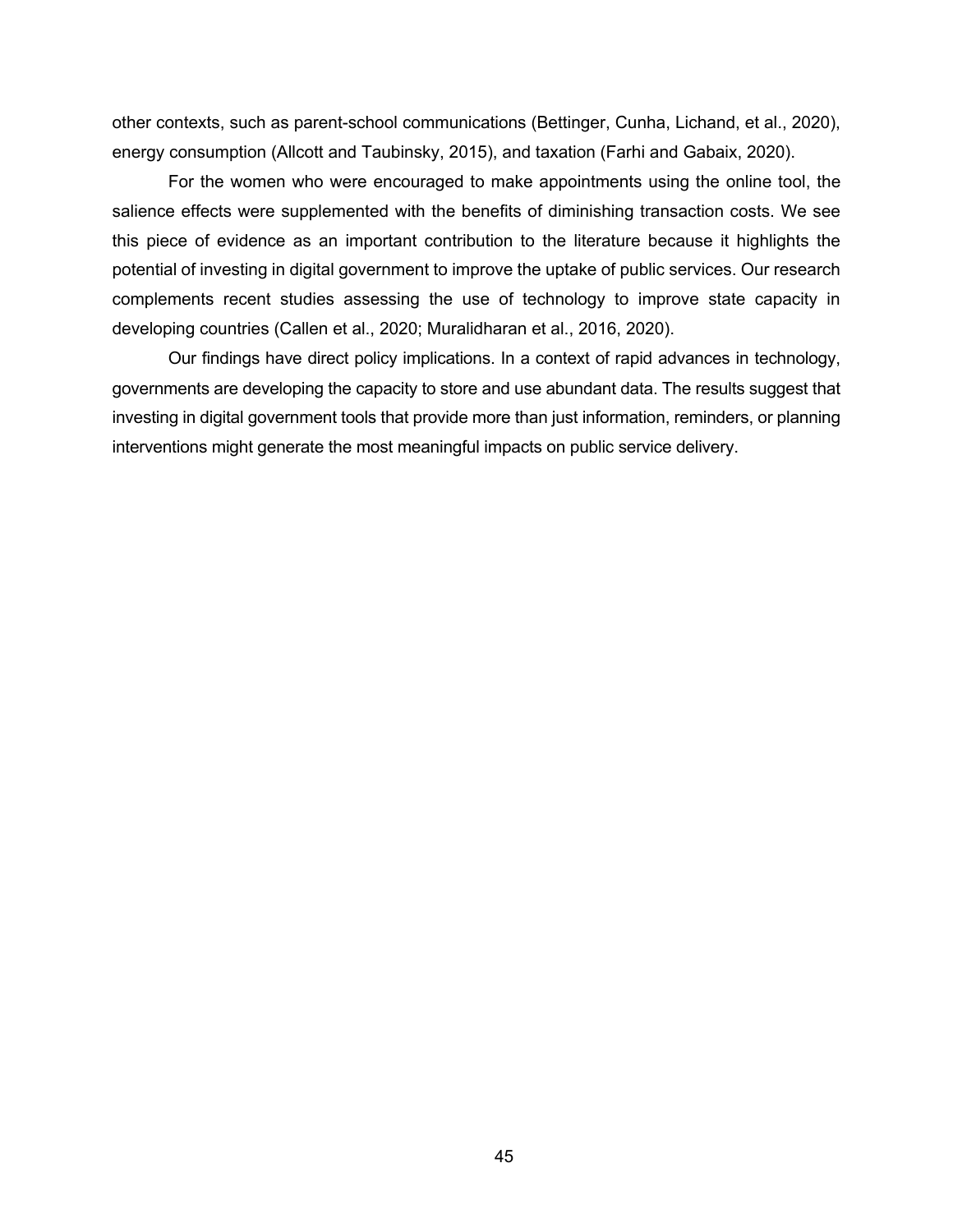# **References**

- Abadie, A, S Athey, GW Imbens, and J Wooldridge. 2017. When Should You Adjust Standard Errors for Clustering? NBER Working Papers 24003. Cambridge, MA: National Bureau of Economic Research (NBER).
- AGESIC. 2019. Nuevos datos: resultados de la 5ª Encuesta de Conocimientos, Actitudes y Prácticas de Ciudadanía Digital (New data: results of the 5th Survey of Knowledge, Attitudes and Practices of Digital Citizenship). Montevideo, Uruguay: Agencia de Gobierno Electrónico y Sociedad de la Información y del Conocimiento (Agency of Electronic Government and Society of Information and Knowledge). https://www.gub.uy/agencia-gobierno-electronico-sociedad-informacionconocimiento/comunicacion/noticias/nuevos-datos-resultados-5a-encuestaconocimientos-actitudes-practicas
- Allcott, H, and DTaubinsky. 2015. Evaluating Behaviorally Motivated Policy: Experimental Evidence from the Lightbulb Market. *American Economic Review* 105(8):2501–38.
- Altmann, S, and C Traxler. 2014. Nudges at the Dentist. *European Economic Review* 72:19–38.
- American Cancer Society. 2019. Cancer Prevention & Early Detection Facts & Figures 2019- 2020. Atlanta, GA: American Cancer Society.
- Arbulo, V, G Castelao, I Oreggioni, and JP Pagano. 2015. Uruguay: Building Up the National Integrated Health System. Health Systems Governance & Financing, WHO.
- Artagaveytia, C, and A Toledo. 2018. Informe Cobertura Poblacional Del SNIS Según Prestador (SNIS Population Coverage Report According to the Provider). Montevideo: Ministerio de Salud de Uruguay.
- Athey, S, and G Imbens. 2017. Chapter 3: The Econometrics of Randomized Experiments. In: E Duflo and A Banerjee (eds.), *Handbook of Economic Field Experiments*, Volume 1, pp.73–140.
- Barrios, E, and M Garau. 2017. Cáncer: magnitud del problema en el mundo y en Uruguay, aspectos epidemiológicos (Cancer: Magnitude of the Problem in the World and in Uruguay, Epidemiological Aspects). Annals of the Faculty of Medicine, University of the Republic of Uruguay 4(1):9–46. https://doi.org/10.25184/anfamed2017.4.1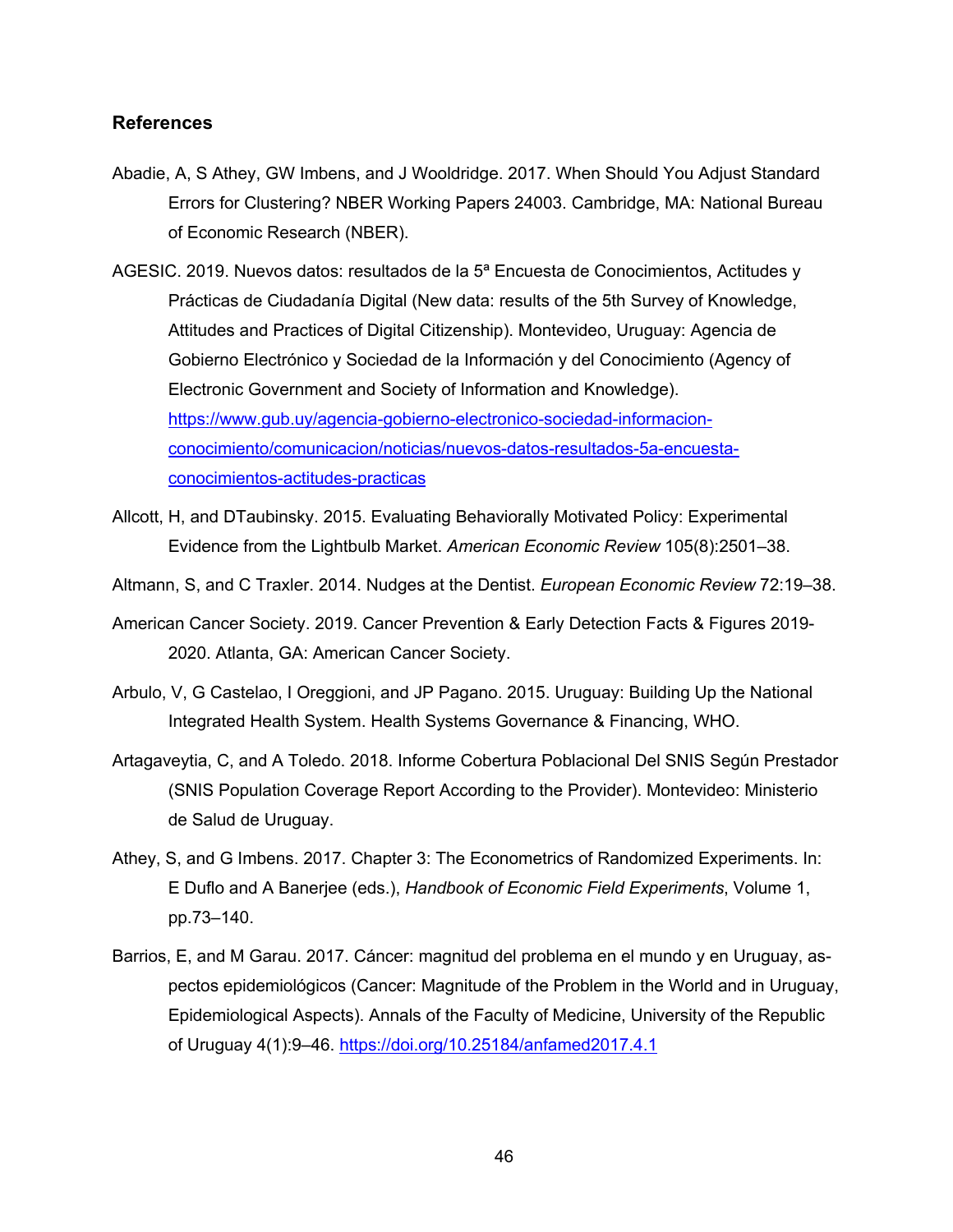- Benia, W, and G Tellechea. 2000. Estudio de los factores de riesgo para cáncer de mama y cuello uterino en mujeres usuarias de tres policlínicas barriales de Montevideo (Study of Risk Factors for Breast and Cervical Cancer in Female Users of Three Neighborhood Polyclinics of Montevideo). *Medical Journal of Uruguay* 16:103–13.
- Berterretche, R, and A Sollazzo. 2012. El abordaje de la Atención Primaria de Salud, modelos organizativos y prácticas: caso de un Centro de Salud público urbano de Montevideo, Uruguay 2011 (The Approach to Primary Health Care, Organizational Models and Practices: Case of an Urban Public Health Center in Montevideo, Uruguay 2011). *Saúde em Debate* 36(94):461–72. https://dx.doi.org/10.1590/S0103-11042012000300017
- Beshears, J, KL Milkman, and J Schwartzstein. 2016. Beyond Beta-Delta: The Emerging Economics of Personal Plans. *American Economic Review* 106(5):430–34.
- Bettinger, E, N Cunha, G Lichand, and R Madeira. 2021. Are the Effects of Informational Interventions Driven by Salience? University of Zurich, Department of Economics, Working Paper No. 350. Available at: https://papers.ssrn.com/sol3/papers.cfm?abstract\_id=3633821
- Beuermann, DW, P Garcia, JP Lu, R Anta, A Maffioli, and MF Rodrigo. 2020. Information and Communication Technologies, Prenatal Care Services, and Neonatal Health. *Journal of Economics, Race, and Policy* 3(1):41–59.
- Blanco, M, and J Vargas. 2014. Can SMS Technology Improve Low Take-up of Social Benefits? *Peace Economics, Peace Science and Public Policy* 20(1):61–81. https://doi.org/10.1515/peps-2013-0060
- Bossuroy, T, C Delavallade, and V Pons. 2019. Biometric Tracking, Healthcare Provision, and Data Quality: Experimental Evidence from Tuberculosis Control. NBER Working Paper No. 26388. Cambridge, MA: NBER.
- Buchmueller, TC, and L Goldzahl. 2018. The Effect of Organized Breast Cancer Screening on Mammography Use: Evidence from France. *Health Economics* 27(12):1963–80. https://doi.org/10.1002/hec.3813
- Busso, M, J Cristia, and S Humpage. 2015. Did You Get Your Shots? Experimental Evidence on the Role of Reminders. *Journal of Health Economics* 44:226–37. doi:10.1016/j.jhealeco.2015.08.005. PMID: 26519909.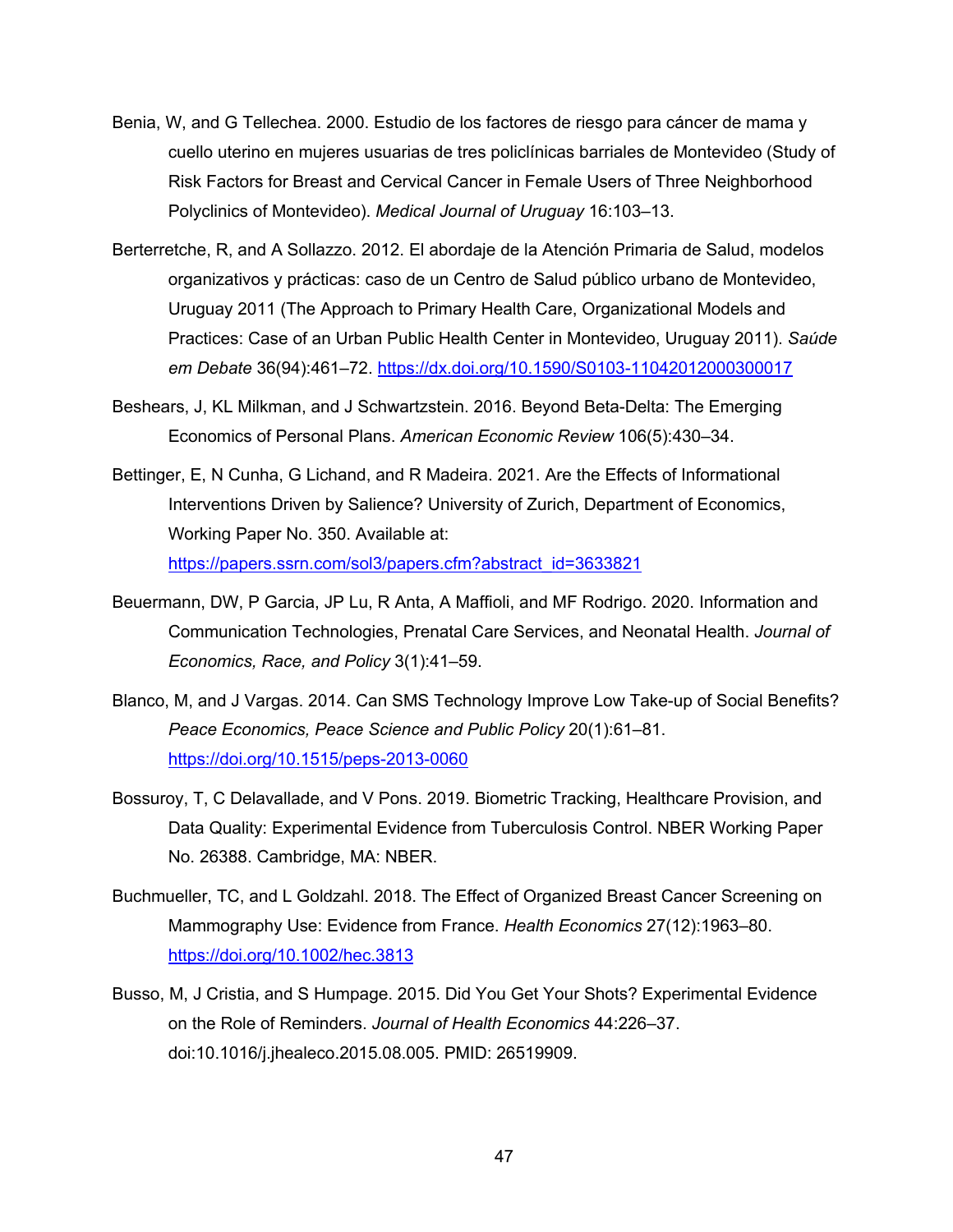- Bronchetti, E, D Huffman, and E Magenheim. 2015. Attention, Intentions, and Follow-Through in Preventive Health Behavior: Field Experimental Evidence on Flu Vaccination. *Journal of Economic Behavior & Organization* 116(C):270–91.
- Bruhn, M, and D McKenzie. 2009. In Pursuit of Balance: Randomization in Practice in Development Field Experiments. *American Economic Journal: Applied Economics* 1(4):200–32. Available at: http://www.aeaweb.org/articles.php?doi=10.1257/app.1.4.200
- Cadena, B, and B Keys. 2015. Human Capital and the Lifetime Costs of Impatience. *American Economic Journal: Economic Policy* 7(3):126–53. Available at: https://www.aeaweb.org/articles?id=10.1257/pol.20130081
- Callen, M, S Gulzar, A Hasanain, MY Khan, and A Rezaee. 2020. Data and Policy Decisions: Experimental Evidence from Pakistan. *Journal of Development Economics* 146. Available at: https://doi.org/10.1016/j.jdeveco.2020.102523
- Comisión honoraria de lucha contra el cancer. 2016. Registro Nacional de Cáncer. Incidencia del Cáncer en Uruguay. Periodo 2012–2016. Available at: http://www2.comisioncancer.org.uy/uc\_515\_1.html
- Cragg, JG, and SG Donald. 1993. Testing Identifiability and Specification in Instrumental Variables Models. *Econometric Theory* 9(2):222–40.
- Currie, J. 2004.The Take Up of Social Benefits. NBER Working Paper 10488. Cambridge, MA: NBER. Available at: http://www.nber.org/papers/w10488
- DellaVigna, S, and MD Paserman. 2005. Job Search and Impatience. *Journal of Labor Economics* 23(3):527–88.
- Duflo, E, R Glennerster, and M Kremer. 2007. Using Randomization in Development Economics Research: A Toolkit. *Handbook of Development Economics* 4:3895–962.
- Dupas, P. 2011. Health Behavior in Developing Countries. *Annual Review of Economics* 3:425–49.
- Fadlon, I, and TH Nielsen. 2019. Family Health Behaviors. *American Economic Review* 109(9):3162–91.
- Farhi, E, and X Gabaix. 2020. Optimal Taxation with Behavioral Agents. *American Economic Review* 110(1):298–336.
- Ferlay, J, E Steliarova-Foucher, J Lortet-Tieulent, S Rosso, JW Coebergh, H Comber, et al. 2012. Cancer Incidence and Mortality Patterns in Europe: Estimates for 40 Countries in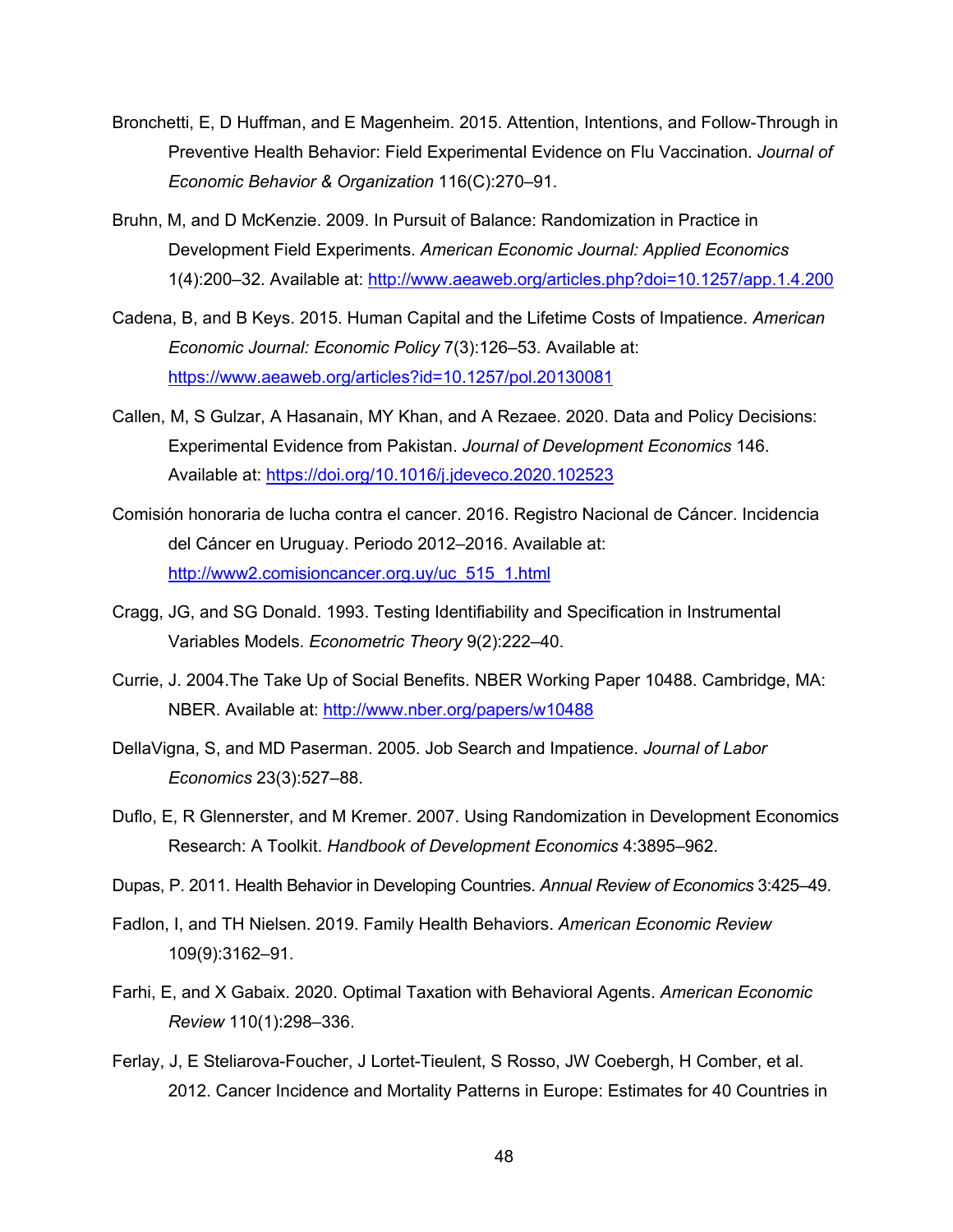2012. *European Journal of Cancer*49(6):1374–403. doi:10.1016/j.ejca.2012.12.027. PMID: 23485231

- Figlio, D, K Karbownik, and K Salvanes. 2017. The Promise of Administrative Data in Education Research. *Education Finance and Policy* 12(2):129–36.
- Finkelstein, A, and MJ Notowidigdo. 2019. Take-Up and Targeting: Experimental Evidence from SNAP. *The Quarterly Journal of Economics* 134(3):1505–56. https://doi.org/10.1093/qje/qjz013
- Garau, M, C Musetti, R Alonso, and E Barrios. 2019. Trends in Cancer Incidence in Uruguay: 2002–2015. *Colombia Medica* 50(4):224–38. Available at: https://doi.org/10.25100/cm.v50i4.4212
- Goldfarb, A, and C Tucker. 2019. Digital Economics. *Journal of Economic Literature* 57(1):3–43. DOI:10.1257/jel.20171452
- Huf, S, RS Kerrison, D King, T Chadborn, A Richmond, D Cunningham, et al. 2020. Behavioral Economics Informed Message Content in Text Message Reminders to Improve Cervical Screening Participation: Two Pragmatic Randomized Controlled Trials. *Preventive Medicine* 139. Available at: https://doi.org/10.1016/j.ypmed.2020.106170
- Kremer, M, G Rao, and F Schilbach. 2019. Chapter 5: Behavioral Development Economics. In: BD Bernheim, S DellaVigna, and D Laibson (eds.), *Handbook of Behavioral Economics: Applications and Foundations*, Volume 2, pp.345-458. Available at: https://doi.org/10.1016/bs.hesbe.2018.12.002
- Milkman, KL, J Beshears, JJ Choi, D Laibson, and BC Madrian. 2011. Using Implementation Intentions Prompts to Enhance Influenza Vaccination Rates. *Proceedings of the National Academy of Sciences* 108(26):10415–20.
- Milkman, KL, J Beshears, JJ Choi, D Laibson, and BC Madrian. 2012. Following Through on Good Intentions: The Power of Planning Prompts. Cambridge, MA: NBER.
- Muralidharan, K, P Niehaus, and S Sukhtankar. 2016. Building State Capacity: Evidence from Biometric Smartcards in India. *American Economic Review* 106(10):2895–929. DOI:10.1257/aer.20141346
- Muralidharan, K, and P Niehaus. 2017. Experimentation at Scale. *Journal of Economic Perspectives* 11(31):103–24.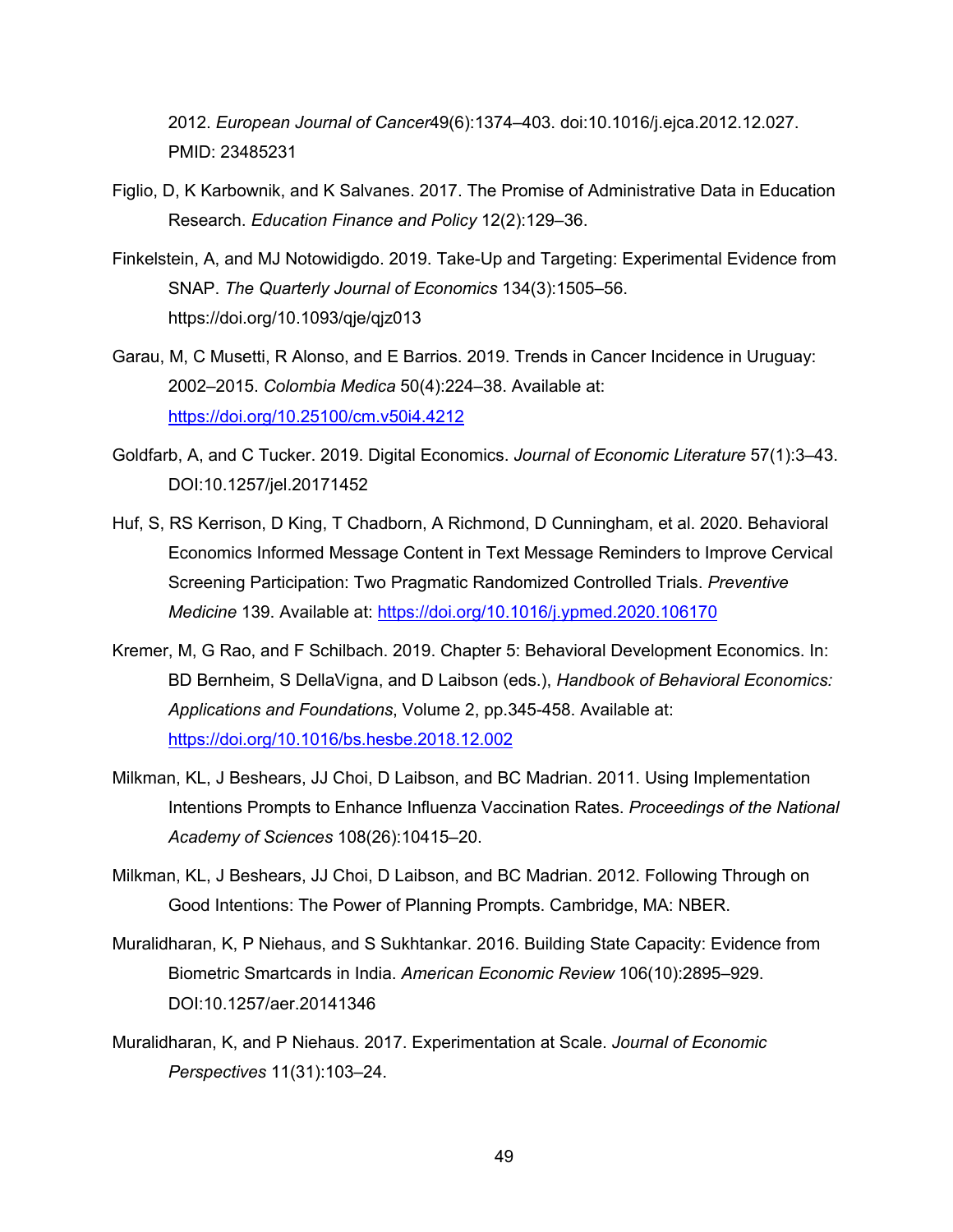- Muralidharan, K, P Niehaus, S Sukhtankar, and J Weaver. 2020. Improving Last-Mile Service Delivery Using Phone-Based Monitoring. *American Economic Journal: Applied Economics* (Forthcoming).
- Muralidharan, K, M Romero, and K Wüthrich. 2020. Factorial Designs, Model Selection, and (Incorrect) Inference in Randomized Experiments. Working Paper 26562. Cambridge, MA: National Bureau of Economic Research (NBER). Available at: https://www.nber.org/papers/w26562.
- OECD/The World Bank. 2020. *Health at a Glance: Latin America and the Caribbean 2020*. Paris: OECD Publishing. Available at: https://doi.org/10.1787/6089164f-en
- Rivers, SE, P Salovey, DA Pizarro, J Pizarro, and TR Schneider. 2005. Message Framing and Pap Test Utilization among Women Attending a Community Health Clinic. *Journal of Health Psychology* 10(1):65–77. https://doi.org/10.1177/1359105305048556
- Rivoir, A, and J Landinelli. 2017. ICT-Mediated Citizen Engagement, Case Study: Open Government National Action Plan in Uruguay. ACM International Conference Proceeding Series, v.: Part F1280, 214–17. New Delhi, India.
- Rodríguez, G, C Caviglia, R Alonso, A Sica, S Segredo, I León, and I Musé. 2015. Conocimientos, actitudes y prácticas sobre el test de Papanicolaou y estadificación del cáncer de cuello uterino. *Revista Médica del Uruguay* 31(4):231–40.
- Roseth, B, A Reyes, and C Santiso. 2018. *Wait No More: Citizens, Red Tape and Digital Government*. Washington, DC: Inter-American Development Bank. Available at: https://publications.iadb.org/en/wait-no-more-citizens-red-tape-and-digital-government
- Santiago, P, B Ávalos, T Burns, A Morduchowicz, and T. Radinger. 2016. Chapter 1: School Education in Uruguay. In: *OECD Reviews of School Resources: Uruguay*. Paris: OECD Publishing.
- Saslow, D, D Solomon, H Lawson, et al. 2012. American Cancer Society, American Society for Colposcopy and Cervical Pathology, and American Society for Clinical Pathology Screening Guidelines for the Prevention and Early Detection of Cervical Cancer. *A Cancer Journal for Clinicians* 62:147–72.
- Scoggins, JF, SD Ramsey, JC Jackson, and VM Taylor. 2010. Cost Effectiveness of a Program to Promote Screening for Cervical Cancer in the Vietnamese-American Population. *Asian Pacific Journal of Cancer Prevention* 11(3):717–22.